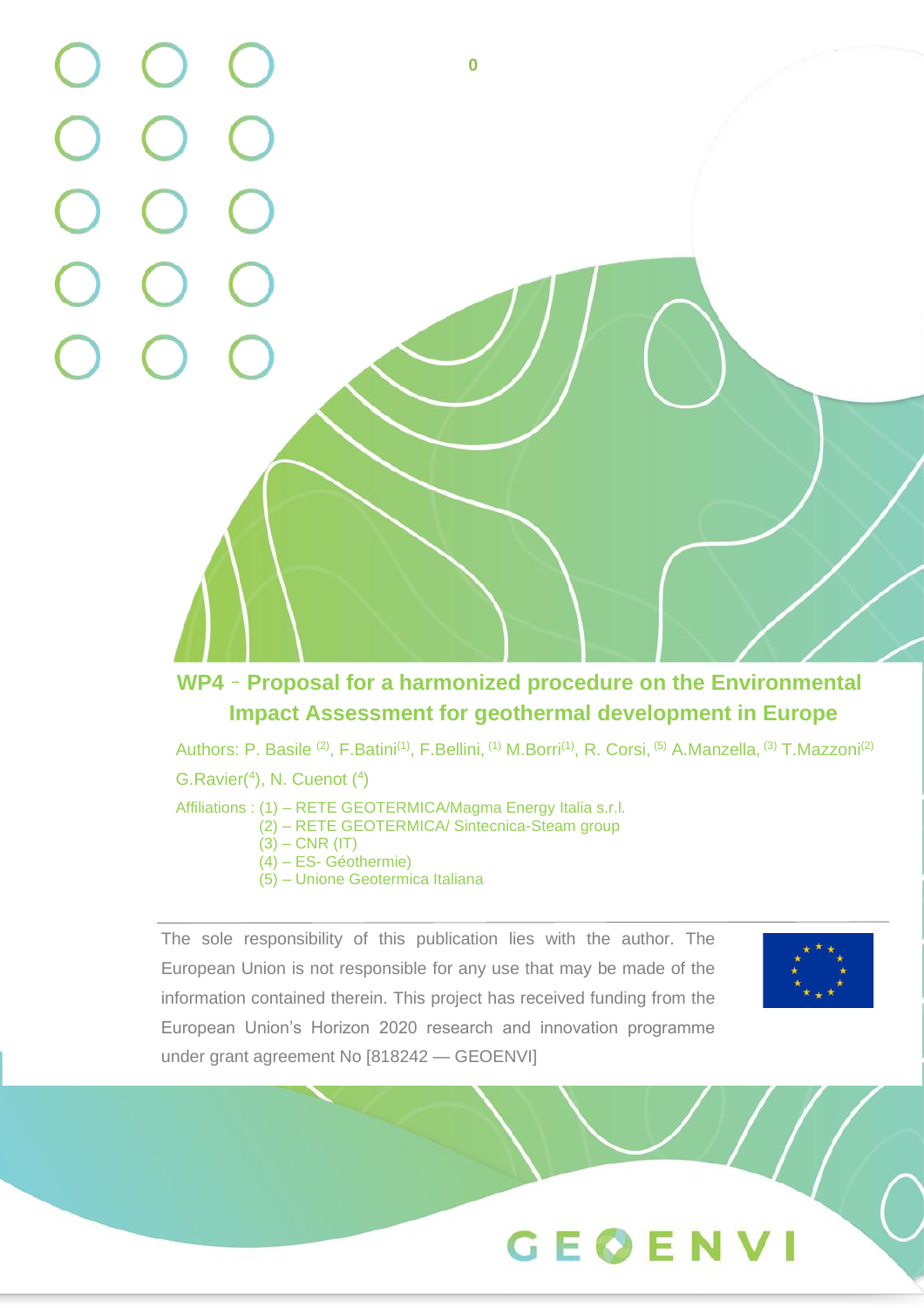# <span id="page-1-0"></span>**1. TABLE OF CONTENTS**

| 1.    | <b>Table of Contents</b>                                       | $\mathbf{1}$   |
|-------|----------------------------------------------------------------|----------------|
| 2.    | <b>Introduction</b>                                            | $\mathbf 1$    |
| 3.    | <b>General objectives of an Environmental Impact Report</b>    | $\overline{2}$ |
| 3.1   | <b>Outlines of the EIA procedures</b>                          | $\overline{2}$ |
| 3.2   | <b>Geothermal project development stages</b>                   | 3              |
| 3.3   | Influence and investigation area                               | 4              |
| 4.    | <b>Practical guidance on the preparation of the EIA Report</b> | 5              |
| 4.1   | <b>Compliance with regulatory framework</b>                    | 5              |
| 4.2   | Description of the proposed deep geothermal project            | 5              |
| 4.2.1 |                                                                |                |
| 4.2.2 |                                                                |                |
| 4.2.3 |                                                                |                |
| 4.2.4 |                                                                |                |
| 4.2.5 |                                                                |                |
| 4.2.6 |                                                                |                |
| 5.    | <b>Baseline scenario and Environmental Factors CONCERNED</b>   | 11             |
| 5.1   | Influence and investigation area                               | 11             |
| 5.2   | <b>Physical Resources</b>                                      | 11             |
| 5.2.1 |                                                                |                |
| 5.2.2 |                                                                |                |
| 5.2.3 |                                                                |                |
| 5.2.4 |                                                                |                |
| 5.3   | <b>Ecological resources</b>                                    | 14             |
| 5.3.1 |                                                                |                |
| 5.3.2 |                                                                |                |
| 5.4   | <b>Human Resources</b>                                         | 15             |
| 5.4.1 |                                                                |                |
| 5.4.2 |                                                                |                |
| 5.4.3 |                                                                |                |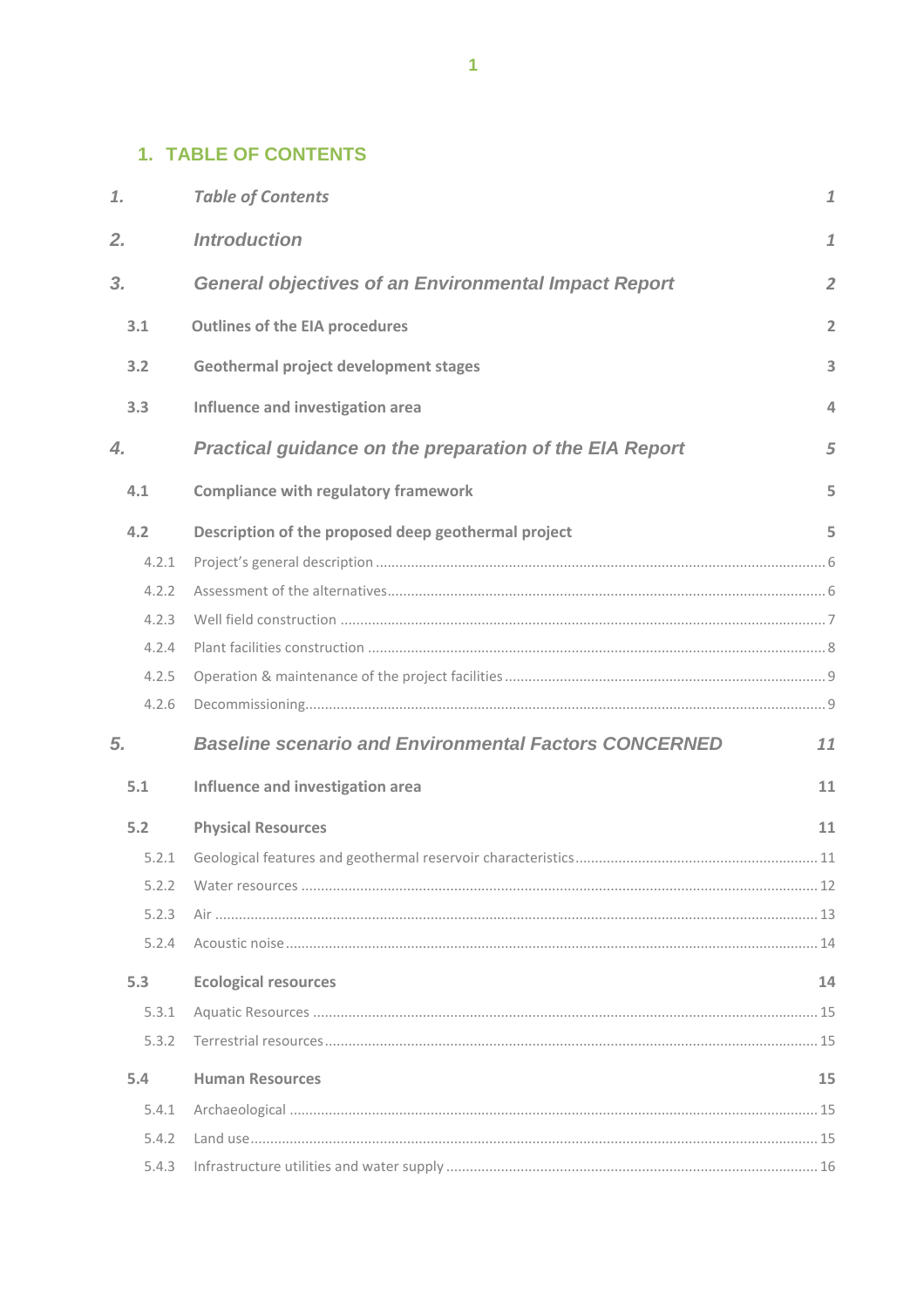|   | 5.4.4 |                                                     |    |
|---|-------|-----------------------------------------------------|----|
|   | 5.4.5 |                                                     |    |
|   | 5.4.6 |                                                     |    |
| 6 |       | Assessing and mitigating effects on the environment | 17 |
|   | 6.1   | <b>Effects on surface water quality</b>             | 17 |
|   | 6.1.1 |                                                     |    |
|   | 6.1.2 |                                                     |    |
|   | 6.1.3 |                                                     |    |
|   | 6.2   | <b>Effects on groundwater quality</b>               | 20 |
|   | 6.2.1 |                                                     |    |
|   | 6.2.2 |                                                     |    |
|   | 6.2.3 |                                                     |    |
|   | 6.3   | <b>Effects on surface water resources</b>           | 22 |
|   | 6.3.1 |                                                     |    |
|   | 6.3.2 |                                                     |    |
|   | 6.3.3 |                                                     |    |
|   | 6.4   | <b>Effects on air resources</b>                     | 24 |
|   | 6.4.1 |                                                     |    |
|   | 6.4.2 |                                                     |    |
|   | 6.4.3 |                                                     |    |
|   | 6.5   | <b>Acoustic noise</b>                               | 28 |
|   | 6.5.1 |                                                     |    |
|   | 6.5.2 |                                                     |    |
|   | 6.5.3 |                                                     |    |
|   | 6.6   | Seismicity                                          | 31 |
|   | 6.6.1 |                                                     |    |
|   | 6.6.2 |                                                     |    |
|   | 6.6.3 |                                                     |    |
|   | 6.7   | Subsidence                                          | 34 |
|   | 6.7.1 |                                                     |    |
|   | 6.7.2 |                                                     |    |
|   | 6.7.3 |                                                     |    |
|   | 6.8   | <b>Effects on ecological resources</b>              | 35 |
|   | 6.8.1 |                                                     |    |
|   |       |                                                     |    |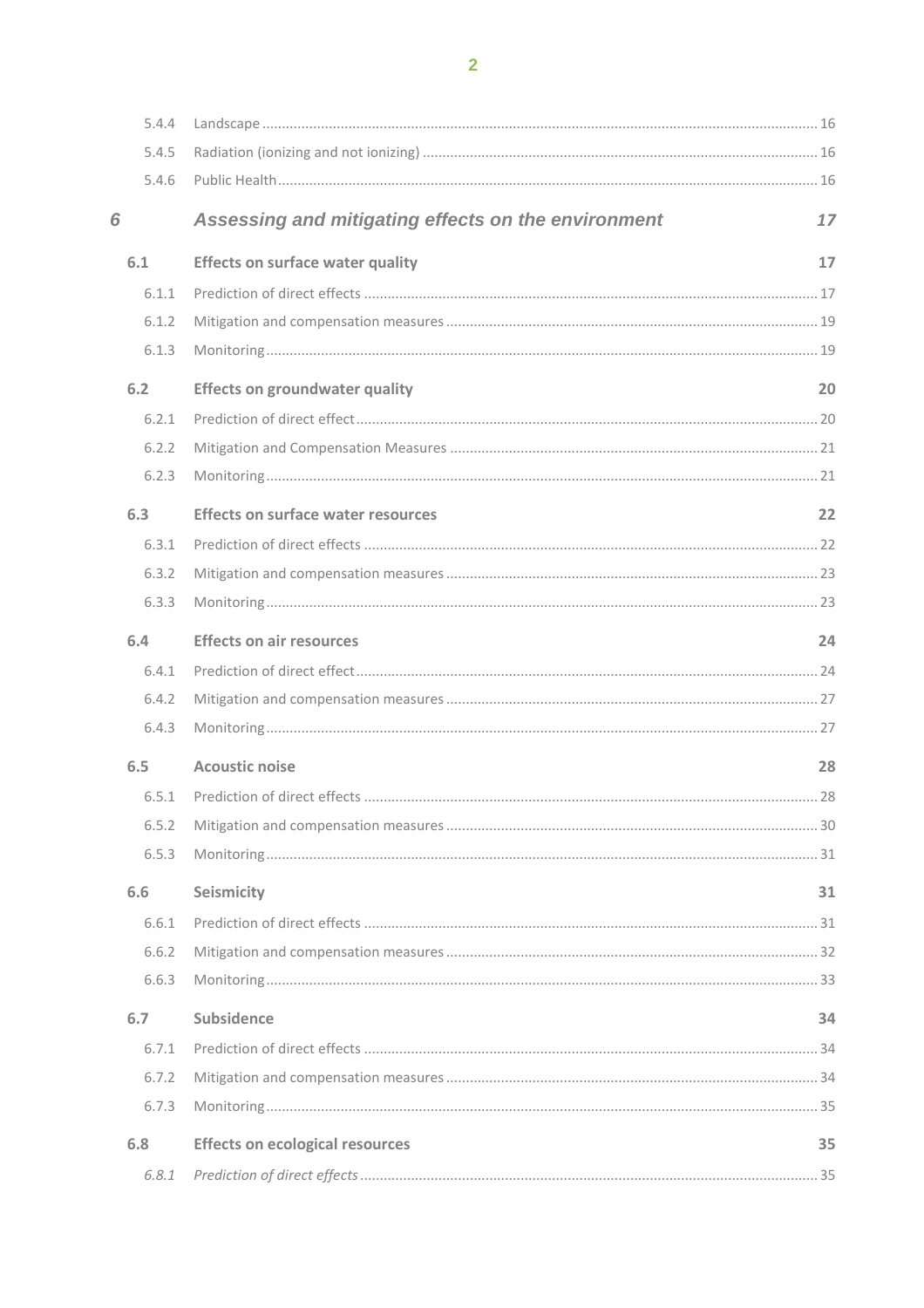|     | 6.8.2 |                                                  |    |
|-----|-------|--------------------------------------------------|----|
|     | 6.8.3 |                                                  |    |
| 6.9 |       | Land use                                         | 36 |
|     | 6.9.1 |                                                  |    |
|     | 6.9.2 |                                                  |    |
|     | 6.9.3 |                                                  |    |
|     | 6.10  | <b>Impacts on socio-economics</b>                | 38 |
|     |       |                                                  |    |
|     |       |                                                  |    |
|     | 6.11  | <b>Public Health and safety, emergency plans</b> | 38 |
|     |       |                                                  |    |
|     |       |                                                  |    |
|     | 6.12  | <b>Visual impact</b>                             | 39 |
|     |       |                                                  |    |
|     |       |                                                  |    |
|     | 6.13  | Radiation (ionizing and not ionizing)            | 39 |
|     |       |                                                  |    |
|     |       |                                                  |    |
|     |       |                                                  |    |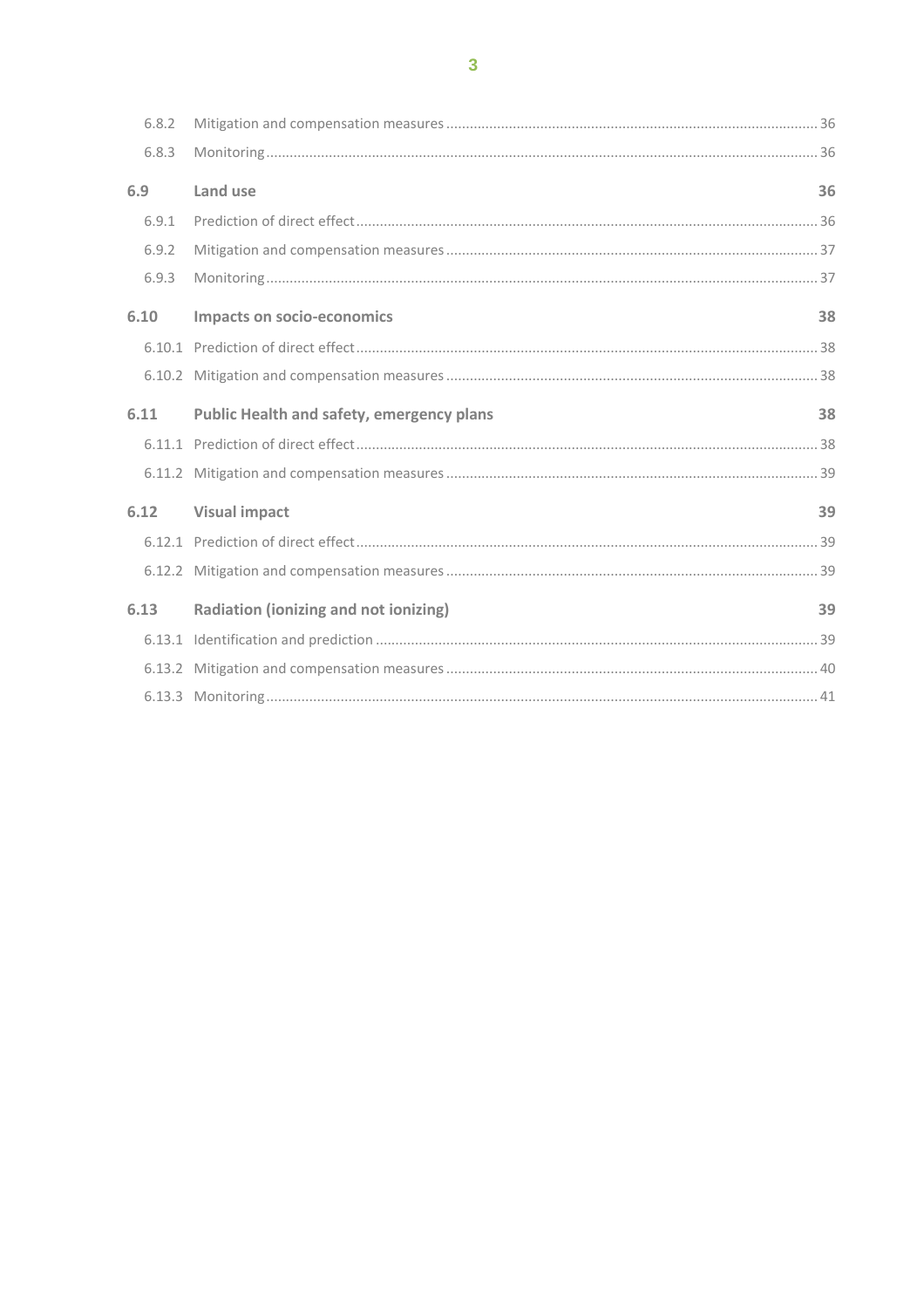# <span id="page-4-0"></span>**2. INTRODUCTION**

The objective of this document is to provide recommendations for drafting guidelines for the Environmental Impact Assessment (EIA) report for deep geothermal projects, drawing upon the experiences of the authors and the development in Europe, taking into account the present legislation, national and European, regarding the EIA. The document aims to help prepare quality EIA reports, ensuring that the best possible and complete information is made available during the decision-making process.

This proposal for a harmonized procedure of the EIA is designed for the use of competent authorities, geothermal developers and EIA practitioners in the deep geothermal sector. The document is intended for the preparation of the complete EIA reports, but may be used as a reference also for the EIA screening documents in case these are required for drilling.

The EIA Report must be prepared in accordance with the European legislation<sup>1</sup>. While working on this document, the authors referred to the official European EIA guidance documents<sup>2</sup>. These guidelines will identify the most significant topics to be described in a geothermal project, the socio-environmental aspects to be focused on, suggesting tools and descriptions to be prepared.

<sup>1</sup> Directive 2011/92/EU as amended by "2014/532/EU

<sup>2</sup> <https://eur-lex.europa.eu/legal-content/EN/TXT/?uri=OJ:C:2016:273:TOC>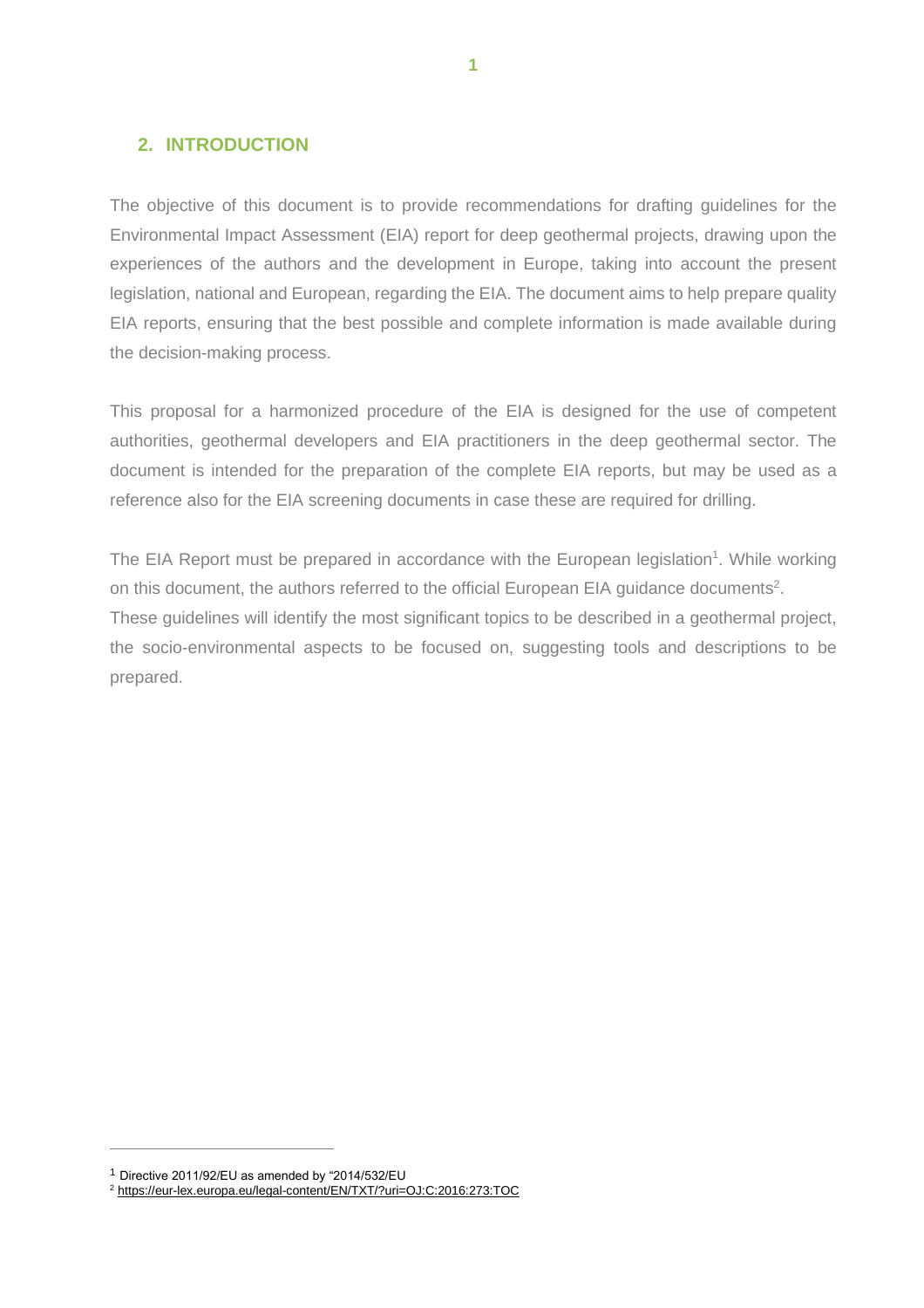## <span id="page-5-0"></span>**3. GENERAL OBJECTIVES OF AN ENVIRONMENTAL IMPACT REPORT**

The Environmental Impact Assessment Report is a document prepared by the developer that presents the output of the project assessment. It contains information regarding the developer, the project, the likely significant effects of the project, and cumulative effects with other known projects in the area (not necessarily geothermal), the baseline scenario, the proposed alternatives, the features, and measures to mitigate adverse significant effects.

The EIA report shall attempt to answer four questions:

- 1) What effects will the project cause?
- 2) What will be the extent of the changes?
- 3) How serious are the changes?
- 4) How can these changes be addressed?

#### <span id="page-5-1"></span>*3.1 Outlines of the EIA procedures*

A specific EIA report will be prepared taking into account the different stages of a geothermal project that will be developed in compliance with the overarching regulation enforced by the Directive 2011/92/EU as amended by 2014/52/EU.



doi:10.2779/41362

In particular, the EIA Report shall contain: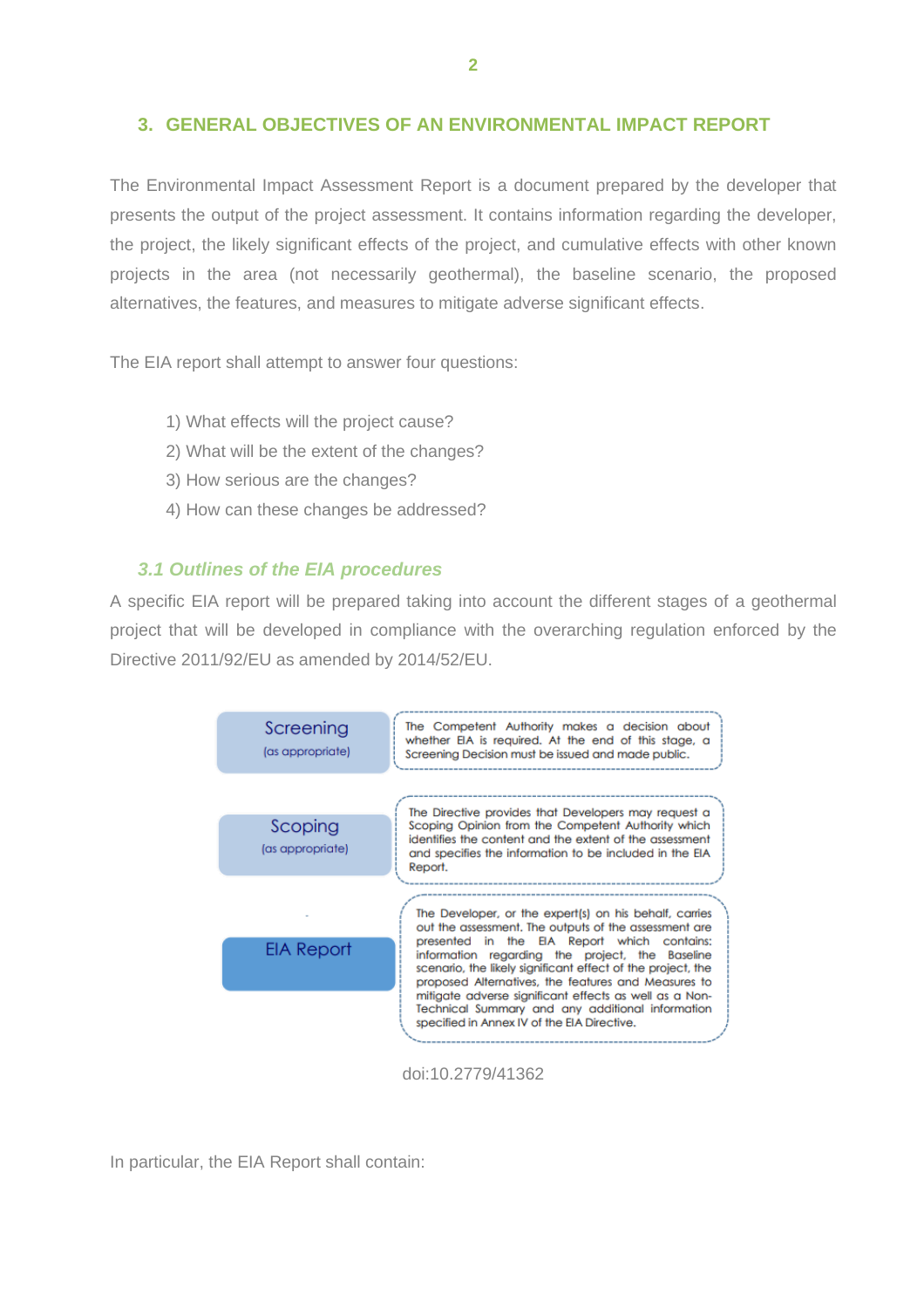- A reference to pre-set criteria such as protected sites, features, or species;
- Identification of potential adverse temporary and permanent effects;
- Prediction and quantification of the extent of each adverse effect, including predictive numerical models whenever possible;
- Mitigation measures for each adverse effect, including economic compensation and restoration to local communities for any incurred damage or discomfort;
- Monitoring to control the predicted effects of the project;
- Compliance with non-environmental laws, regulations or accepted standards relevant to the execution of the project;
- Consultation with the relevant decision-makers;
- Consistency with government policy objectives for geothermal and other renewable energy development;
- Acceptability by the local community or the general public.

## <span id="page-6-0"></span>*6.1 Geothermal project development stages*

A typical geothermal project involves successive stages:

#### **1. Exploration**

An exploration plan is required, including:

- a) Reconnaissance and pre-feasibility study, including geophysical surveys such as electromagnetic geophysical surveys (MT), shallow (< 100 m) thermal gradient holes (TGH) and reflection seismic surveys (RSS). Since minor environmental effects are envisaged in this stage, only the EIA screening is required, except in some countries such as Italy, where the EIA report is requested for TGH and RSS.
- b) Exploratory deep drilling: the EIA screening is required except in some countries such as Italy, where the EIA report is requested.
- c) A feasibility study in which the capacity of the geothermal reservoir is assessed, type, size and location of the power plant are established, a number of necessary productive and reinjection wells and a type of gathering systems are determined.

#### **2. Deployment**

A definitive design of the project and deployment work program is required, including:

- a) Drilling and flow-testing of deep wells
- b) Plant facilities construction
- c) Connection to the electric energy grid or to district heating systems
- d) Commissioning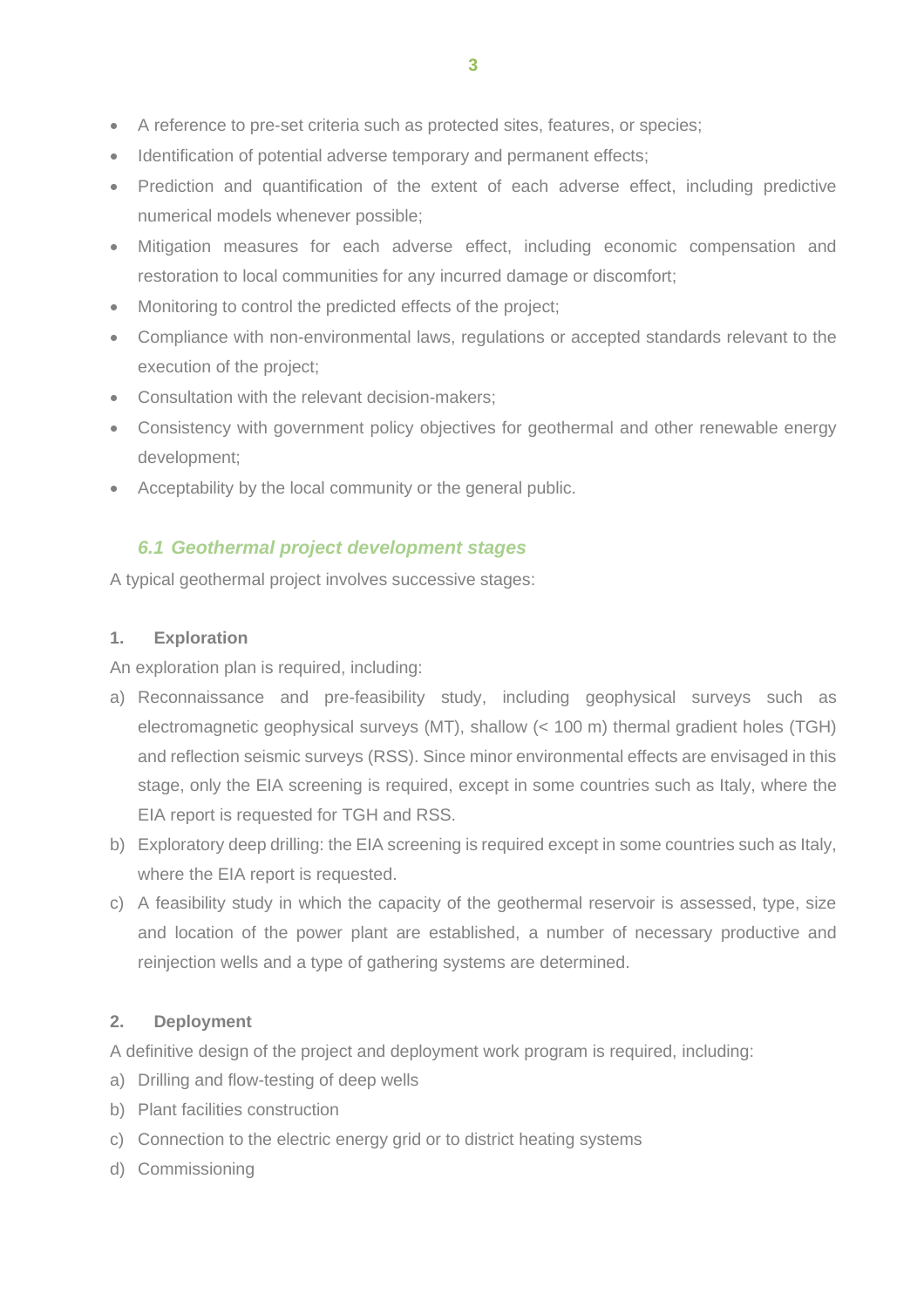## **3. Operation**

Once the wells and plant have been built and started up, the system will work at a full capacity, except during ordinary breaks for planned maintenance or extraordinary breaks due to malfunction. A description of the operation & maintenance procedures shall be provided for:

- a) Well field
- b) Power plant
- c) Infrastructure
- d) Environmental monitoring

## **4. Decommissioning**

This phase will include all the activities necessary to remove all plant components of the plant and ensure the redressing of the site at "*ante-operam*" status. In particular, it will consist of:

- a) The cleaning of all the parts of the plant that have come in contact with pollutants, and disposal of the collected waste in accordance with the law.
- b) The recovered facilities and equipment will then be left open at the site for inspection by the competent public authorities.
- c) All hazard fluids used in the plants will be recovered and placed to the exhausted oils disposals.
- d) Other recyclable materials will be returned to their respective suppliers.
- e) Landscape will be restored to "*ante-operam*" status, including the replanting of trees or agricultural crops.

## *6.1Influence and investigation area*

<span id="page-7-0"></span>Most of the direct environmental effects are confined to the area surrounding the project site (<1km). Only in case of the potential effects related to air emissions (often linked only to the well flow testing or a flash power plant), seismicity, subsidence and visual impacts, the influenced area can be larger.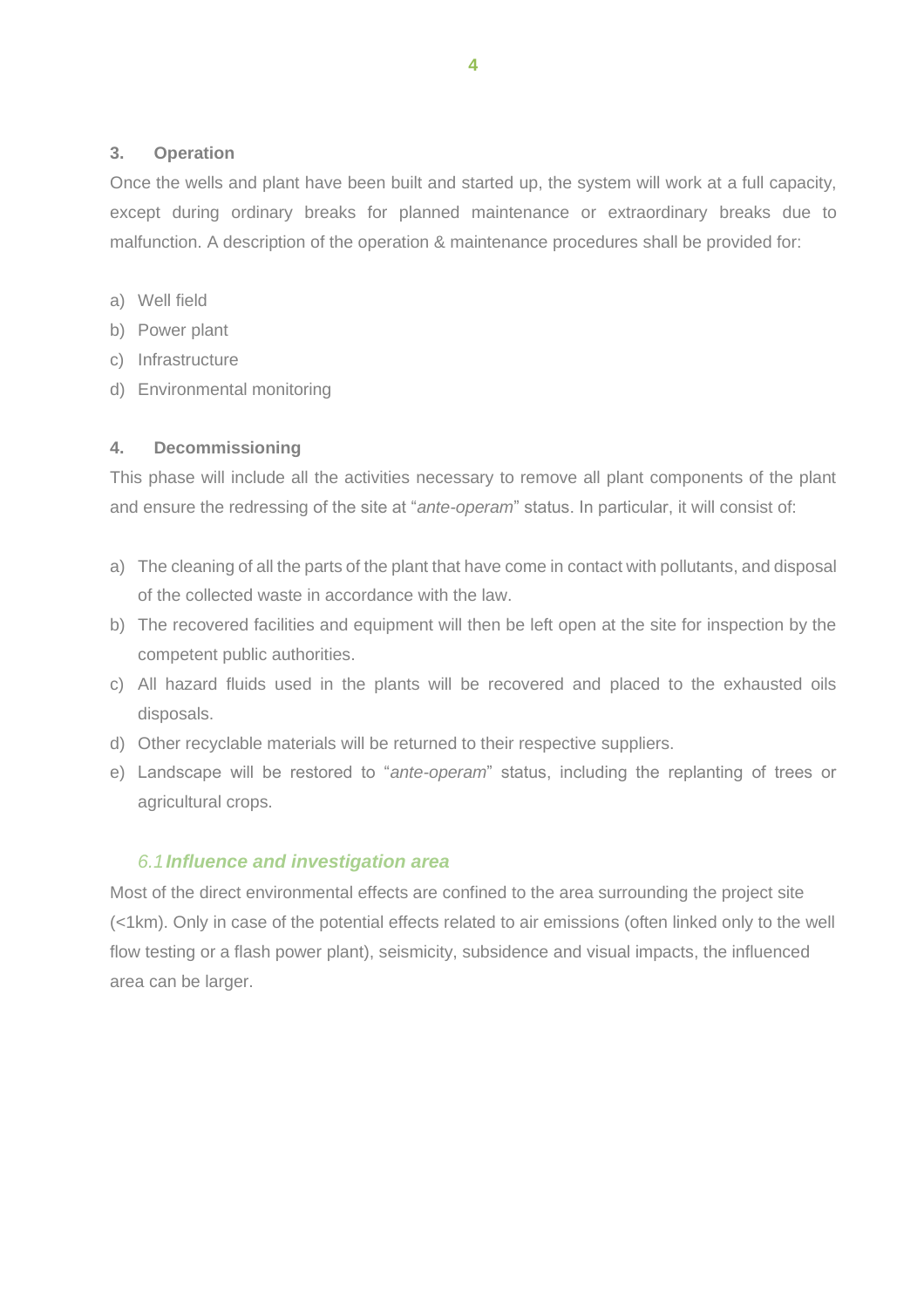# <span id="page-8-0"></span>**4. PRACTICAL GUIDANCE ON THE PREPARATION OF THE EIA REPORT**

## *4.1Compliance with regulatory framework*

<span id="page-8-1"></span>The Art. 5(1), of the Directive 2011/92/EU as amended by Directive 2014/52/EU, sets out that the EIA Report shall include the following:

- **Description of the Project**: this is an introduction to the Project and includes a description of the location of the Project, the characteristics of the construction, and the operational phases of the Project, as well as estimates of the expected residues, emissions, and waste produced during the construction and operation phases.
- **Baseline scenario:** a description of the current state of the environment, and the likely evolution thereof without the implementation of the Project. This sets the stage for the subsequent EIA, and Member States shall ensure that the information for the Baseline scenario held by any authorities is available to the developer.
- **Environmental matrix affected**: a description of the environmental components impacted by the Project, with specific emphasis being placed on climate change, biodiversity, natural resources, and accidents and disasters.
- **Effects on the environment**: this section addresses the concept of 'significant effects' and the importance of cumulative effects.
- **Assessment of Alternatives**: Alternatives to the Project must be described and compared, with an indication of the main reasons for the selection of the option chosen being pursued.
- **Mitigation or Compensation Measures**: i.e. features or measures to avoid, prevent or reduce and offset adverse effects should also be considered.
- **Monitoring Measures**: should be included in the EIA Report, where significant adverse effects have been identified. This monitoring should be carried out during the construction and operation of the Project.
- **Non-Technical Summary**: i.e. an easily accessible summary of the content of the EIA Report presented without technical jargon, hence understandable to anybody without a background in the environment or the Project.

## *4.2Description of the proposed deep geothermal project*

<span id="page-8-2"></span>The EIA Report for deep geothermal projects must comply with the list from the previous subchapter, providing: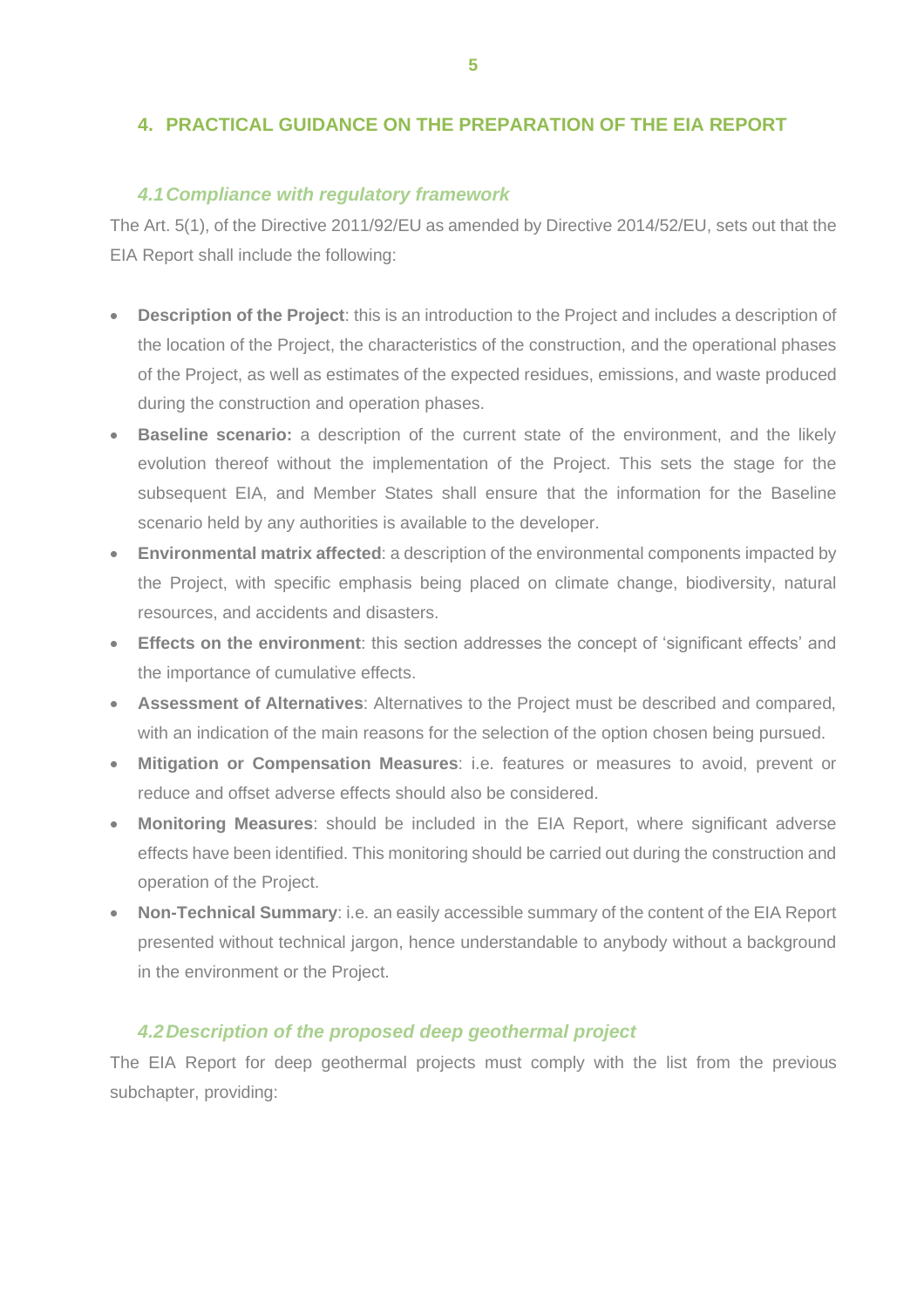# **4.2.1 Project's general description**

- <span id="page-9-0"></span>• The location of each Project component must be identified, using maps (1:2000, 1:10.000), plans, and diagrams as necessary, showing the locations of the wells and plant facilities;
- geological and stratigraphical characterization of the site;
- workplan and budget, specifying the estimated length of time (e.g. expected start and finish dates) for construction, operation, and decommissioning. It should include any phases of different activity within the main phases of the Project, here distinguished as drilling, plant construction/operation, decommissioning;
- technical and financial capability of the developer.

## **4.2.2 Assessment of the alternatives**

<span id="page-9-1"></span>This section covers the selection, description, and assessment of the reasonable Alternatives required by the EIA Directive. Within the context of the EIA process, Alternatives are different ways of carrying out the Project in order to meet the agreed objective. Alternatives can take diverse forms and may range from minor adjustments to the Project, to a complete reimagining of the Project. A valid approach could be represented by the use of the SWOT analysis.



# **SWOT ANALYSIS**

It should include a description of the reasonable Alternatives studied by the developer, which are relevant to the Project and its specific characteristics, and an indication of the main reasons for the option chosen, taking into account the effects of the project on the environment.

The Project Alternatives could concern for example:

• Drilling site location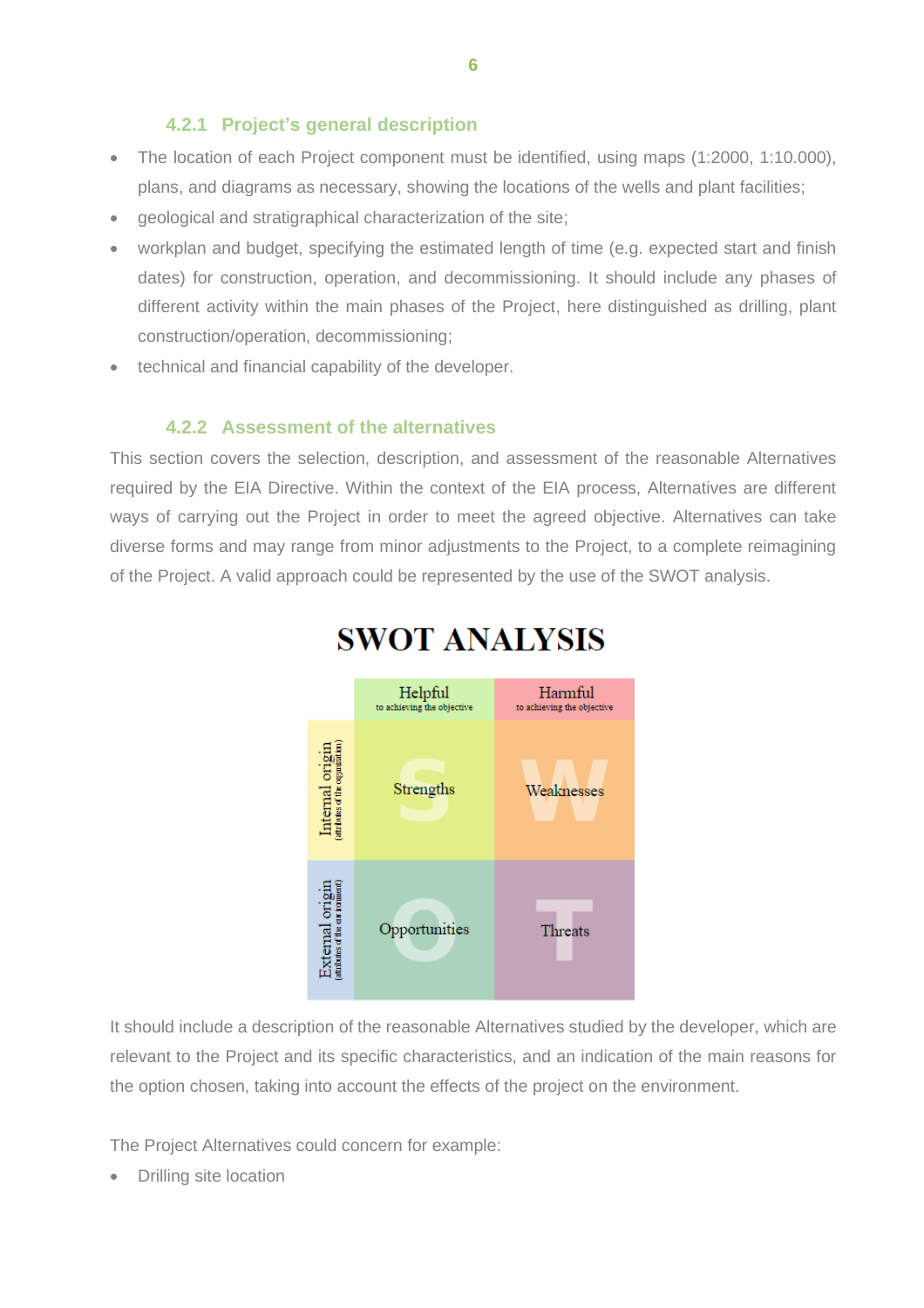- Well pad design
- Number of wells
- Power plant location
- Power plant design
- Path and type (underground or superficial) of the gathering system

In case of a small number of wells (doublet to quadruplet) drilled on the same site, some topics like path gathering system may not be relevant for the assessment of the Alternatives. Furthermore, it is important to consider in the EIA the 'do-nothing' scenario or the 'no Project' Alternative. The 'do-nothing' scenario is heavily based on both the Baseline and the national / European policy.

In any case, it must be underlined that any geothermal energy project can be developed only where geological characteristics (presence of a reservoir, temperature etc.) allow its economic sustainability.

## <span id="page-10-0"></span>**4.2.3 Well field construction**

#### **Description of the activities:**

- Drilling rig and ancillary equipment (layout, dimensions, characteristics)
- Layout of well pad and associated infrastructures (access road, water pond, etc.)
- Drilling site preparation
- Well design and drilling program for each well (depth, direction, operational drilling techniques, drilling mud and cement characteristics, completion schemes, etc.)
- Drilling operations procedures
- Well flow test (type of devices, procedures, duration,...)
- Water requirements and supply system for drilling
- Waste water treatment methodologies (including drilling cuttings)
- Measures adopted for shallow aquifers protection
- Measures for blow out prevention and emergency plan
- Stimulation techniques that may be applied
- Solid waste estimate, treatment and disposal
- Air emissions estimate and abatement systems
- Noise and vibration estimation and mitigation
- Radioactive materials production and treatment
- Compliance with the enforced regulatory framework and reference standards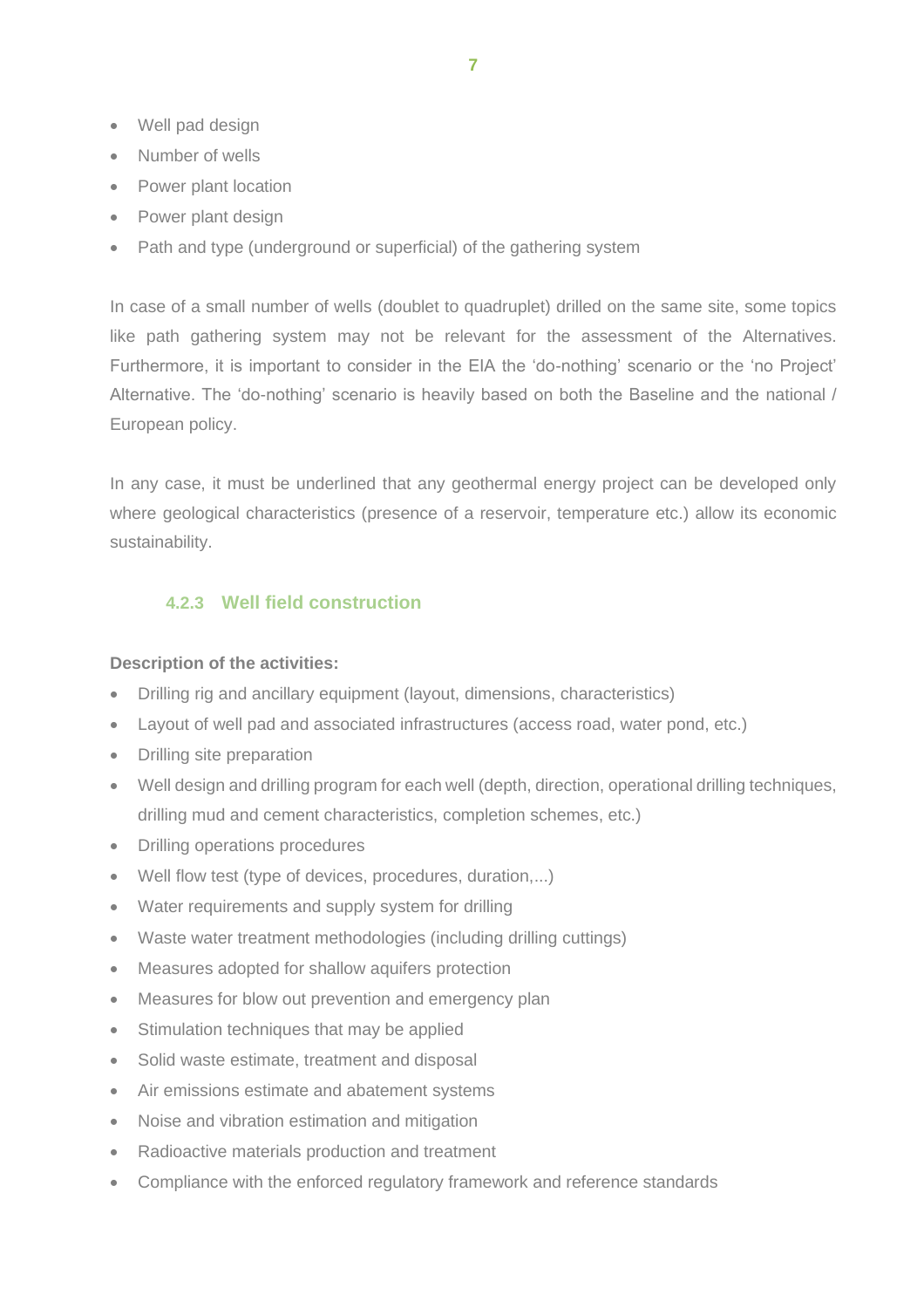## **Direct effects:**

- Land take and vegetation removal
- Visual impact of drilling rig and access roads
- Traffic; noise and vibration induced by drilling and stimulation operations and production tests
- Accidental spills and discharge of contaminant liquids
- Seismicity
- Aeriform emissions and smell during well testing

# <span id="page-11-0"></span>**4.2.4 Plant facilities construction**

## **Description of the activities:**

- Design criteria: amount and quality of a geothermal fluid produced and reinjected or discharged, amounts and types of wastes to be produced
- Description of the selected conversion system (flash plants, ORC, partial reinjection, total reinjection, heat production) and its nominal power; the pros and cons of the choice
- Thermal and energy balances (an inlet fluid rate and thermo-dynamic characteristics, energy output)
- Plant facilities site design: maps and drawings of the plant site and related facilities
- Gathering and injection system design
- Power plant design (heat-exchangers, turboexpander or steam turbine, generator, cooling system), air emissions estimation and an abatement system
- Noise and vibration estimation and mitigation measures
- Radioactive materials production, treatment and disposal
- Discharged water chemical-physical characterization, treatment processes and disposal systems
- Non condensable gases chemical-physical characterization, treatment processes and disposal systems

## **Direct effects:**

- Land take and vegetation removal
- Risks of spills and discharge of contaminant liquids (potential impact on soil, groundwater and surface water)
- Solid wastes disposal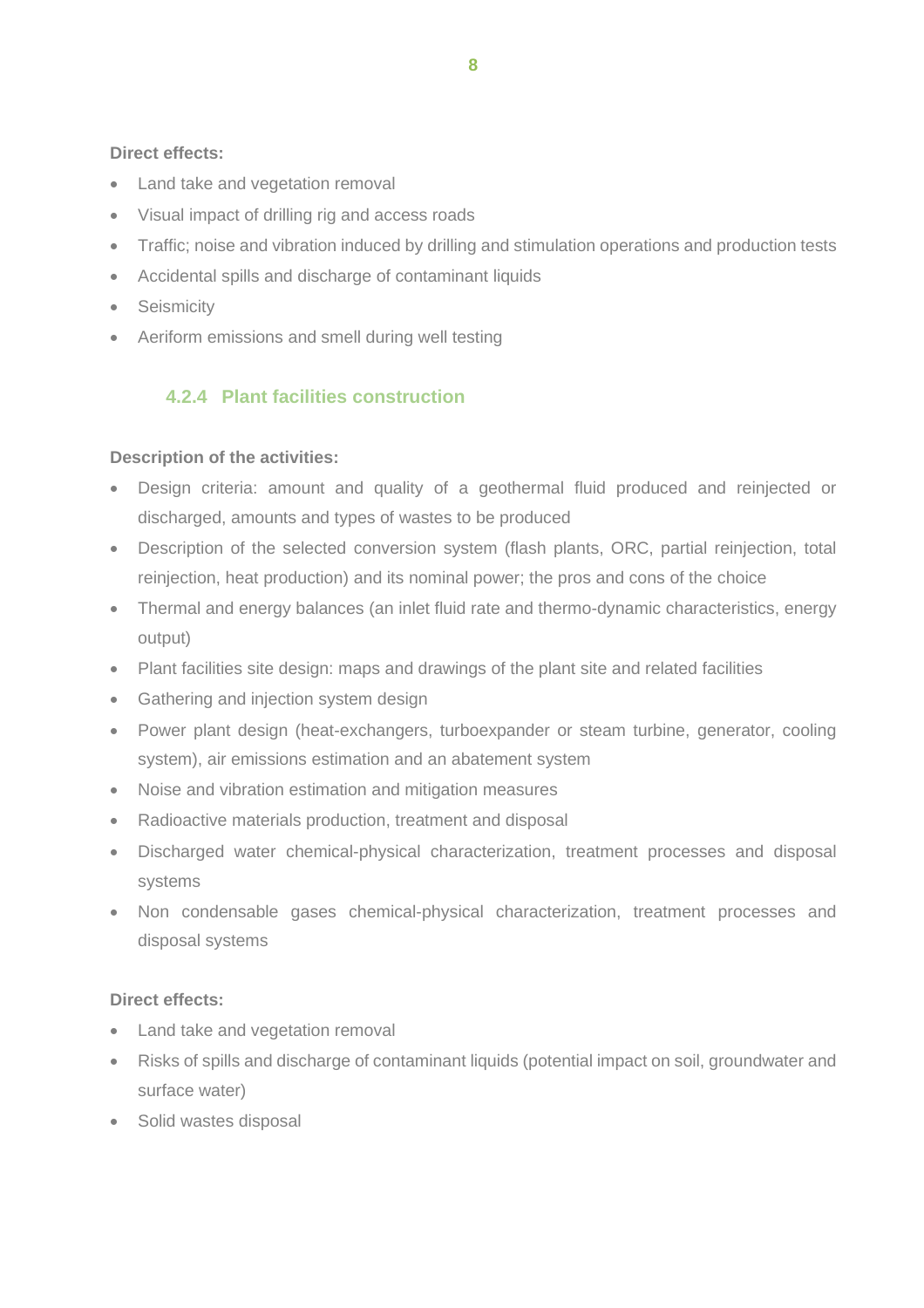# <span id="page-12-0"></span>**4.2.5 Operation & maintenance of the project facilities**

## **Description of the activities:**

The operation & maintenance activities are related to the following facilities:

- Well field (boreholes and surface equipment)
- Geothermal fluid gathering pipelines
- Power plant components and facilities, including pollutants abatement systems
- Infrastructure (e.g. access roads)
- Environmental monitoring systems

Detailed procedures shall be provided to manage the ordinary operation and maintenance including monitoring and mitigation of the corrosion on the equipment to avoid any leak and spill of the geothermal fluid or hazardous failure of equipment. An emergency procedure shall be provided for any significant adverse impact that can cause serious damages to the environment and/or the neighboring population.

#### **Direct effects:**

- Land take and vegetation removal
- Noise and vibration induced by plant operations
- Accidental spills and discharge of contaminant liquids
- Seismicity, radioactivity, smell, aeriform emissions...

# <span id="page-12-1"></span>**4.2.6 Decommissioning**

#### **Description of the activities:**

This phase will include all the activities necessary to remove all plant components and ensure the redressing of the site at "*ante operam*" status. In particular it will consist of:

- Removal of the surface components of the plant
- Transport of all recyclable materials to their respective suppliers
- Recovery of any hazardous waste, such as lubricating oils used in the plants and their transport to a storage or treatment site for special hazardous waste
- Cleaning of all the parts of the plant site and remodeling of the surface ground to the "*ante operam*" status
- Landscape restoration including replanting of trees or agricultural crops
- Well abandonment, including well inspection and cementing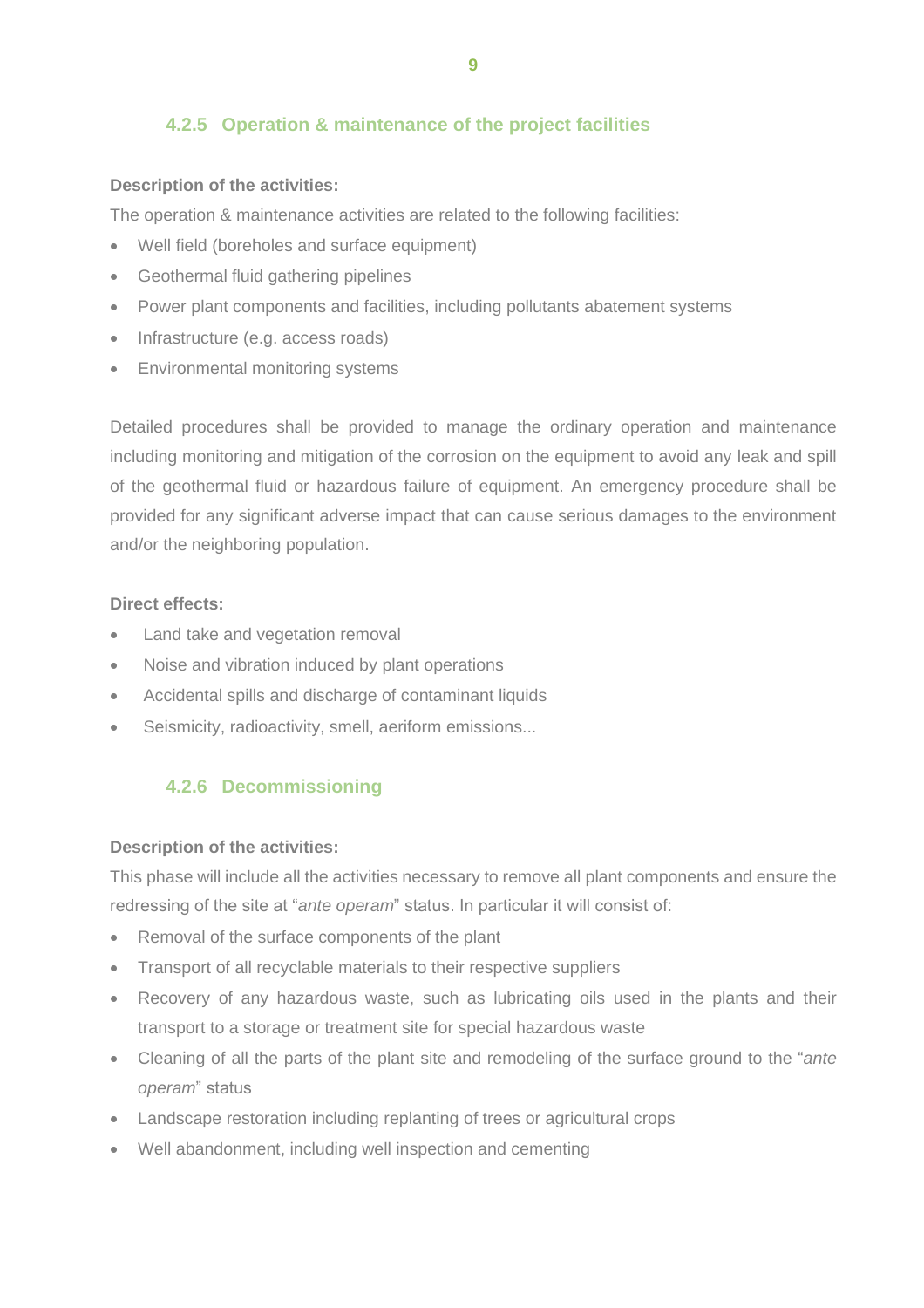## **Direct effects**

- Noise and vibration induced by the construction machinery for earth excavation, the traffic for removed material transportation, and the drilling rig for well abandonment
- Impact on soil and groundwater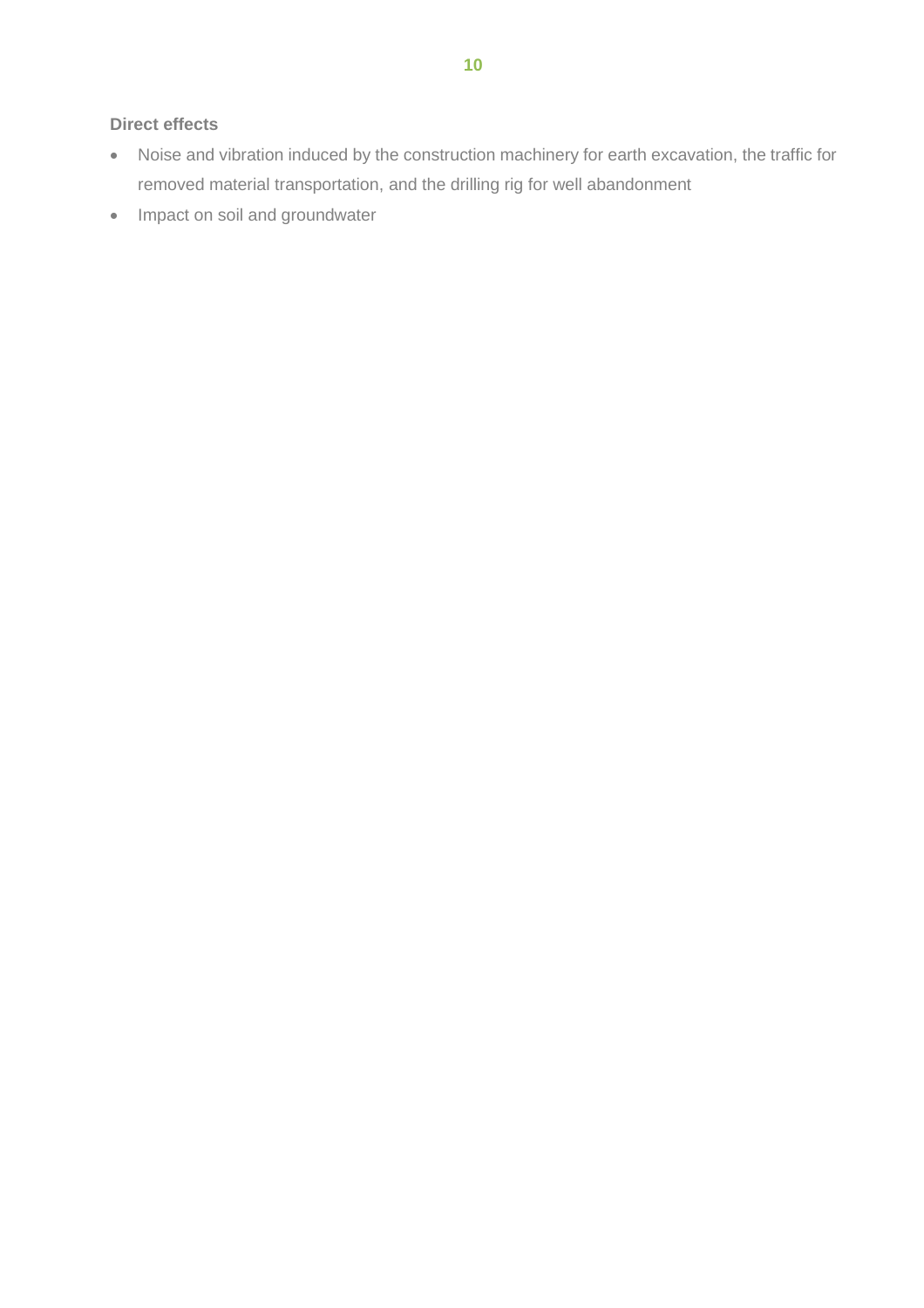# <span id="page-14-0"></span>**5. BASELINE SCENARIO AND ENVIRONMENTAL FACTORS CONCERNED**

## *6.1Influence and investigation area*

<span id="page-14-1"></span>Two inherent characteristics of geothermal energy are fundamental to all considerations of environmental impact:

- site specificity and;
- the lack of many aspects of conventional fuel extraction, processing, and transportation

Therefore, the effects of a project are limited to the concession area (its present real land needed for the development), despite the potential effects related to possible air emissions, induced seismicity, potential subsidence and visual impacts. It can be concluded that influence area can be restricted to the geothermal development area and its surrounding up to 5 km.

## <span id="page-14-2"></span>*6.1Physical Resources*

## <span id="page-14-3"></span>**5.4.1 Geological features and geothermal reservoir characteristics**

#### Geothermal Characterization of the Interest Area

In order to justify the criteria that led to the choice of the project, the design elements of the wells and the geothermal power plant and related works, it is important to characterize the geothermal model and to define the exploitation target.

A geological model of the geothermal resource shall be provided, including:

- A geological and/or geo-structural map
- At least two cross sections and drawings with estimation of the subsurface temperature distribution (estimated isotherms) and an approximate indication of the fluid flow directions
- A table with the description of the stratigraphic and thermal tectonic assets expected for the production area
- A numerical geothermal model based on the above geothermal definition

#### **Seismicity**

Includes the description of the previous recorded seismic events in the area and a discussion on their possible origin. It is important to define the natural seismicity of the study area through a careful analysis of events and seismic parameters (a definition of maximum and minimum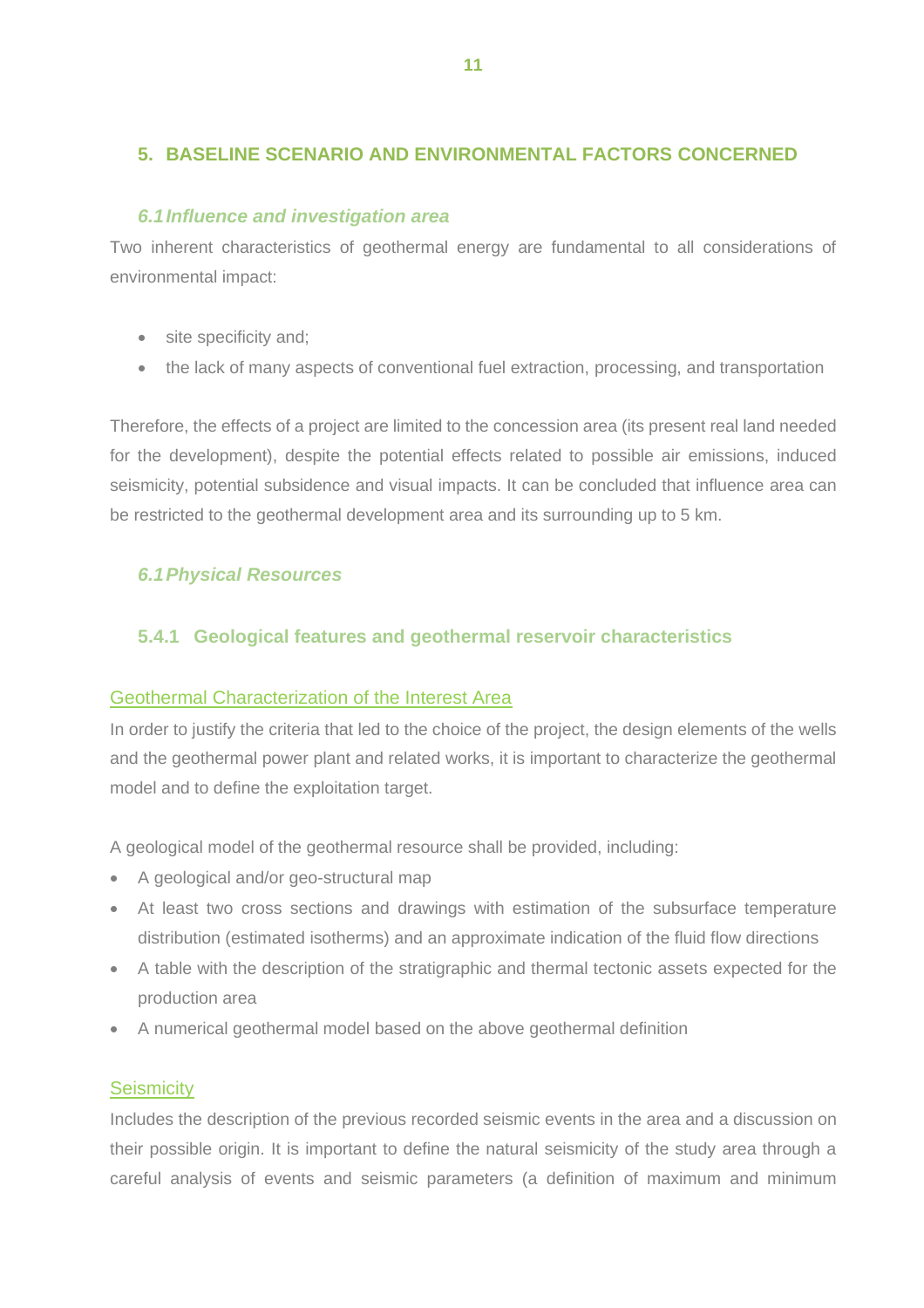#### magnitude).

It should include all the information on the natural seismicity of the area, with particular reference to active faults present in the area in relation to the distribution of the epicentre quake. It is fundamental to conduct a seismic hazard and risk analysis of the area.

#### **Subsidence**

Identification of possible phenomena of subsidence shall be evaluated. In this section it is important to describe the geomorphological setting with particular attention to the presence of landslides, phenomena of a fluvial erosion, presence of debris etc…

#### Soil

This part includes a short presentation of the soil material and erosion risks with a particular reference to the construction of access roads and to the cut and fill operations necessary for the construction of the power plant. Description of a soil type concerning the project must be also carried out. A monitoring campaign of soil quality is required according to the existing regulation of the country hosting the project. Particular attention should be devoted to the elements that could be present naturally in the soil due to the geothermal characteristics of the area (arsenic, mercury, etc).

#### <span id="page-15-0"></span>**5.4.2 Water resources**

#### Surface water

The hydrologic regime of the river system is not generally altered by the project; only during drilling phase water requirements could be satisfied utilizing surface water. A short description of the regional and local hydrology should be sufficient.

#### Surface water quality

Water quality might be influenced by blow out, spills and production tests; water quality shall be described by collecting and analysing samples of the water surrounding the proposed development. In some cases, arsenic, boric acid and mercury concentration in the surface waters have to be carefully determined for a possible comparison with the situation after the project.

#### **Groundwater**

In case of existence of a groundwater aquifer, it should be identified with the help of shallow wells (at least three). Similarly, the flow directions of groundwater, which could be used for human use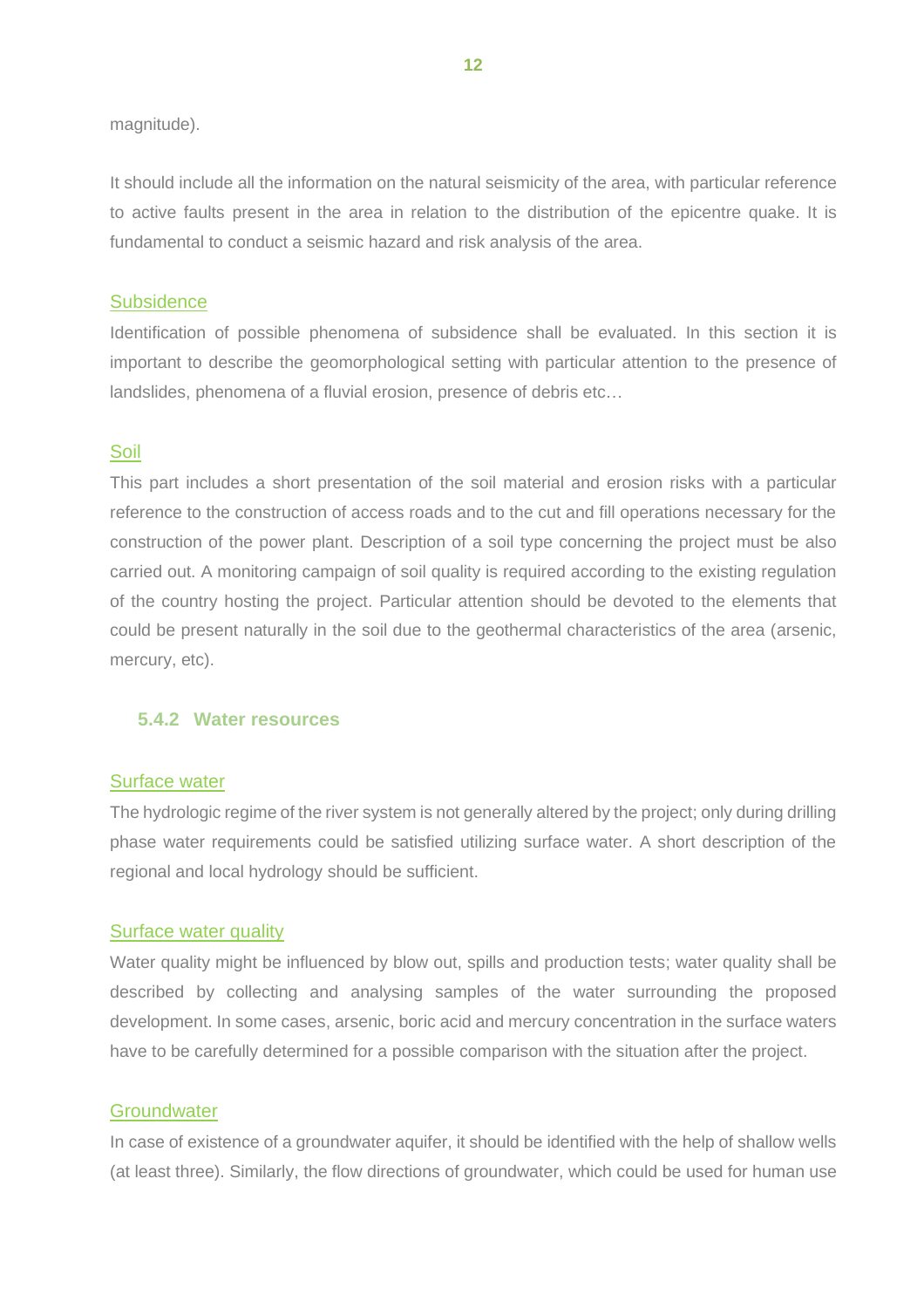or agriculture, should be described. A map showing flow direction of the main aquifer should be presented.

#### Ground water quality

Data on chemical composition of ground waters should be collected. If necessary, samples should be taken and chemical analysis should be carried out in a geological context: oric acid, ammonia, arsenic, or radionuclides concentration could be detected. It must be stressed that sometimes, the underground waters in geothermal areas can be polluted by natural thermal manifestations and it is necessary to know the chemical composition of the waters before the development to clearly "predict" impacts.

## <span id="page-16-0"></span>**5.4.3 Air**

#### **Meteorology**

Long term climatological information is necessary to "predict" future impacts on air quality. Data on the wind rose, mean annual rain fall, or solar radiation are generally necessary on a ten-year basis to simulate air pollutant average annual concentrations. Very often it is not easy to find such data available. In this case, available data concerning the nearest site should be examined to verify whether they can be utilized. Such verification can be obtained by taking certain measurements with a mobile station placed on the future plant's site to measure:

- wind velocity
- wind direction
- temperature
- relative humidity
- pressure
- solar radiation

Data should be collected for a reasonable time.

#### Air quality

Since a complete campaign of air quality measurements can be very expensive and very long, all the existing literature information should be examined. Nevertheless, some measurements will be necessary.

Air samples must be collected in the area where the maximum contribution to air pollution from the geothermal power plant is foreseen. Collected samples must be analyzed to determine concentrations of H<sub>2</sub>S,  $CO_2$  and  $SO_2$ .  $SO_2$  could be derived by the oxidation of H<sub>2</sub>S naturally emitted by a volcanic or fumarolic activity beside emissions from diesel engines or heating systems.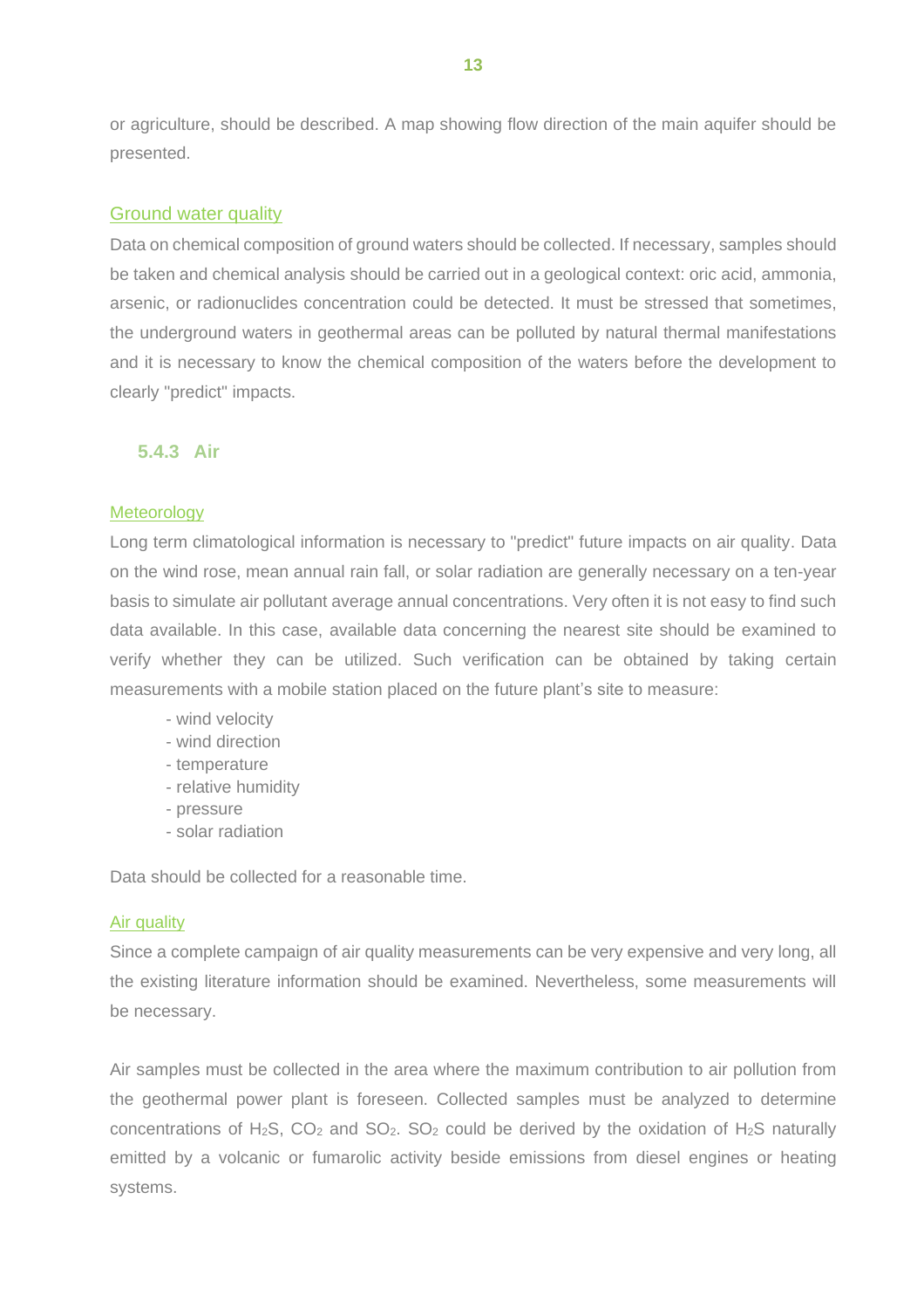H<sub>2</sub>S and CO<sub>2</sub> concentration may also be determined by means of portable instruments capable of detecting concentration lower than 10 ppb (for  $H_2S$  value around 0.1 ppm) and lower than 10 ppm (for  $CO<sub>2</sub>$  values around 200 - 1000 ppm). One of the other main components of geothermal incondensable gases is radon. Radon can be determined by means of special sampling and analyzing methods. The concerns about radon are essentially due to its radioactive character "naturally" causing fears among people. The studies carried up until now indicate that the levels of radon emitted from most geothermal power plants are similar to natural emissions. Natural radon concentration should hence be determined only if there is a specific requirement coming from local authorities or if enough budget is available.

The same type of approach might be followed when trace elements like arsenic, mercury ammonia and boron are taken into account. Previous systematic studies showed that the contribution of geothermal energy to increase in the concentration level of these elements is generally negligible.

The number of points to be controlled and the number of the measurements necessary to characterize air quality will be determined based on the characteristics of the development area and of the available budget. A monitoring campaign appears nevertheless very important:  $H_2S$ concentration in the potential geothermal areas is sometimes high (because of natural thermal manifestations) and the knowledge of the "initial state" condition can avoid following debates on the contribution of a geothermal power plant to the overall pollution of the area. Some samples of rains should also be collected to measure the pH and evaluate a possible impact in lowering the rain pH.

#### <span id="page-17-0"></span>**5.4.4 Acoustic noise**

Existing planning tools for a permitted noise level in terms of the noise disturbance descriptors established by a hosting country should be presented. A monitoring campaign will be carried out according to the national guidelines at the most probably affected receptors. As a general rule, the measurement of residual noise both during the day and night at the identified receptors shall be necessary to characterize the ambient noise of the area around the site chosen for the construction of the geothermal project. Acoustic monitoring shall be performed during drilling and operation.

#### <span id="page-17-1"></span>*6.1Ecological resources*

The primary objectives of the ecological resource assessment is (1) to identify, describe and map the major vegetation types within the geothermal resource zone, (2) to provide a check-list of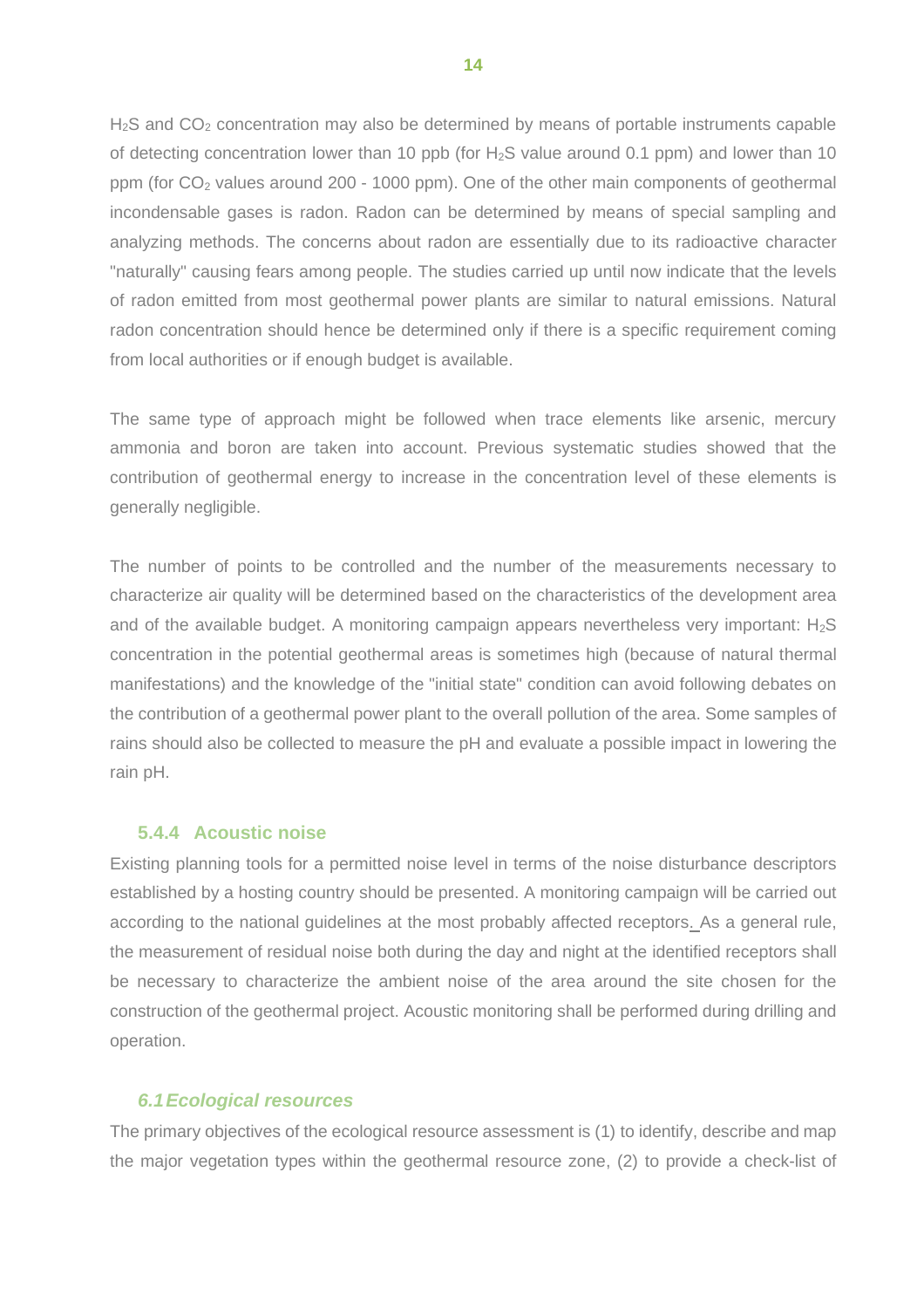plants inventoried, (3) to identify the state of the officially listed, proposed or candidate threatened or endangered plant species within the zone (see also Directives 92/43/EEC and 2009/147/EEC), (4) to prepare a generalized description of the vertebrate or invertebrate communities, (5) to provide an annotated check list of the vertebrate species within the geothermal area, and (6) to identify listed endangered species within the area.

#### **5.4.5 Aquatic Resources**

<span id="page-18-0"></span>Adverse effects on the aquatic ecology, including numerous organisms in the fish food chain, may result from potential spills or direct geothermal water discharge, although this is generally forbidden. In order to evaluate these possible impacts, an assessment of the existing aquatic ecology could be needed (including benthic organisms as well as those in the water column). Bioassay and field testing could be necessary to make reliable estimates of damage; however considerable information is available in the literature and a literature survey is often enough.

## <span id="page-18-1"></span>**5.4.6 Terrestrial resources**

Adverse effects on flora and fauna may be derived by the direct loss of habitat and destruction of native plant communities as a result of land clearing for geothermal facilities, invasion of cleared areas by weedy introduced species, and long-term effects on biota during operation phase. The description should include major ecological systems in the project area; the inventories should be carried out by a literature survey but it may be necessary to carry out some field tests if important or protected species are identified.

## <span id="page-18-2"></span>*6.1Human Resources*

## <span id="page-18-3"></span>**5.4.7 Archaeological**

Briefly describe the history of the site to identify possible archeological impacts of geothermal development. The description will be carried out by consulting the published material on the topic. In some countries, archeological assessment on site could be mandatory.

#### <span id="page-18-4"></span>**5.4.8 Land use**

All local and governmental land use laws or regulations that may affect the project should be described. A map showing the land use plans (for commercial, industrial, agricultural, conservation or other purposes) should be provided.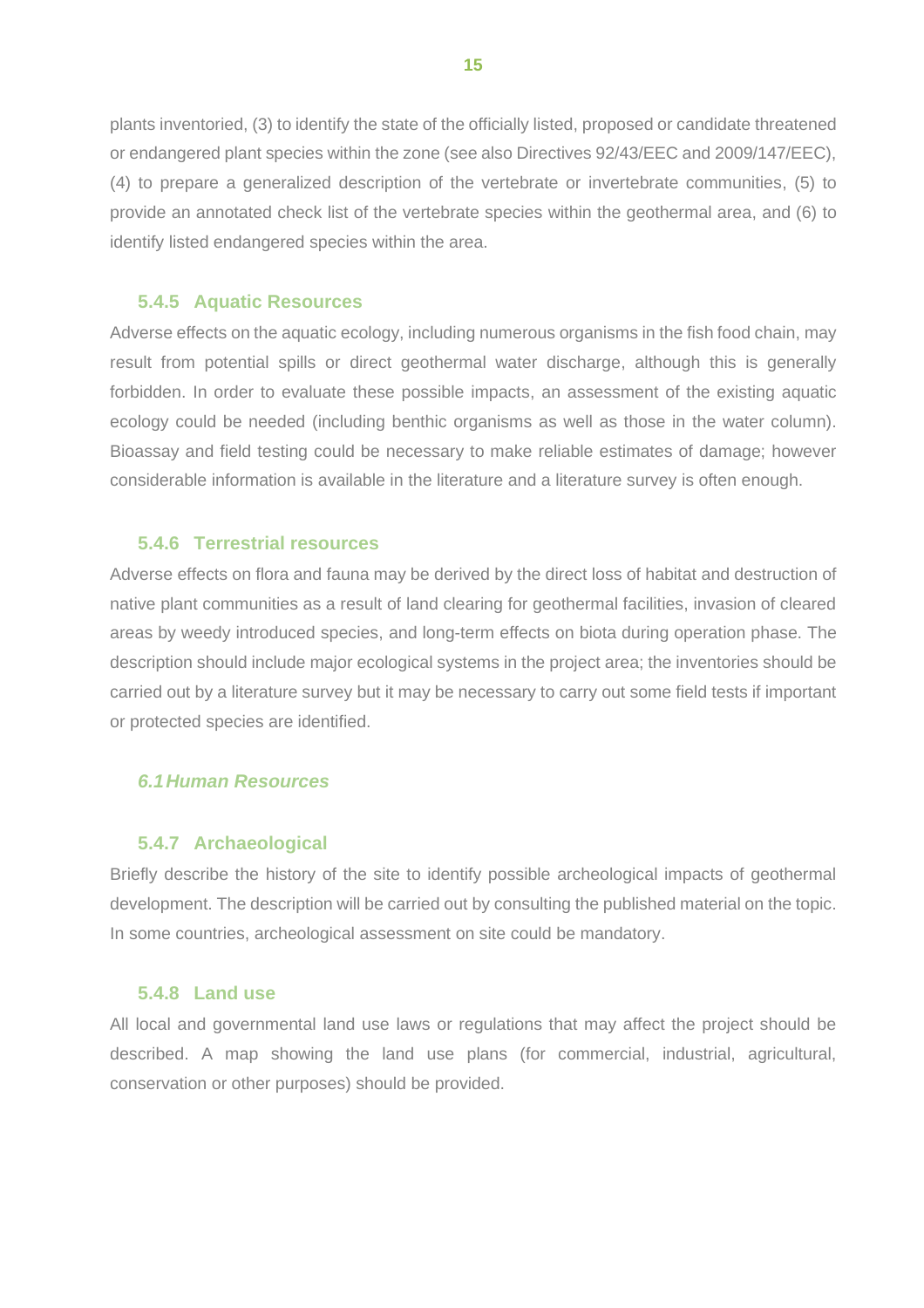#### <span id="page-19-0"></span>**5.4.9 Infrastructure utilities and water supply**

A description of the infrastructure and utilities present in the area (roads, electricity, gas system, water supply) should be provided. In particular the water supply system should be described in order to quantify the impact of the use of water by the plant and the drilling on the water supply resources of the area.

#### <span id="page-19-1"></span>**5.4.10 Landscape**

Describe recreation and aesthetic values of the area which may be affected by the proposed project. Attention must be given to the planning tools describing the allowed activities and the land planning. Existing conditions may be described also with the presentation of pictures. Particular attention should be devoted to the type of vegetation in comparison with the characteristics of the development. A visual impact analysis is required to show the effects of the proposed development on the surrounding landscape.

#### <span id="page-19-2"></span>**5.4.11 Radiation (ionizing and not ionizing)**

Study of the natural radioactivity of the area related to the geological setting should be provided. It is also important to do a review of the electric lines, substations etc. present in the reference area to identify a potential critical area of an electromagnetic field. Calculation of electric beams emitted by the instrumentation and power lines should be included.

## <span id="page-19-3"></span>**5.4.12 Public Health**

Description of the present health status of the population surrounding the project with a particular reference to the pathologies related to the emissions from the proposed facilities (e.g. respiratory diseases).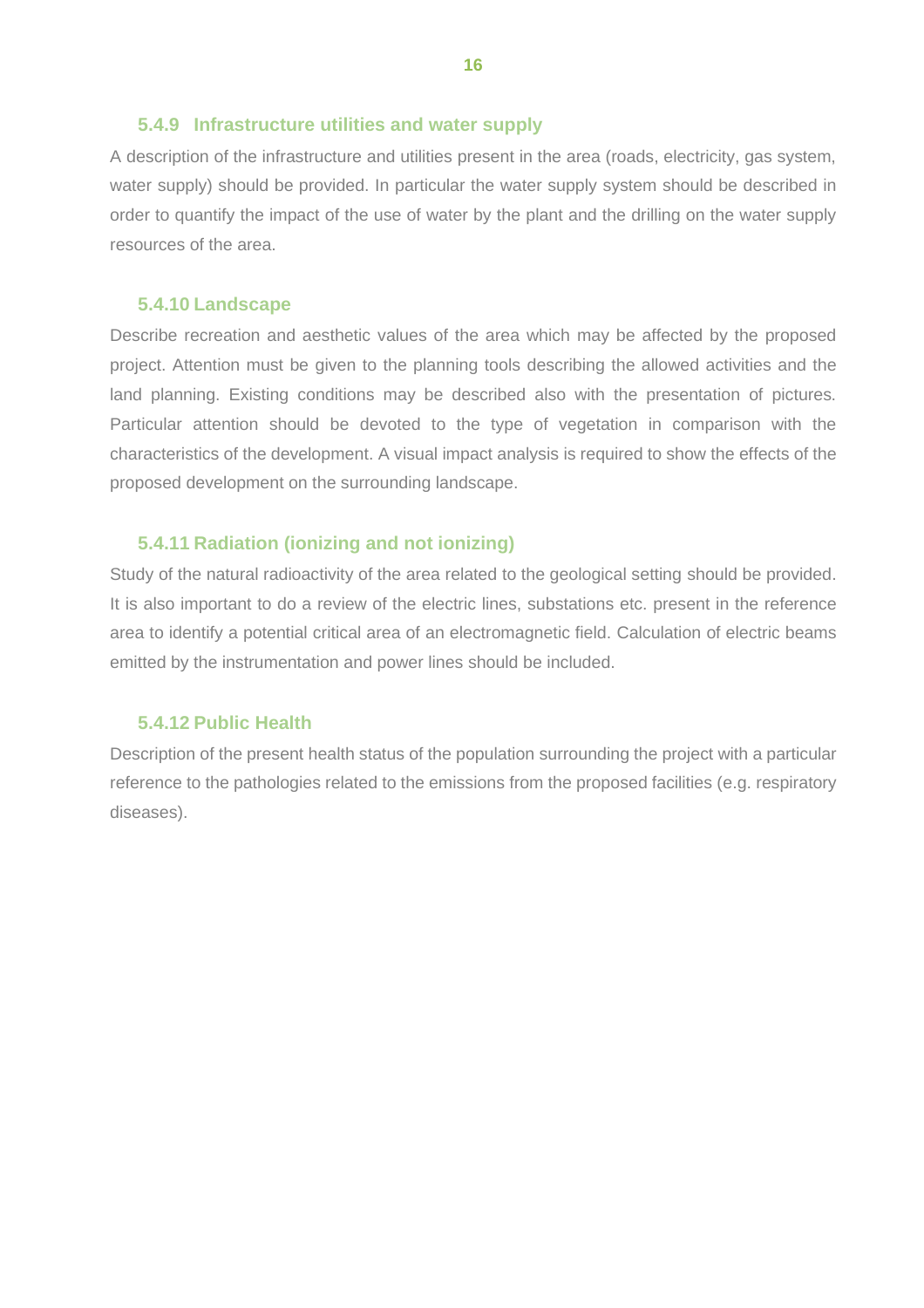## <span id="page-20-0"></span>**6. ASSESSING AND MITIGATING EFFECTS ON THE ENVIRONMENT**

#### <span id="page-20-1"></span>*6.1Effects on surface water quality*

#### <span id="page-20-2"></span>**6.1.1 Prediction of direct effects**

Water pollution may be chemical, thermal or physical. Geothermal plants may cause some during each phase of a geothermal project: exploration, development, well testing, operation of the power plant and at the end of life. Some of the important considerations to be covered include the following:

#### Disposal of the geothermal fluid

Natural fluids may contain a variety of substances in suspension and in solution, which are biologically harmful even in low concentrations (arsenic, mercury, lead, zinc, boron) and may interfere with growth rates and reproduction and can even produce death of aquatic species and poisoning of underground water. Potential impacts from water pollutants at individual sites is dependent on a function of the reservoir constituents and their concentration and, of course, on the quantity of the released liquid. Impacts may originate from the discharge into the surface waters either directly or accidentally.

The discharge into the surface waters occurs only in few countries such as Hungary and Turkey. Although disposal of these fluids is generally accomplished by reinjection, a chance to directly discharge in surface water may be used especially in medium enthalpy resources.

The study should therefore indicate the quantity and the quality of geothermal waters which will be possibly discarded during the production tests or which will be discharged due to accidental spills. If it is assumed that long production tests will be carried out utilizing a reinjection well, it can be assumed that only short production tests will produce impact on water resources.

As a rough figure, a short production test will last 4 days on average and a total discharged water quantity of 15000  $m<sup>3</sup>$  per well may be accounted. Based on these rough figures and on a rough estimate of the spill occurrence, an assessment of the concentration and temperature variation in the receiving waters may be given together with an estimate of the possible damage to the aquatic flora and fauna. If the discharge in surface waters is selected, the flow rate and chemical composition of the liquid geothermal fluid during operation and production tests must be provided. In this case, the impacts will be influenced by the water temperature rise and concentration variation in the receiving waters. The study requires an evaluation of existing aquatic ecology and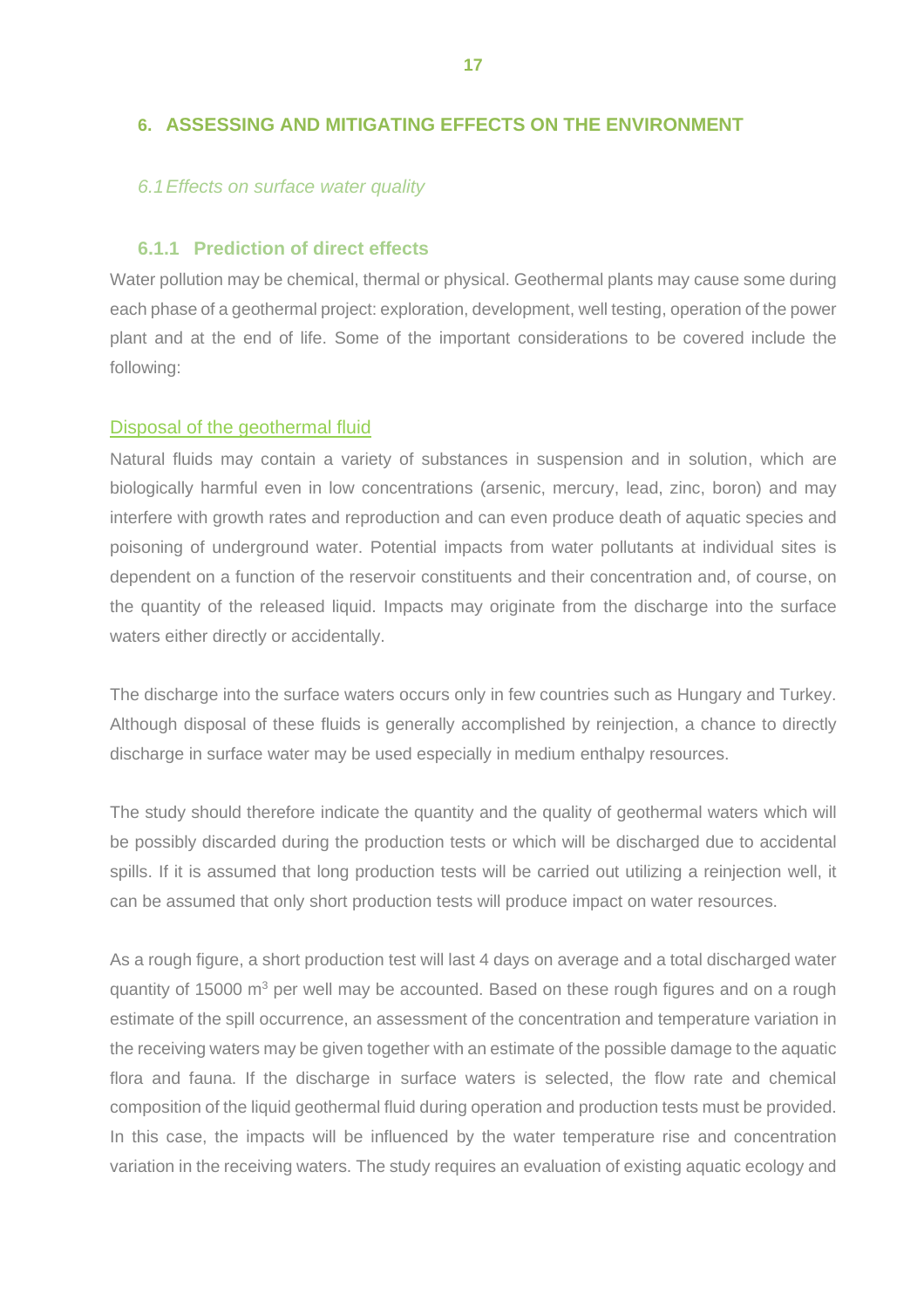an estimate of the extent of damage, which will be imposed on the ecosystem. The presentation should show the extent and path of the heated water plume before the temperature, concentration, and the estimated alteration in the natural ecology values in the affected zone return to normal. In this particular case the utilization of a mathematical modeling to predict the extent of the temperature and plume concentration is recommended.

#### Blowouts and other surface leaks

The blowouts are undesirable and all geothermal well drillings incorporate the use of blowout preventers (BOP) as a standard equipment. Under most circumstances, these devices complemented by properly trained personnel - can handle situations, which would otherwise result in a loss of control.

Nevertheless, blowouts may occur and they can produce mainly water pollution and damage to plants and animals. The particular environmental damage which can be produced is of course site specific: a blow out of a relatively clean steam in an isolated vapor dominated field presents a smaller potential hazard than a blow out of a very saline liquid within a recreation or a very populated area.

The EIA report should contain a description of the equipment utilized to minimize the likelihood of a blowout or a surface leak. In the event that geothermal wells are located in a recreation or a very populated area, the EIA report should present a short "risk assessment" devoted mainly to the evaluation of the consequences of a possible accident (blow out), bearing in mind that with the modern technology the probability of a complete blow out is very low. Surface leakage of a geothermal fluid or drilling mud are certainly more common. For example, a damaged valve can send a large quantity of geothermal water through vegetated areas and into stream channels. The EIA should report the mitigation measures taken to minimize the impact of a possible leakage. The first and simplest way to "evaluate" the impact is to perform a comparison with the law, regulations and accepted standards. The comparison may be carried out between accepted standards for discharge into surface waters and/or by comparison of the expected concentration in the surface or underground water with the recommended criteria for water. In some countries, the water discharge in the surface water is not allowed.

The following table sums up the relevant European legislation for water emissions and water quality limits:

**18**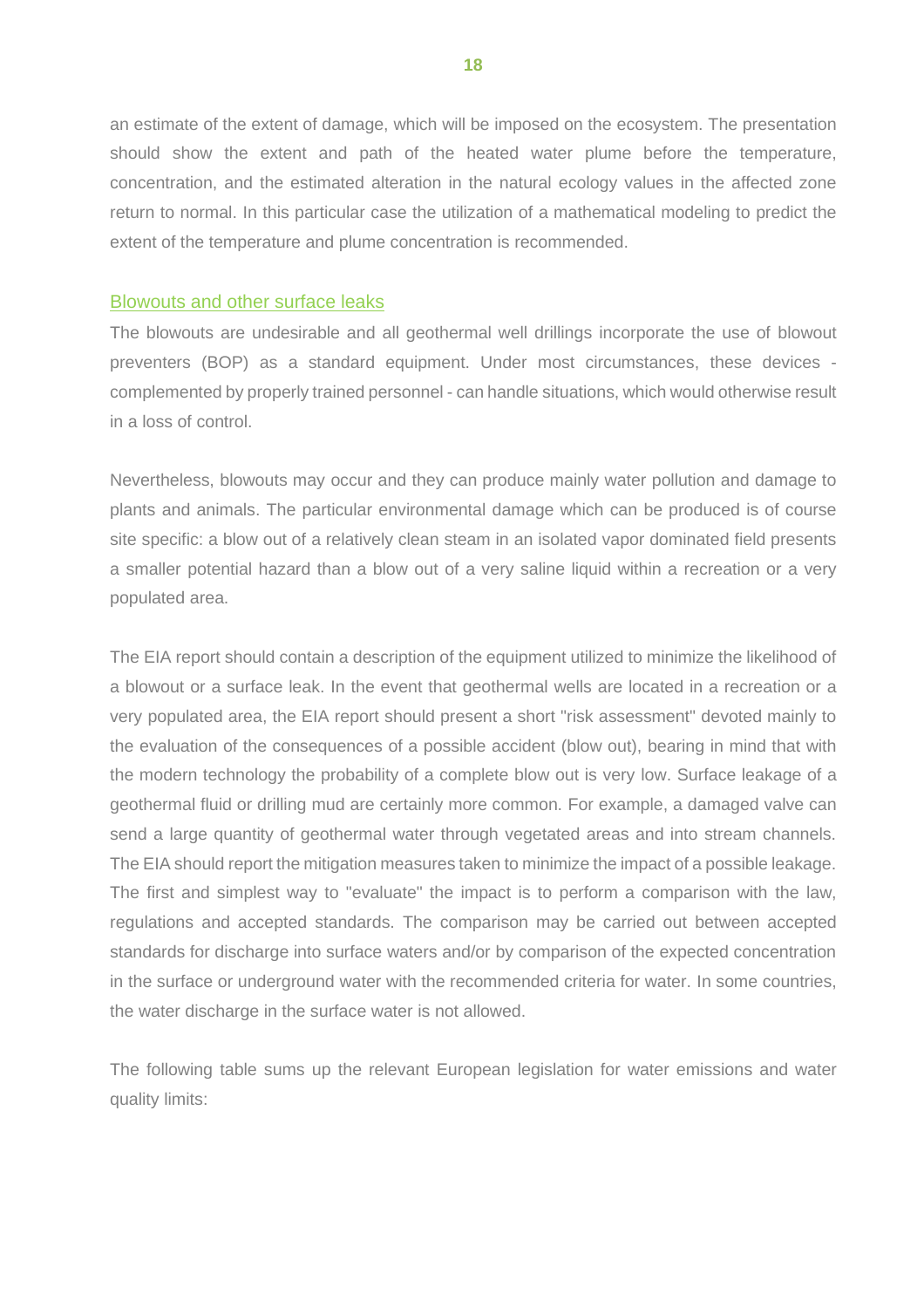#### *Table 1: European Directives*

| #/year                          | <b>Description</b>                                                        |
|---------------------------------|---------------------------------------------------------------------------|
| Directive 2000/60/EC            | Water Framework Directive, partially modified by<br>subsequent directives |
| Directive 2006/118/EC, modified | Protection of groundwater resources                                       |
| by the Directive 2014/80/EU     |                                                                           |
| Directive 2008/105/EC           | Water quality standards, also modifying the Directive<br>2000/60/EC       |
| Directive 2013/39/EU            | Priority water pollutants, including Hg                                   |

## <span id="page-22-0"></span>**6.1.2 Mitigation and compensation measures**

Impacts during drilling and exploration phases can be mitigated by reducing time for production tests and using impermeable pad to collect the geothermal fluid during short production tests and the reinjection wells for long production tests.

Furthermore, the equipment and devices used to reduce the likelihood of a blow out or spill from drilling operations should be described and included in the EIA report (for example the utilization of blowout preventers during the drilling phases) and all other measures to prevent the risk of spills.

Reinjection of stored brines back into the reservoir via injection wells is the only certain method effective not only to mitigate environmental impacts, but also to increase the reservoir life. The EIA should define reinjection wells and devices utilized to minimize spills and leakages.

#### <span id="page-22-1"></span>**6.1.3 Monitoring**

Monitoring of a surface water quality should be carried out only in the case when a river or creeks are in the vicinity of drilling operations or near the reinjection wells during operation (less than 300 m).

In the latter case, a monitoring program during drilling phase should be designed and carried out to control any chemical changes in the surface water quality of the surface water bodies (river, lakes, streams etc.). The monitoring should start prior to the drilling activities in order to define the background values. Subsequently, a month-long monitoring should be done with the month measurements of certain chemical and physical characteristics in the field (temperature, pH, electric conductivity, TDS, total hardness etc.), and sampling and laboratory analysis of the major cations, anions (Ca, Mg, K, NO<sub>3</sub>, SO<sub>4</sub>, Na, CI) and heavy metals (Hg, Fe etc.) shall be defined in relation to the geological setting.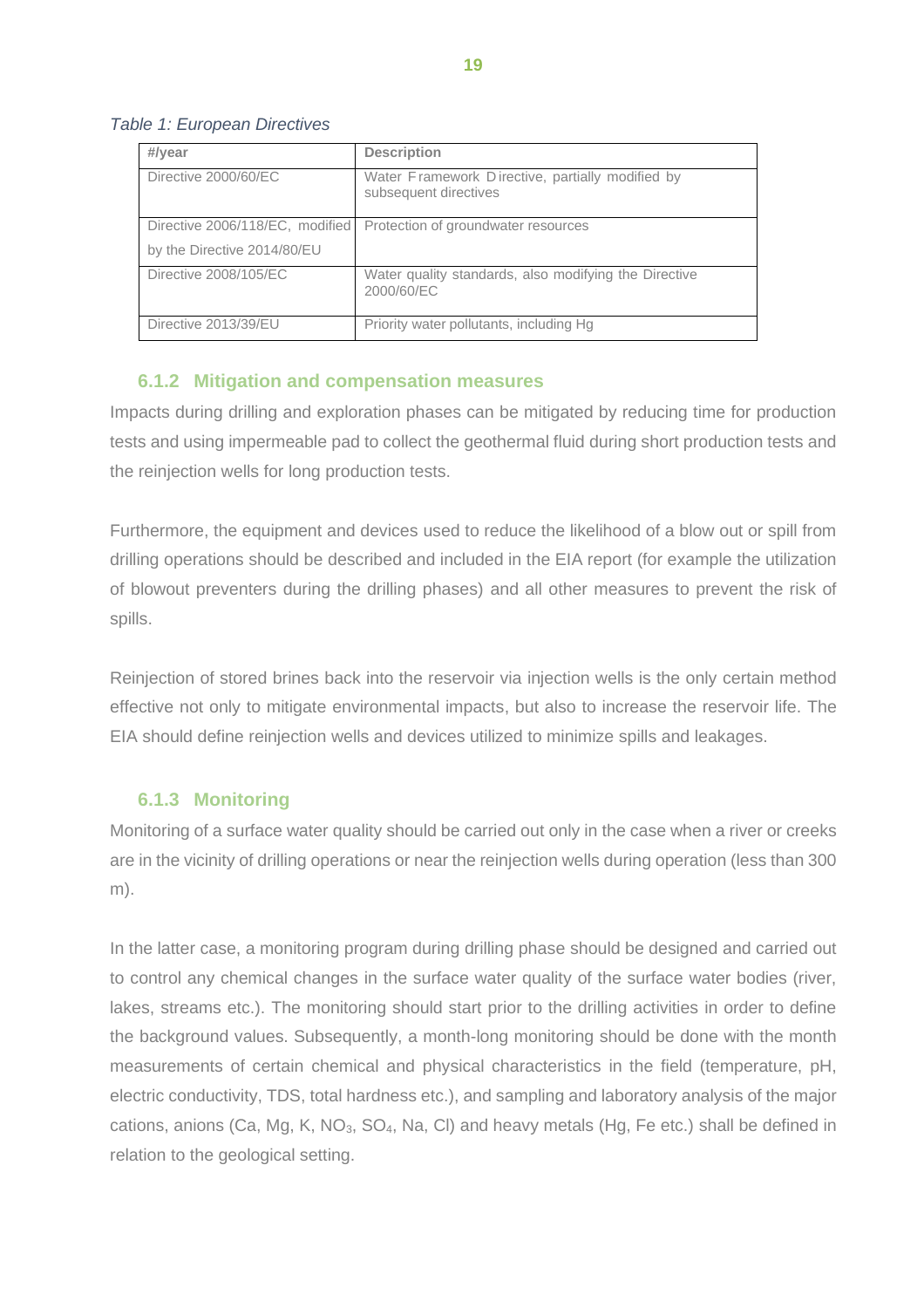The number of the stations must be defined in relation to the hydrological setting of the area, but at least two stations are necessary, one upstream and one downstream of the drilling wells along the surface water bodies present in the area. The monitoring should be protracted over the end of the drilling activities (well testing included) for a period of around 6 months.

The threshold limit is established in the EU Water Framework Directive 2000/60/EC in the section 1.2.3, which defines the "Procedure for the setting of chemical quality standards by Member States".

## <span id="page-23-0"></span>*6.2 Effects on groundwater quality*

## <span id="page-23-1"></span>**6.2.1 Prediction of direct effect**

Deep water pollution may be caused by:

- Bad cementing operation and/or mud loss during drilling
- Spill and losses from casing during operation
- Potential contact between a geothermal aquifer and a potable aquifer due to the geothermal reservoir pressure drop or pressure increase (reinjection)

It is important to define the presence of aquifers in the vicinity of the wells (<500 m radius), and describe it (piezometric level, depth of the water table, water quality etc.). Since the potentially damaging events are related to the drilling phase of the wells, it is fundamental to describe the type of mud used for drilling and the technique of cementing, in order to obtain a well build according to the best practices.

At the same time, the cementing operation must be well described specifying the techniques used to ensure that water does not remain in the cementing annulus. For all products, the following must be specified: name, weight, name of the supplier, possible danger symbols in accordance with the current legislation. Usually, the mud is simply a mixture of bentonite, a nontoxic product that is also included in some beauty products, medicine, or wine.

To evaluate the impact on the underground water, it is important to describe the type of mud, water, plus bentonite, plus possible additives used in the drilling phase. In order to build the wells properly, the casing shall have a standard certification (manufactured with a single type of steel, hardness and resilience test, etc...). The relevant European legislation for underground water quality is shown in the previous table.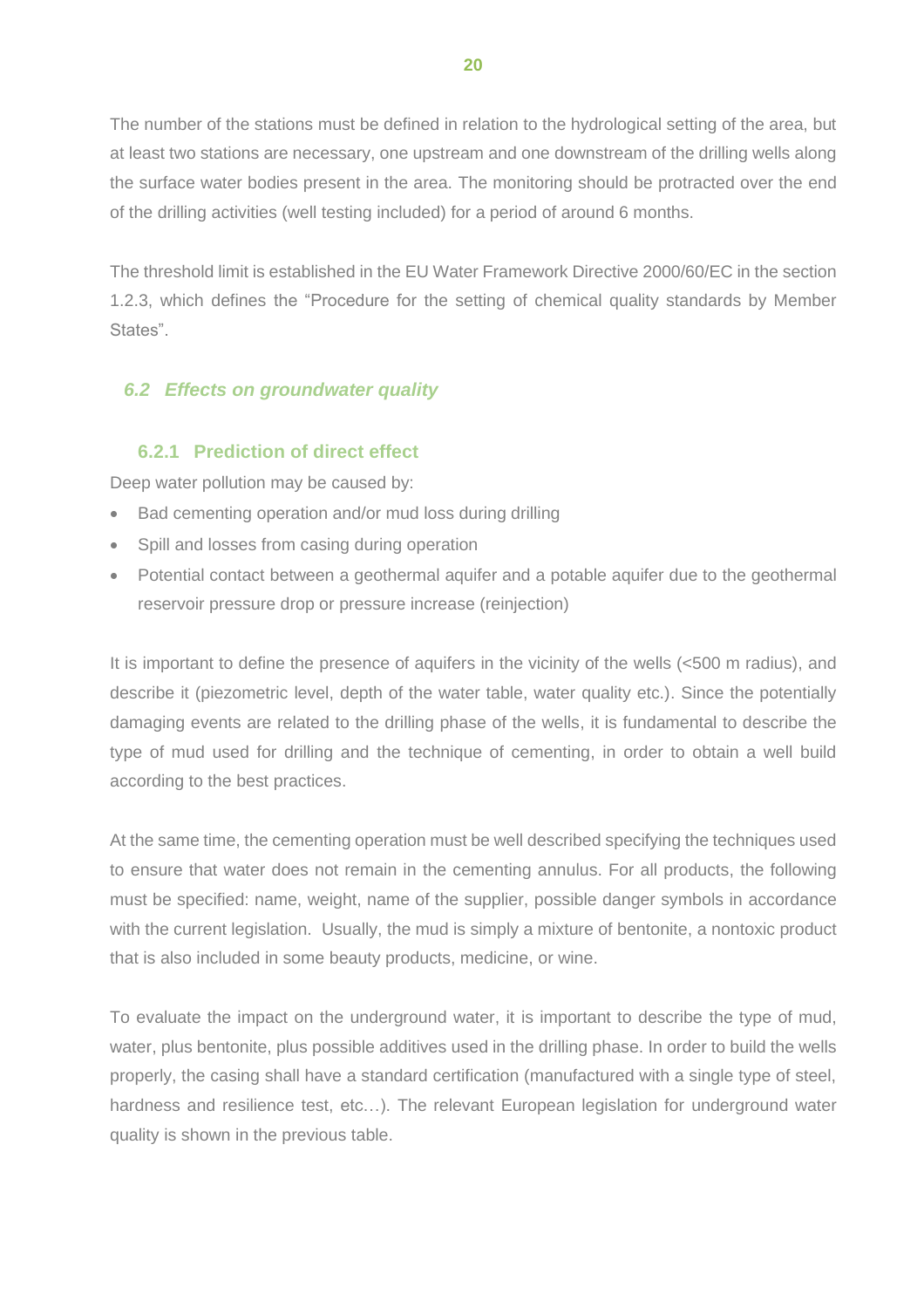# <span id="page-24-0"></span>**6.2.2 Mitigation and Compensation Measures**

## **Wells**

The following precautions must be taken during the well drilling operations:

- Adoption of drilling techniques used for drinking water wells in a geological aquifer layer must be adopted and it is the best practice to mitigate the risk of the groundwater pollution.
- In agreement with a constructive experience in this type of activity, the casing completion for geothermal wells, characterized by multiple concentric casings, allows for complete isolation of the aquifer crossed, both a perched and deep aquifer.

In addition, cementation of the casing is foreseen in order to implement an effective insulation against possible surface water tables. This is in accordance with a constructive experience now widely applied with success in this type of activity, able to safely isolate the different aquifers in the different strata that may be crossed.

Below is a summary of the precautions that should be taken to protect the water bodies:

- Utilizing drilling techniques used for portable water wells in a geological aquifer layer
- Multiple concentric casing completion
- Use of an absolutely intact casing
- Correct assembling of the casing under the control of a work management
- Hydraulic test after cementing operation
- Excellent execution of the cementing activities
- Verification of the quality of the cementing through well logging

#### **Gathering system**

- Above ground or buried pipelines are used to carry the geothermal fluid from the production wells to the power plant and from the power plant to the reinjection wells. The corrosion characteristics of the geothermal fluid must be carefully analyzed to select the a) proper material to be used to avoid losses and consequent spills, b) and/or cathodic protection.
- In the case of the underground pipelines, a spill detection system has to be set and periodically verified.

## <span id="page-24-1"></span>**6.2.3 Monitoring**

Only in case potable aquifers are present in a range of 500 m from the wells, a monitoring program during the different phases of the projects should be designed and carried out to control any chemical changes in the aquifer.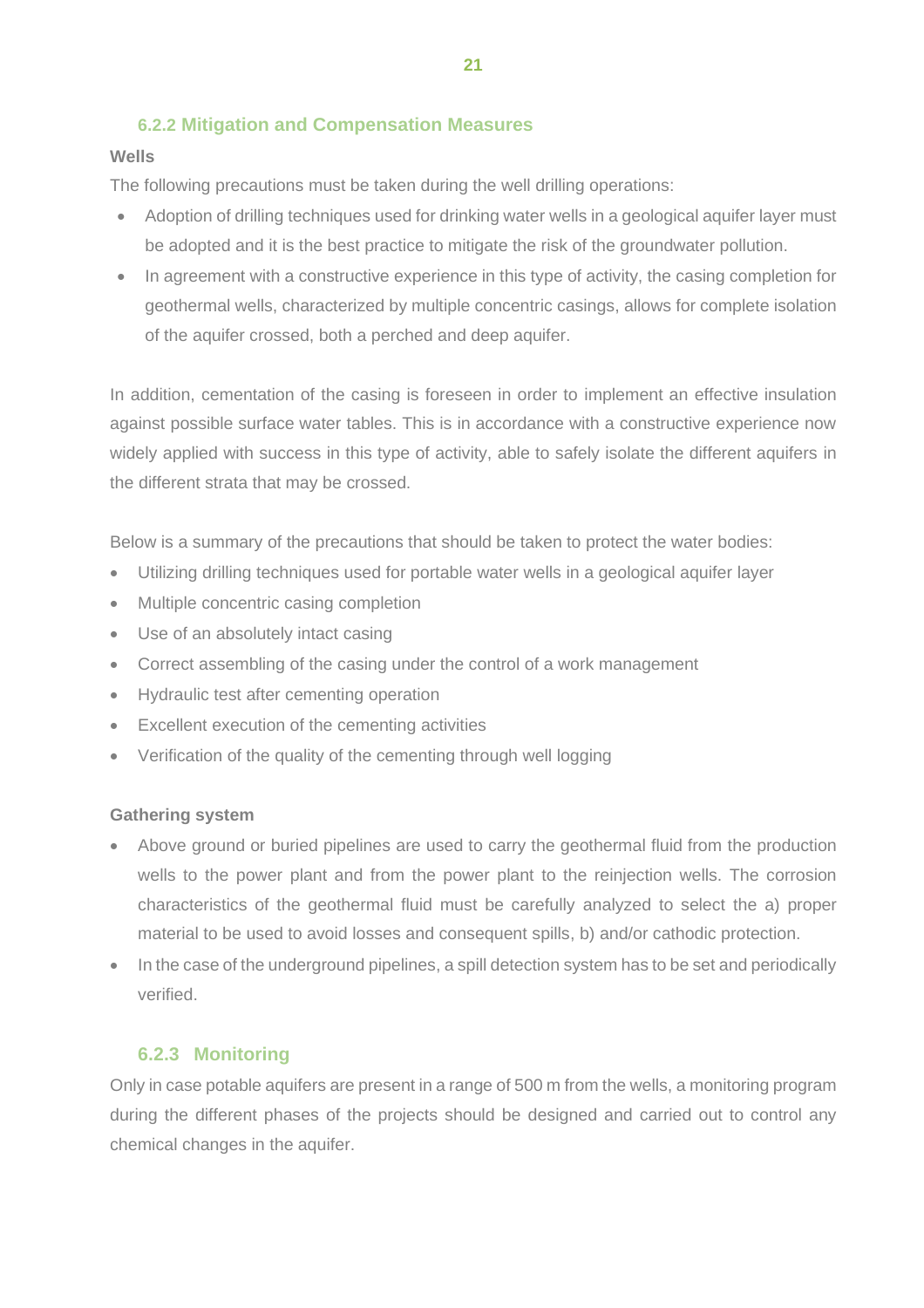The monitoring should be initiated at least three months prior to the drilling activities in order to define the background values. In particular, it is advisable to do two measurement surveys per year in order to evaluate a possible chemical change in the water composition in relation to the rainfall trend during the year. The monitoring should be subsequently protracted until one year after the commissioning and operation of the power plant.

The measurement must include some chemical and physical characteristics to measure in the field (temperature, pH, electric conductivity, TDS, total hardness etc.), together with a laboratory analysis of the major cations, anions (Ca, Mg, K, NO $_3$ , SO<sub>4</sub>, Na, CI) and heavy metals (Hg, Fe etc.), as well as in some cases radionuclides (to be defined in relation to the geological setting). The number of measuring points (piezometers, existing wells, springs) must be defined in relation to the hydrological setting of the area, but at least two points are necessary, one upstream and one downstream of the drilling wells.

Every three months a report summarizing the results of the chemical analyses shall be prepared and this shall be sent to the authorities. The threshold limits are established in the EU Water Framework Directive 2000/60/EC section 1.2.3 where the "Procedure for the setting of chemical quality standards by Member States" are defined.

## <span id="page-25-0"></span>*6.3 Effects on surface water resources*

# <span id="page-25-1"></span>**6.3.1 Prediction of direct effects**

The water supply is necessary for the following activities of a geothermal project:

#### **1. Construction phase:**

- drilling operation
- humidification of the construction site during the construction of the geothermal power plant

#### **2. Operations:**

- Occasional cleaning operation of the geothermal power plant equipment
- the accumulation of water in the tank of the fire extinguishing system
- potable water for sanitary facilities
- well killing and reactivation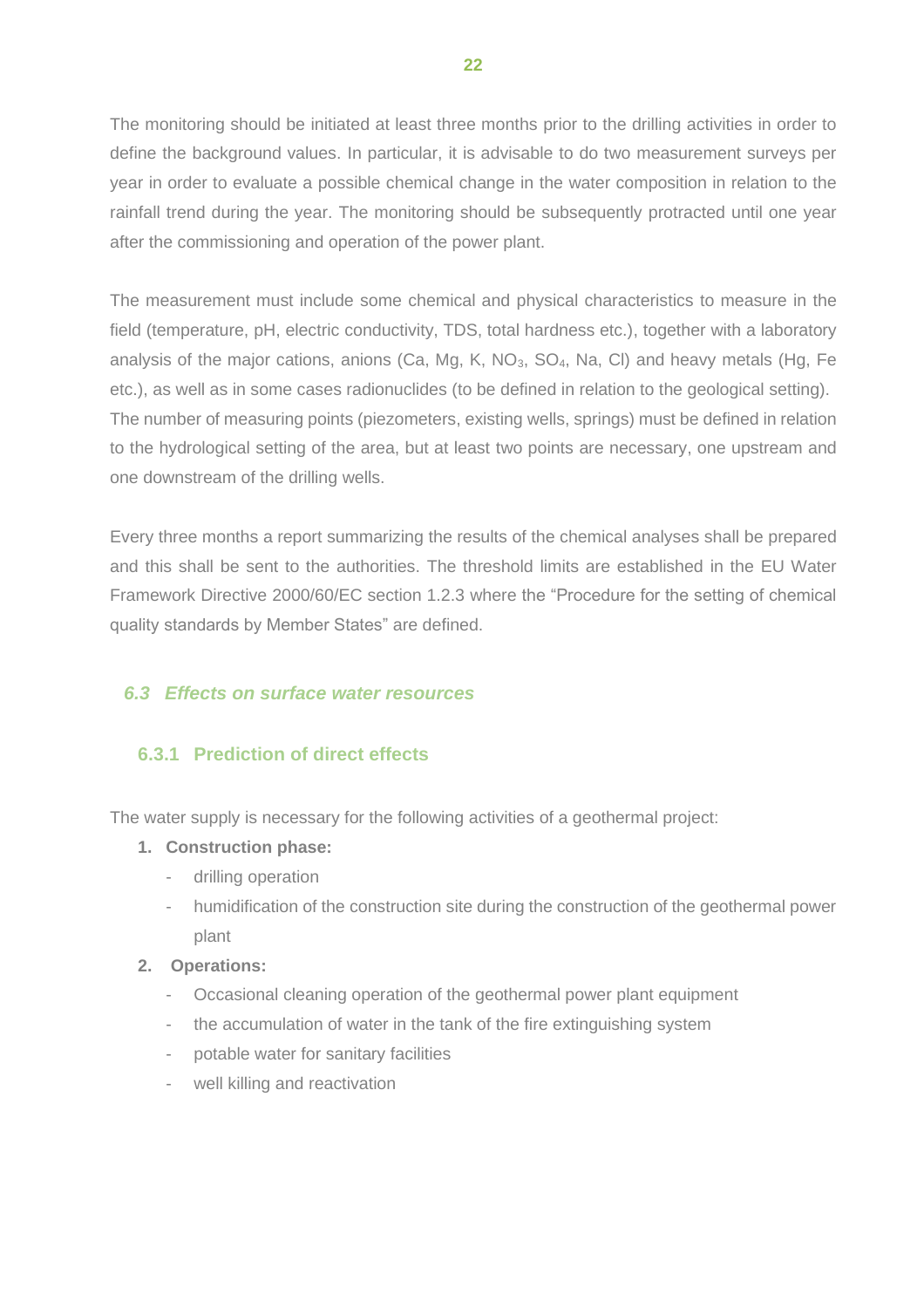For the construction phase, it is necessary to identify the presence of a river, wells and aquifers in the area, therefore it is important to do an assessment of natural water available in the area of the development project to identify the best ways for supply.

On the other hand, for the operational phase, considering the low water consumption, water could be provided by the national water mains, wells constructed by the developer, or a rainwater collection system. To evaluate the possible impact in terms of water supply, it is necessary to define the best ways of supplying the water.

The body of the surface water has good volume if the long-term annual abstraction rate does not exceed the minimal vital flow (MVF), on the other hand for groundwater body it is necessary to verify that the annual abstraction rate does not exceed the available groundwater resource. Abstraction must not cause permanent decrease in the groundwater level or hydraulic head.

# <span id="page-26-0"></span>**6.3.2 Mitigation and compensation measures**

In case of water supply from a surface water body, an assessment of the minimum vital flow (MVF) is important to evaluate the minimum hydrological component for the survival of biological communities and to define the quantity of water that can be withdrawn without putting the system in crisis.

On the other hand, if the supply takes place from a groundwater body, it is necessary to conduct a hydrogeological study in order to define the hydrodynamic parameters. A rainwater collection system can be utilized to supplement the water supply.

# <span id="page-26-1"></span>**6.3.3 Monitoring**

A real-time river monitoring plays a crucial role in determining sustainable abstraction levels. River monitoring station must be equipped to measure the water level, in order to stop the supply water if the MVF is not respected. The point of monitoring must be installed at the valley of the pump station.

Whether the water supply is provided by an existing or a new well, it is important to install a flow rate counter. The monitoring must be initiated together with the drilling activities and can be finished at their end.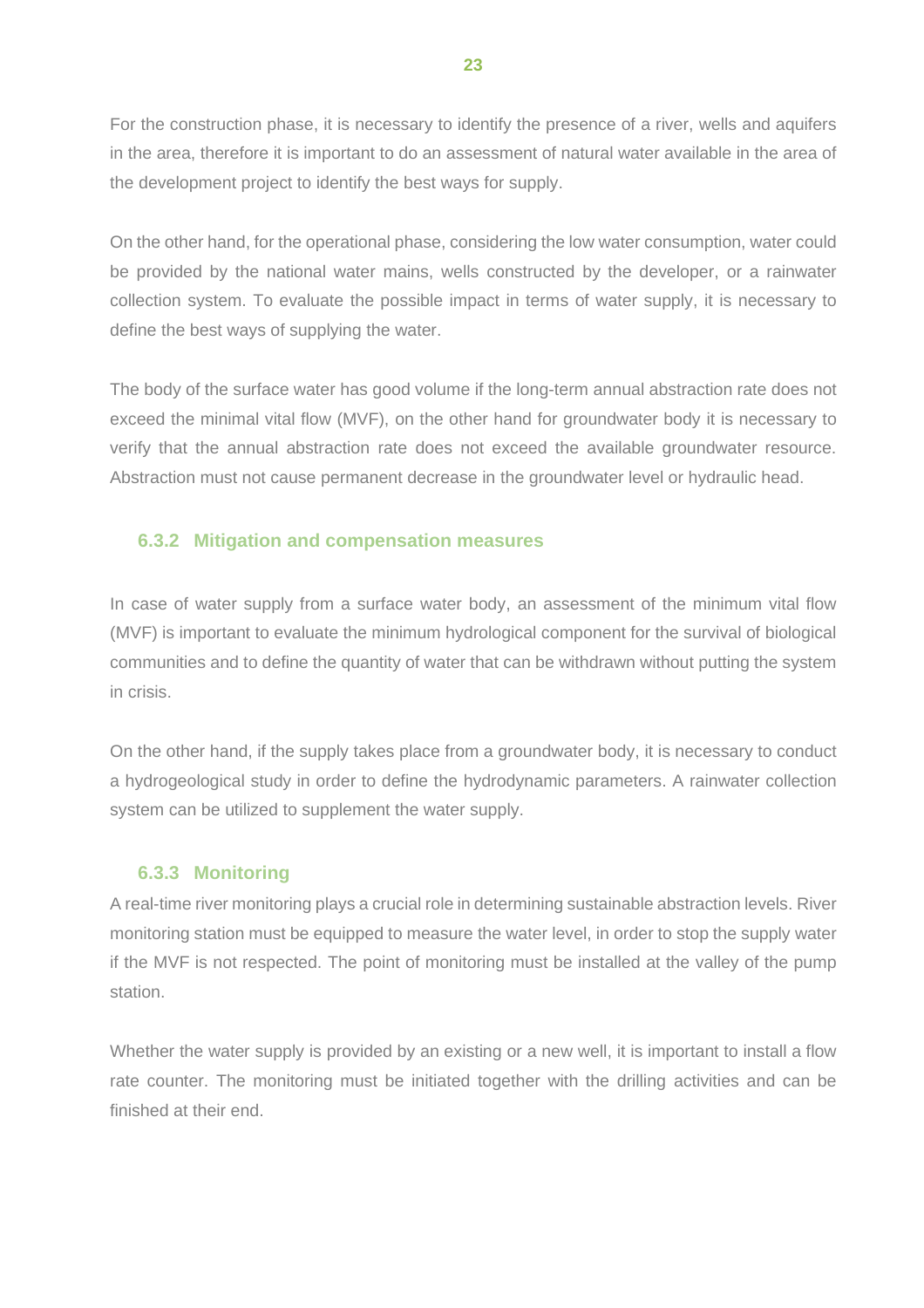It is not necessary to monitor during the operations phase considering the low request for water. The threshold must be defined in function of the local hydrological and hydrogeological situation.

# <span id="page-27-0"></span>*6.4 Effects on air resources*

# <span id="page-27-1"></span>**6.4.1 Prediction of direct effect**

The major impacts on the air quality are related to the following:

- Emissions of dust during construction site activities
- Exhaust gases coming from the vehicles involved in the preparation phase and from the diesel generator (if not an electrical rig) in the drilling phase (particular matter PM10 and PM2,5)
- Emissions from the geothermal fluids (water vapor and gases) during the well production flow tests
- Emissions from the geothermal fluids (water vapor and gases) during the plant operation when the cooling towers and direct contact condenser are used

The constituents released may include arsenic, mercury and even boric acid, but the main attention has been attributed to the emissions of non-condensable gases such as carbon dioxide or hydrogen sulfide. Carbon dioxide is generally released in a greater volume from fossil fuel plants, nevertheless the concerns of the public about the "green-house" effects focus again on this always present component of the geothermal activity.

A comparison between the  $CO<sub>2</sub>$  emissions from a fossil power plant at a given power should hence be presented in comparison with the  $CO<sub>2</sub>$  emissions from a geothermal power plant of the same power to show the differences. It must be underlined that the  $CO<sub>2</sub>$  attributed to the geothermal activities would be emitted naturally also without the presence of a geothermal plant.

Arsenic and boric acid may be emitted mainly through the drift from a cooling tower. If cooling water contains a small quantity of these substances (a concentration as high as 1mg/l of As and 0.003 mg/l of whey has been measured in cooling tower waters), an environmental impact may result. The maximum allowed drift from a cooling tower is generally lower than 0.01 % of the total mass flow rate and very low deposition rates of these compounds are generally evaluated. Nevertheless, the EIA should determine the foreseen deposition rate of metals utilizing one of the dispersion models outlined below.

The primary pollutant that would be emitted from the geothermal power plants is the hydrogen sulfide.  $H_2S$  is generally present in geothermal streams and is released to the atmosphere during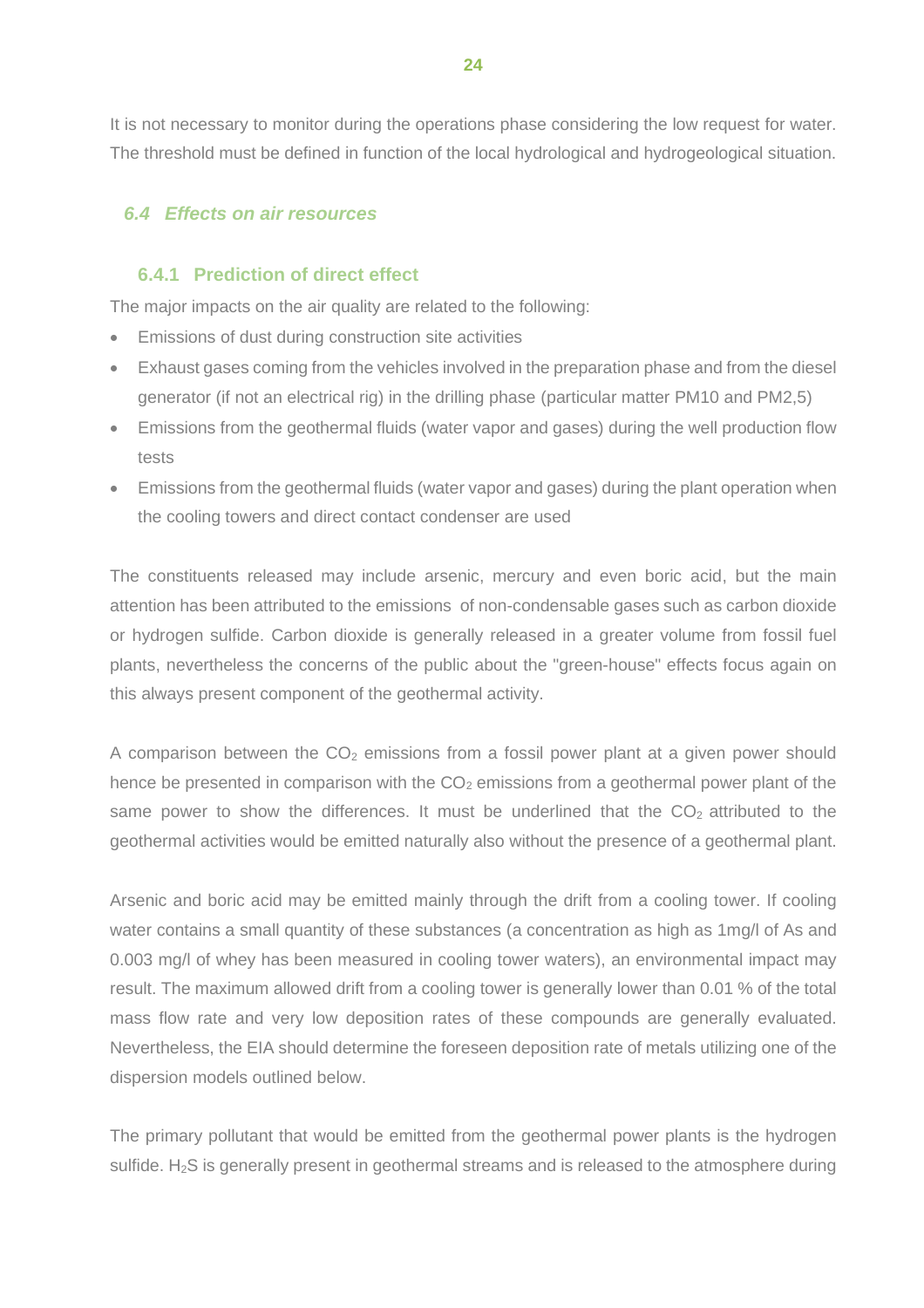venting and/or condensing of the geothermal steam. Condensing the geothermal steam results in a condensate stream and a stream of gases which do not condense. The  $H_2S$  can be present in both the condensate and non-condensable streams.  $H<sub>2</sub>S$  can be also emitted from the steam vented during the geothermal well drilling, well testing and during equipment malfunction.

An analysis of emissions during a system failure should be included to evaluate the worst-case scenario. The inventory of emissions should hence include:

- emissions from twin silencers (if any)
- outages of power plants
- emissions from cooling towers
- emissions from condenser discharge
- emissions from drains of steam pipelines
- emissions from short and long production tests

In case of an ORC cycle with total reinjection, no operational emissions are foreseen. The purpose of the air quality impact analysis is to estimate pollutant concentrations from the potential geothermal activities and, later, to assess its significance. Computer based dispersion modeling techniques should be applied to simulate the release of pollutants from the hypothetical sources. The pollutant to be included in the analysis is  $H_2S$  and any other component present in concentrations causing concerns. There are many models available to predict air quality. The gaussian plume model for continuous sources is surely the most applied and seems to be the best also in the case of geothermal projects. The model should be selected taking into account the characteristics of terrains surrounding the future power plant. There are in fact models taking into account the presence of buildings, wet and dry deposition and the presence of hills around the site.

All models are able to predict a receptor concentration for each type of meteorological situation which may occur (wind direction, wind speed, atmospheric stability) and calculates an annual, monthly or daily average concentration of pollutants. A model largely used is the SCREEN3, a diffusion code certified and suggested by the EPA, developed on the basis of the document "Screening Procedures for Estimating the Air Quality Impact of Stationary Sources" (EPA 1995). It is important to stress that results of this type of models are strongly dependent on the input meteorological data such as the height of the inversion layer, stability classes, a wind direction and velocity: the resulting pollutant concentrations may vary more than 1 order of magnitude depending on the parameters at the same distance from the emitting source.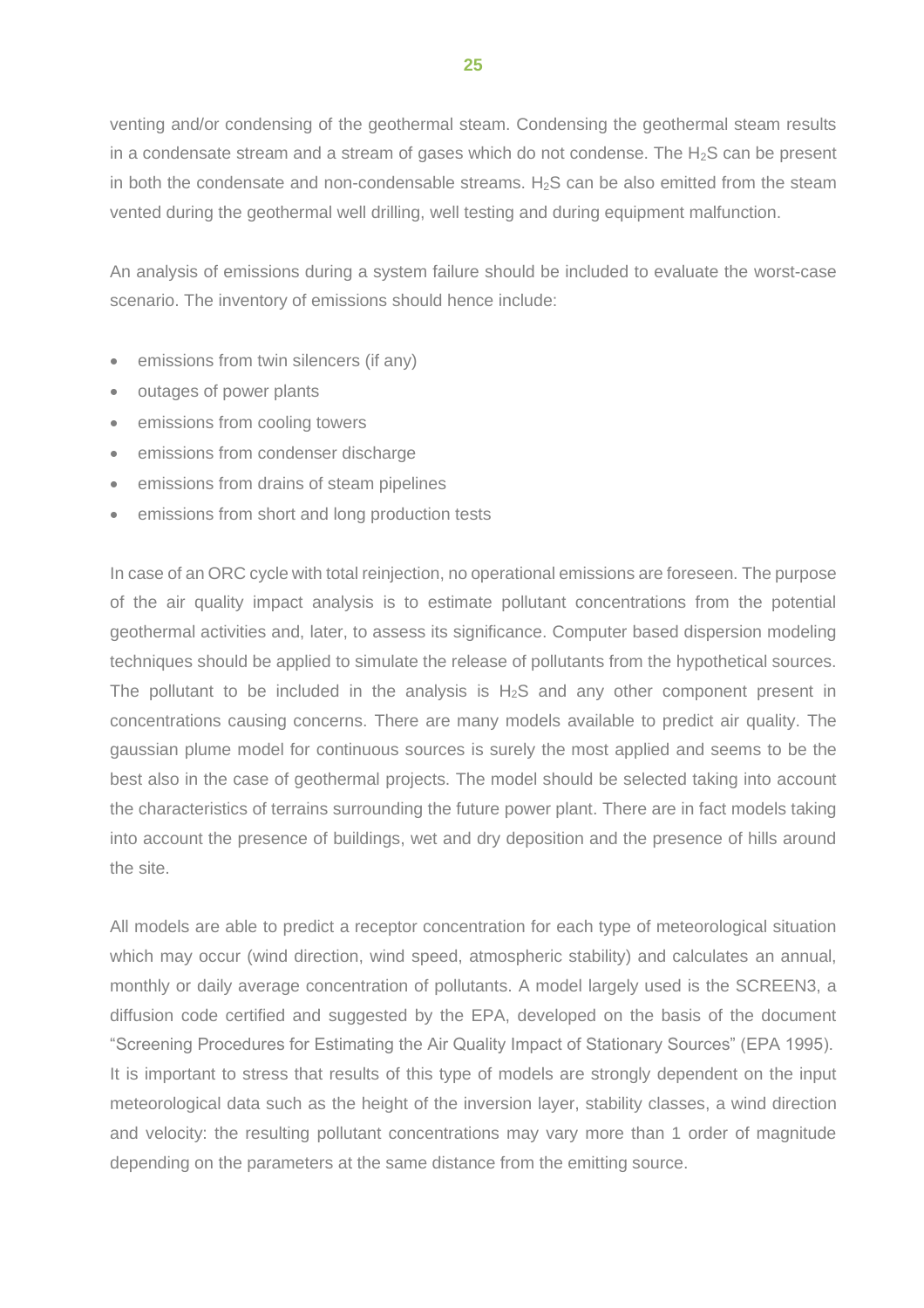Very often the meteorological data are not available or are available only for different sites or for a short period of time. In this case the utilization of the "short term" version of the above cited models can be useful: the maximum hourly ground concentration in the worst meteorological case may be determined.

"The worst-case scenario" is generally the meteorological situation in which the wind blows at 1m/s velocity from the source to the receptors in all atmospheric stability conditions with the inversion layer placed at the most frequent height in the region. Fumigation conditions are generally not taken into consideration unless this particular meteorological situation is foreseen to occur.

The first and simplest way to evaluate the impact is to perform a comparison with laws, regulations and accepted standards. The comparison may be carried out between the accepted standards for emissions and/or by comparison of the expected air concentration levels and the recommended or imposed criteria for air quality.

When such standards do not exist, an evaluation of the effects of the presence of the pollutant in the air on humans, flora and fauna should be carried out.  $H_2S$  emissions often produce concerns and citizens' complaints. This is mainly due to its offensive smell; therefore, the present  $H_2S$ concentration limits are generally designed to eliminate such odors. These limits are based on odors and not any demonstrable physiological effects and, of course, are aimed more at satisfying nearby inhabitants than protecting a power plant worker. This is one of the reasons why different countries react to H2S release problems in different ways, depending upon the presence of people or touristic attractions in the vicinity of the geothermal power plants.

The evaluation of the effects of mercury and other metals (such as arsenic) may be carried out by comparing the calculated deposition rate from a cooling tower drift with the maximum amount of mercury or other metals, which is allowed to be spread on cultivated terrains. The following table lists the relevant European legislation for the air emissions and air quality limits.

| #/year                | <b>Description</b>                                                                                                                                                                                                |
|-----------------------|-------------------------------------------------------------------------------------------------------------------------------------------------------------------------------------------------------------------|
| Directive 2003/87/EC  | Target values, mitigation measures, monitoring and information<br>requirements for a specific group of pollutants (arsenic, cadmium,<br>mercury, nickel, benzo(a) pyrene and polycyclic aromatic<br>hydrocarbons) |
| Directive 2004/107/EC | Air quality of As, Hg, Cd, Ni and PAH (Fourth Daughter Directive)                                                                                                                                                 |
| Directive 2008/50/EC  | Framework Directive on Air Quality                                                                                                                                                                                |

|  | Table 2: European Directives |  |
|--|------------------------------|--|
|--|------------------------------|--|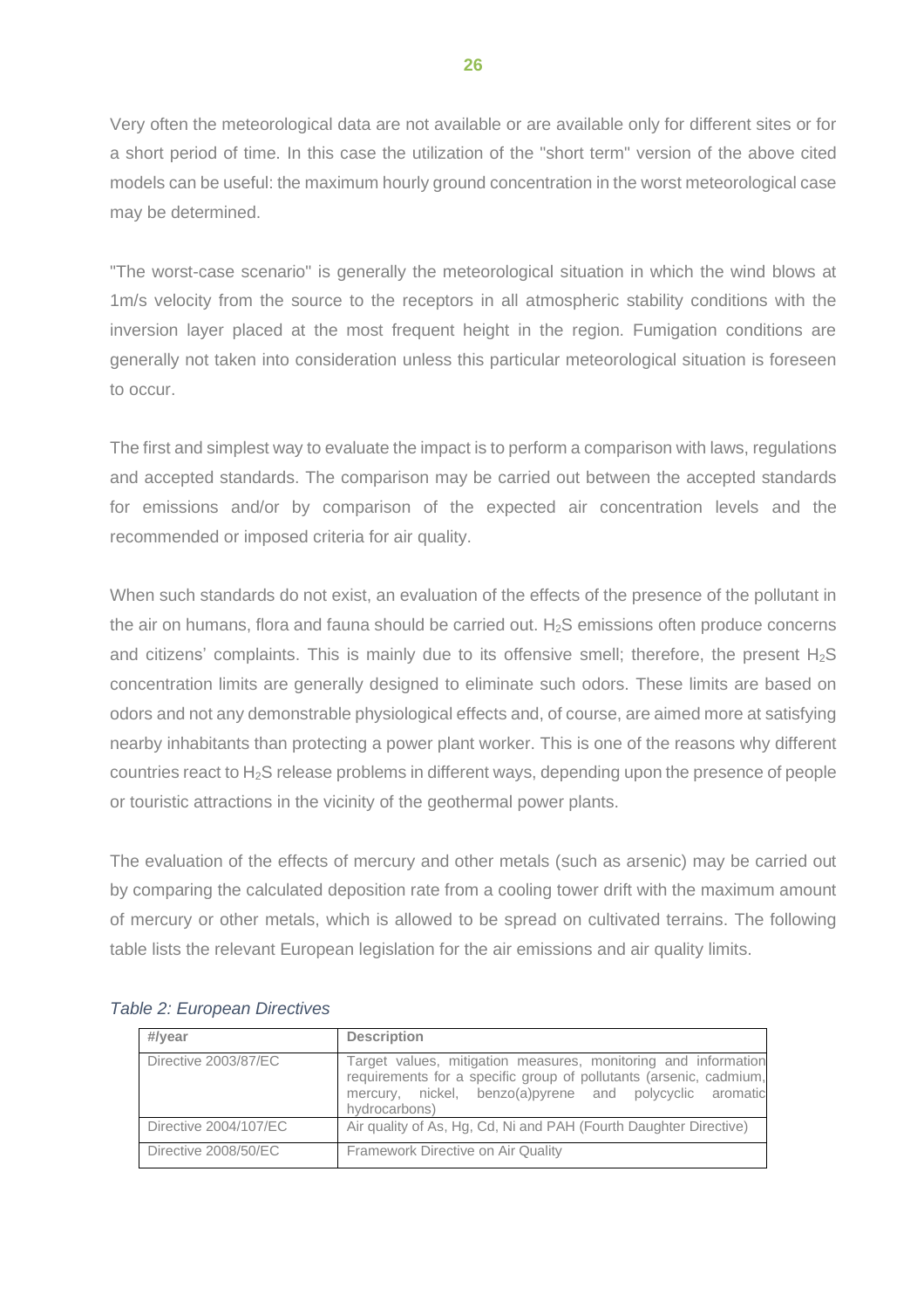| Directive 2016/2284/EU | Reduction of national emissions of certain atmospheric pollutants |  |
|------------------------|-------------------------------------------------------------------|--|
|                        | (SO2, NOx, CONVNM, NH3 fine particulate matter (PM2,5)            |  |

# **6.4.2 Mitigation and compensation measures**

<span id="page-30-0"></span>Several processes to control or reduce hydrogen sulfide release to the atmosphere were studied and developed. The best method should be selected taking into account the emission limits, air quality standards and the overall economics of the process. Below is a brief overview of the most known processes:

- Dispersion of incondensable gases at high elevation by means of a tall chimney or in the cooling towers. This is one of the most economical ways to treat the  $H_2S$  problem and is adopted in Turkey and in Iceland. This method may be applied only if the emission and air quality limits are respected.
- $\bullet$  Elimination of H<sub>2</sub>S from the incondensable gases stream by chemical absorption and reaction. There are many H<sub>2</sub>S abatement systems that can be utilized to reduce the concentration in the incondensable gas stream, among these for example the AMIS process utilized in Italy.
- Total fluid reinjection. The non-condensable gases are removed from the condenser, compressed and sent to the reinjection well.
- Regarding the dust emissions, wetting of the construction site can be performed.

## **6.4.3 Monitoring**

<span id="page-30-1"></span>For safety reasons, the  $H_2S$  and  $CH_4$  monitoring must start during drilling. During the production test, should there be a suspicion of the presence of the  $H_2S$  in the geothermal fluid, a monitoring of the  $H<sub>2</sub>S$  concentration in the atmosphere must be carried out, considering a limit value of 150  $\mu$ g/m<sup>3</sup> in an average of 24 hours<sup>3</sup>. The monitoring can be executed using devices able to measure the instantaneous concentration. These devices should be installed at the most sensitive locations around the emission point. The distance at which these devices should be installed must be determined after a short-term model has been run about 1000 m from the emission point. It is also strongly advised to sample the geothermal fluid, liquid and gas phases, in order to quantify the risk of aeriform emissions during the operation.

In case of a geothermal power plant with the technology of the total geothermal fluid reinjection, no monitoring is required during the operation phase. On the contrary, in the traditional geothermal plants a monitoring of gas emission ( $H_2S$ , Hg, As, Sb and NH<sub>4</sub>) must be carried out

<sup>3</sup> WHO Guidelines ed. 2000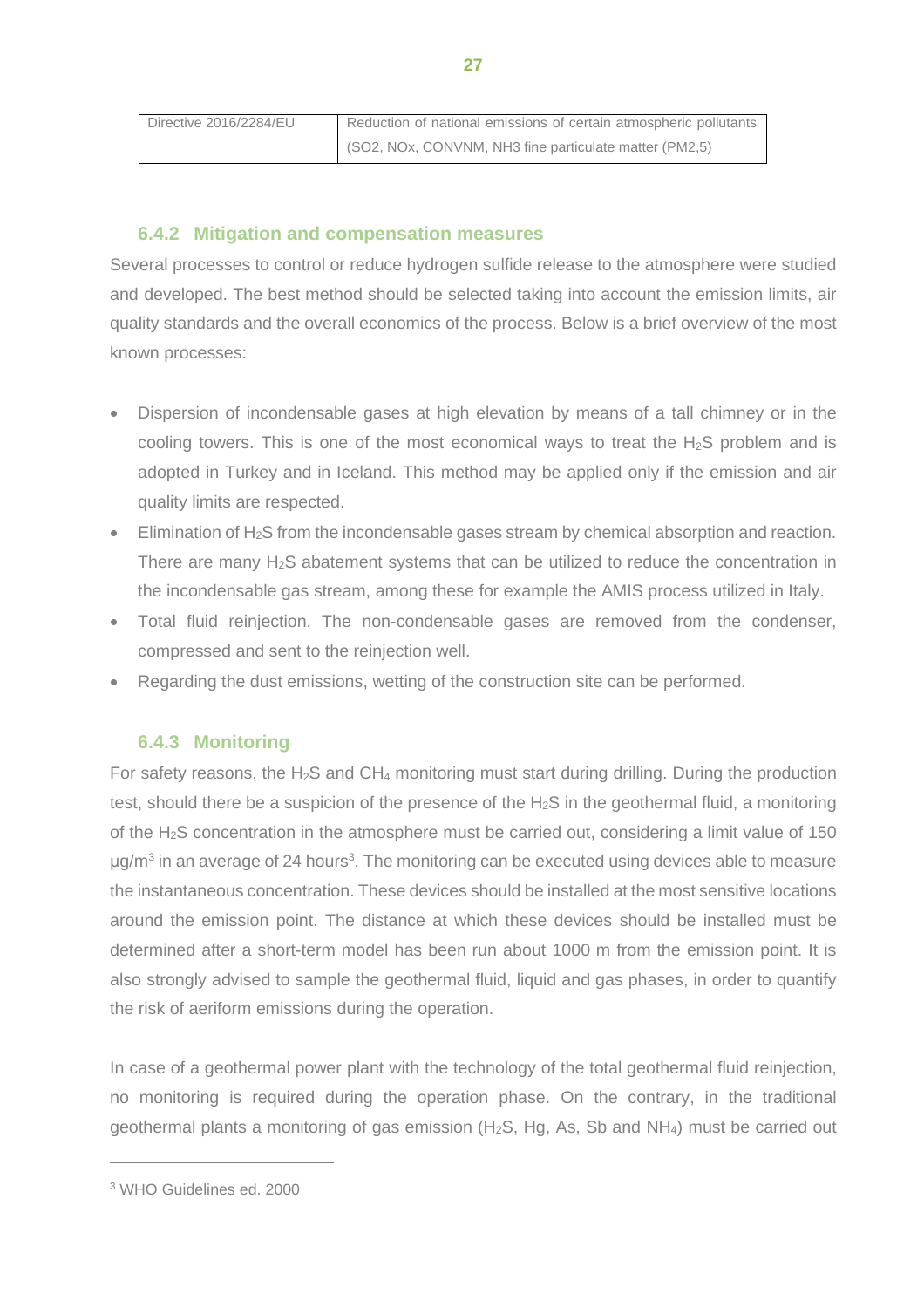through the cooling towers. To determine the  $H_2S$  in the aeriform of the tower, the method UNICHIM n°634 (Enel method) could be adopted. The sampling of the aeriform is done inside the tower, below the extractors for ventilation. To determine the Hg, As, Sb, the method EPA29 could be adopted. The sampling is done below the induced draft fans, or in case of a tower with natural draft towers, below the entrance to the extractor unloading tower. To determine the presence of ammonia in the gas phase in the aeriform of the tower, the UNICHIM 632 method could be adopted.

The following table shows the threshold, emission limits and air quality standards:

| <b>Parameter</b> | <b>Concentration</b>                                                          | <b>Reference</b>                                                                                                                                                                                                |
|------------------|-------------------------------------------------------------------------------|-----------------------------------------------------------------------------------------------------------------------------------------------------------------------------------------------------------------|
|                  | 150 $\mu$ g/m <sup>3</sup><br>average of 24 hours                             | WHO guidelines ed.2000                                                                                                                                                                                          |
| H <sub>2</sub> S | 100 $\mu$ g/m <sup>3</sup><br>>1-14 days (maximum<br>average over the period) | <b>WHO-IPCS</b>                                                                                                                                                                                                 |
|                  | $20 \mu g/m^3$<br>Up to 90 days (maximum<br>average over the period)          | <b>WHO-IPCS</b>                                                                                                                                                                                                 |
| As               | 6 ng/ $m3$<br>yearly average                                                  | Directive 2004/107/EC                                                                                                                                                                                           |
| Hg               | $0.2 \mu q/m^3$ yearly average                                                | Guidelines significant for health developed by the<br>US government agency ARSDR, in analogy at the<br><b>EPA threshold values</b>                                                                              |
| В                | $20 \mu g/m3$<br>daily average                                                | Adopting a confidence interval 100 with respect to<br>the value of 2 mg/m <sup>3</sup> referred to TLV-TWA (Time<br>weighted average) the ACGIH (American<br>Conference of governmental Industrial Hygienist)   |
|                  | 10 $\mu$ g/m <sup>3</sup><br>>1-14 days (average over<br>the period)          | Guidelines significant for health developed by the<br>US government agency ARSDR, in analogy                                                                                                                    |
| NH <sub>3</sub>  | 170 $\mu$ g/m <sup>3</sup><br>daily average                                   | Adopting a confidence interval 100 with respect to<br>the value of 17 mg/m <sup>3</sup> referred to TLV-TWA (Time<br>weighted average) the ACGIH (American<br>Conference of governmental Industrial Hygienist)  |
|                  | 10 $\mu$ g/m <sup>3</sup><br>>1-14 days (average over the<br>period)          | Guidelines significant for health developed by the<br>US government agency ARSDR, in analogy at the<br>EPA threshold values                                                                                     |
| Sb               | $5 \mu g/m^3$<br>daily average                                                | Adopting a confidence interval 100 with respect to<br>the value of 0,5 mg/m <sup>3</sup> referred to TLV-TWA<br>(Time weighted average) the ACGIH (American<br>Conference of governmental Industrial Hygienist) |

*Table 3: Emission limits*

# <span id="page-31-0"></span>*6.5 Acoustic noise*

## <span id="page-31-1"></span>**6.5.1 Prediction of direct effects**

Controlling noise from the development of a geothermal resource is important to ensure both workers' health and safety, and community acceptance.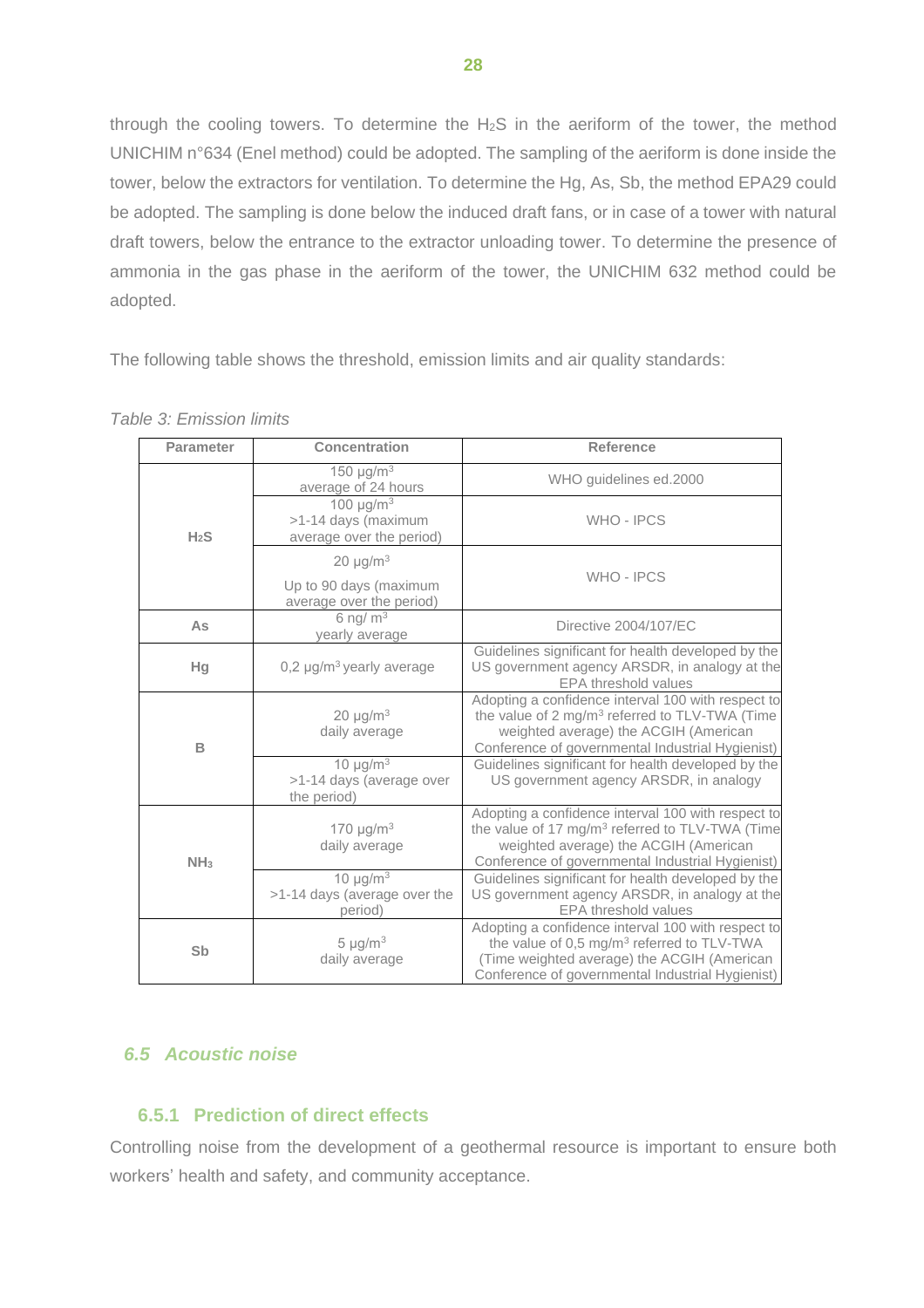The activities that can modify the acoustic climate are indicated below:

- Drilling of wells
- Well production flow test
- Construction of the geothermal power plant
- Geothermal plant operation

Noise sources (without mitigation measures) generally associated with geothermal development are specified in the table below together with typical values of sound pressure. The reported values are based on personal measurements of a typical equipment, however they are only indicative and may be very different from site to site, depending on the used equipment.

It is suggested to consult manufacturers of the different equipment to identify the sound power of the different noise source equipment.

| <b>Activity</b>             | Typical sound pressure level at 30 Sound |               |
|-----------------------------|------------------------------------------|---------------|
|                             | m from the geometric center $dB(A)$      | power $dB(A)$ |
| Geothermal well drilling    | 80-85                                    |               |
| (as a whole)                |                                          |               |
| Site preparation – road     | Depending upon the used                  |               |
| construction, construction  | machinery (see typical value from        |               |
| of power plant              | literature data)                         |               |
| Geothermal well             |                                          |               |
| production equipped with    | 80-85                                    |               |
| twin silencer               |                                          |               |
| <b>Induced drat Cooling</b> | $70 - 75$                                |               |
| Tower                       |                                          |               |
| Turbine generator           | 60-70                                    |               |
| building                    |                                          |               |
| Steam vent gas ejector      | $90 - 110$                               |               |
| (no silenced)               |                                          |               |
| Air condenser               |                                          | 104-110       |

Sound level at the receptor may be predicted by using many existing models such as the calculation code IMMI and software Sound Plan by Sound Plan LLC 80 East Aspley Lana Shelton, WA 98584 USA.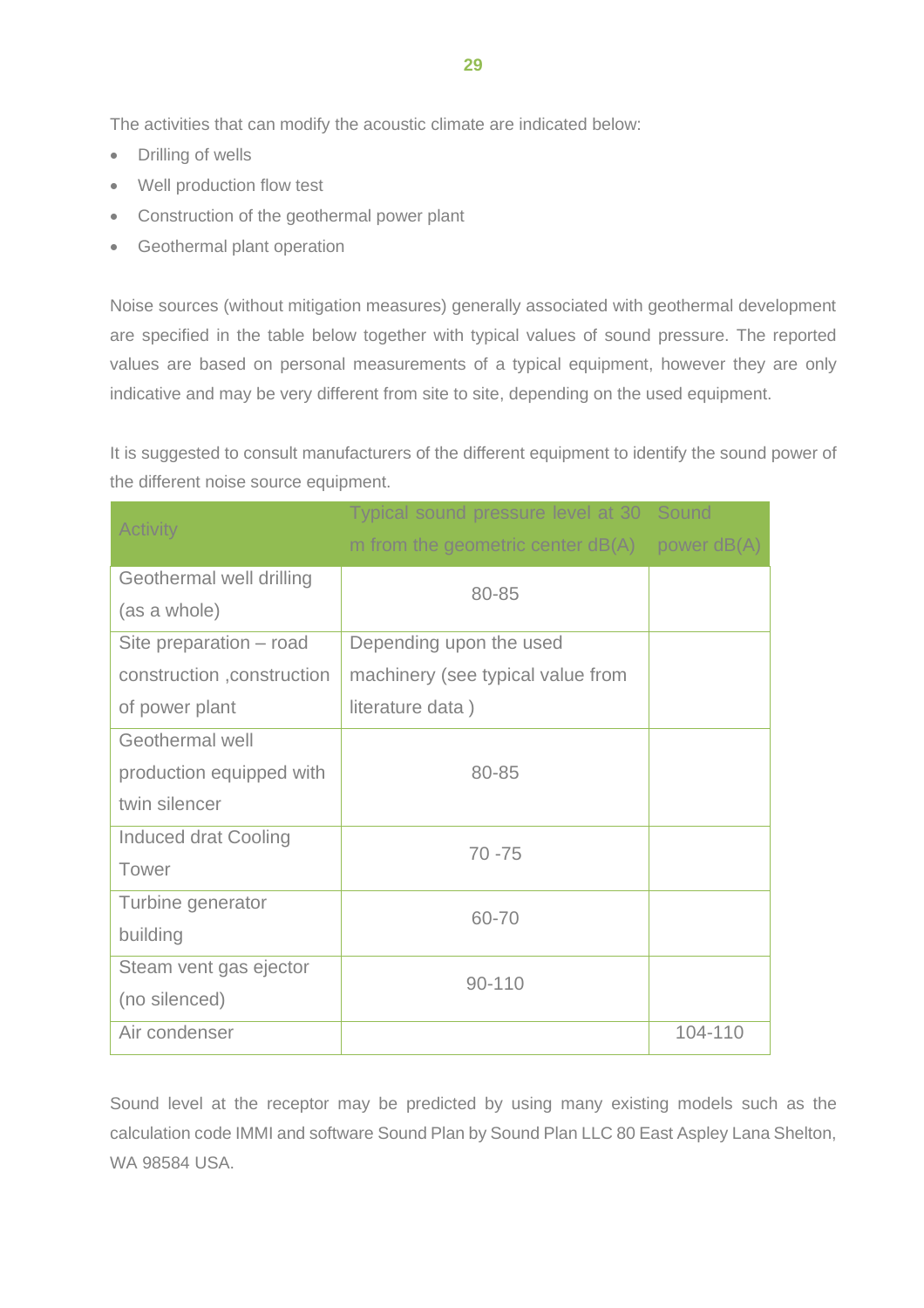The calculation codes are developed to supply the value of sound pressure in different points of the space in relation to the type of sound sources as well as meteorological conditions and land morphology. For the assessment of the industrial sound, the ISO 9613-2 is used. The first and simplest way to evaluate the impact is to perform a comparison with the law, regulations and accepted standards.

In the following table the relevant European legislation for noise is outline:

| #/year                | <b>Description</b>                                                                          |
|-----------------------|---------------------------------------------------------------------------------------------|
| Directive 2000/14/EC  | Framework directive – harmonisation of emission standards,<br>methods, etc                  |
| Directive 2002/49/EC  | Assessment and management of environmental noise                                            |
| Directive 2015/996/EU | Directive establishing common noise assessment methods<br>according to Directive 2002/49/EC |

#### *Table 4: European Directives*

The above Directives are implemented base on a national norm. Each country has a different law and different noise levels.

## <span id="page-33-0"></span>**6.5.2 Mitigation and compensation measures**

Most geothermal sites are distant from populated areas and on-site construction workers and operators must take protective measurements as necessary. If a receptor is close to the area of the activity, the following mitigation measures can be taken:

a) *drilling*: using sound barriers around the air compressor, diesel generator (if drilling rig is electric), and hoist;

b) *production tests*: conventional mufflers are not used because debris is vented with the steam. Using of either a perforated steel pipe at least 1 m under the surface of a pond, a vertical twin cyclone, a horizontal straight-through silencer, or a rock muffler;

c) *operational*: avoiding venting to a well. During emergency, the steam flow should be deviated to the well sized silencer. Installation of a well sized silencer on a potential gas ejector system. Separation of the noise sources from people who are likely to be annoyed: avoiding construction of the cooling towers or aero condenser at a distance lower than 400 m from a receptor.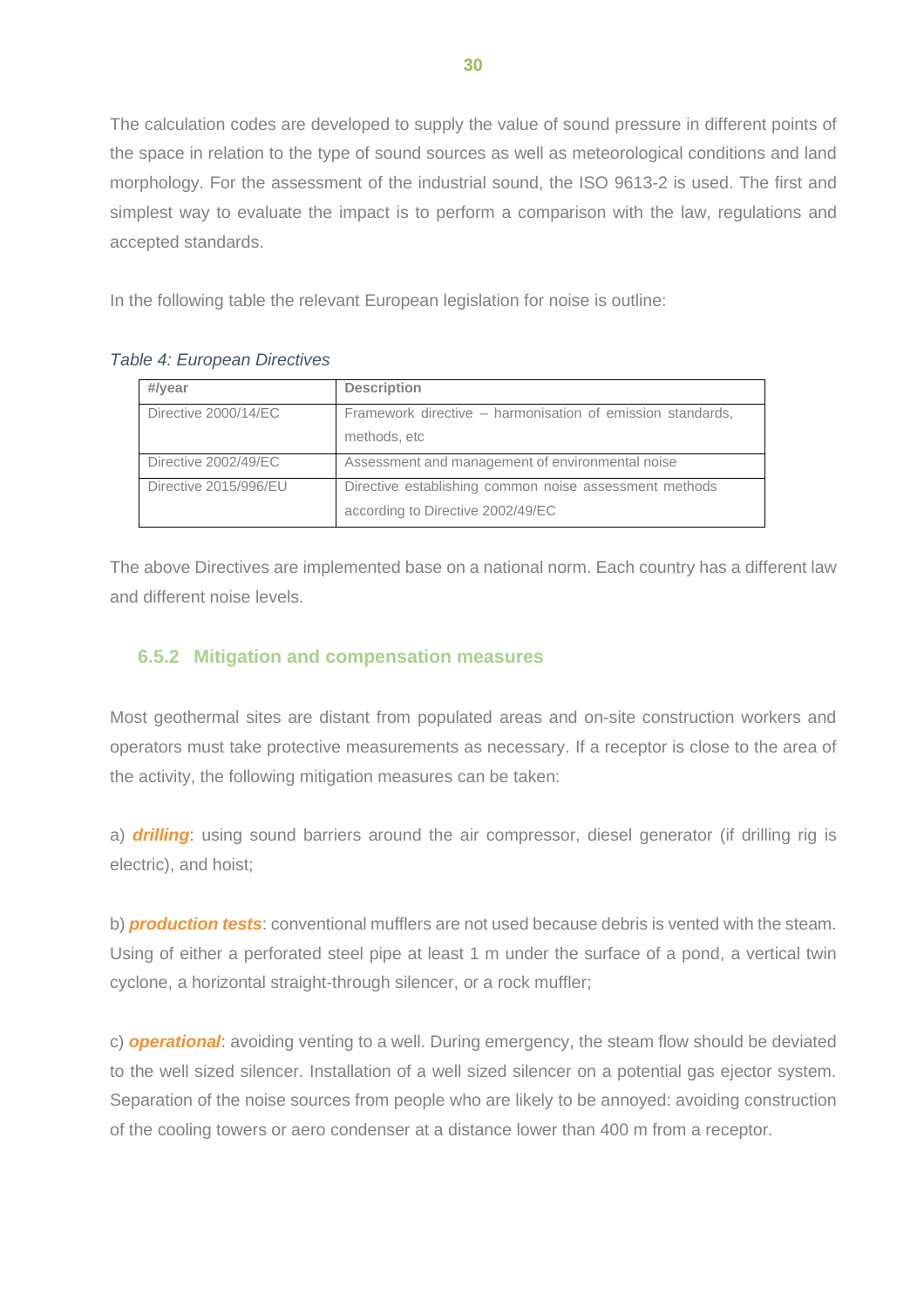#### <span id="page-34-0"></span>**6.5.3 Monitoring**

Noise monitoring before and during the different phases of the geothermal projects is required. The survey must be performed according to the current national legislation requirements of the host country. The sound pressure level must be measured at the nearest receptors (or other required noise descriptor) in the daytime and nighttime. The monitoring during the drilling activities and the construction of the power plant must be performed during the noisiest activities, at the same receptors investigated in the first stage.

Monitoring during the operation of the geothermal plant shall take place within the first year of commissioning according to the same methods (stations and measurement times) used for the characterization of the residual noise referred to in the first phase.

# <span id="page-34-1"></span>*6.6 Seismicity*

## <span id="page-34-2"></span>**6.6.1 Prediction of direct effects**

The high enthalpy geothermal resources are generally located in areas characterized by a high heat flow along thinning crustal zones. Thus, areas which are geothermally active also have a high likelihood of being seismically active.

Since the early '70s of the last century, the numerous bibliography available has documented that the activities of exploitation of a geothermal field can cause phenomena of induced seismicity, mainly related to EGS projects.

The publications essentially show that the stimulation and reinjection of a geothermal fluid into wells could trigger this phenomenon, however only under thermo-dynamic conditions. However, it has also been verified that the induced seismicity is characterized by levels of energy release typical of micro-seismicity, with a frequent tremor and low magnitude, usually below the threshold of human perceptibility.

Currently, there are no analytic elements that allow to distinguish clearly and unequivocally the induced seismicity from the natural one. In order to establish and verify a correlation between the geothermal exploitation and the induced seismicity in a geothermal field involved in reinjection of the fluid, a micro seismic monitoring capable of detecting seismic events (even if of a very small magnitude) should be set up. Permanent micro seismic control networks are necessary to stop reinjection when the activity exceeds a prefixed value.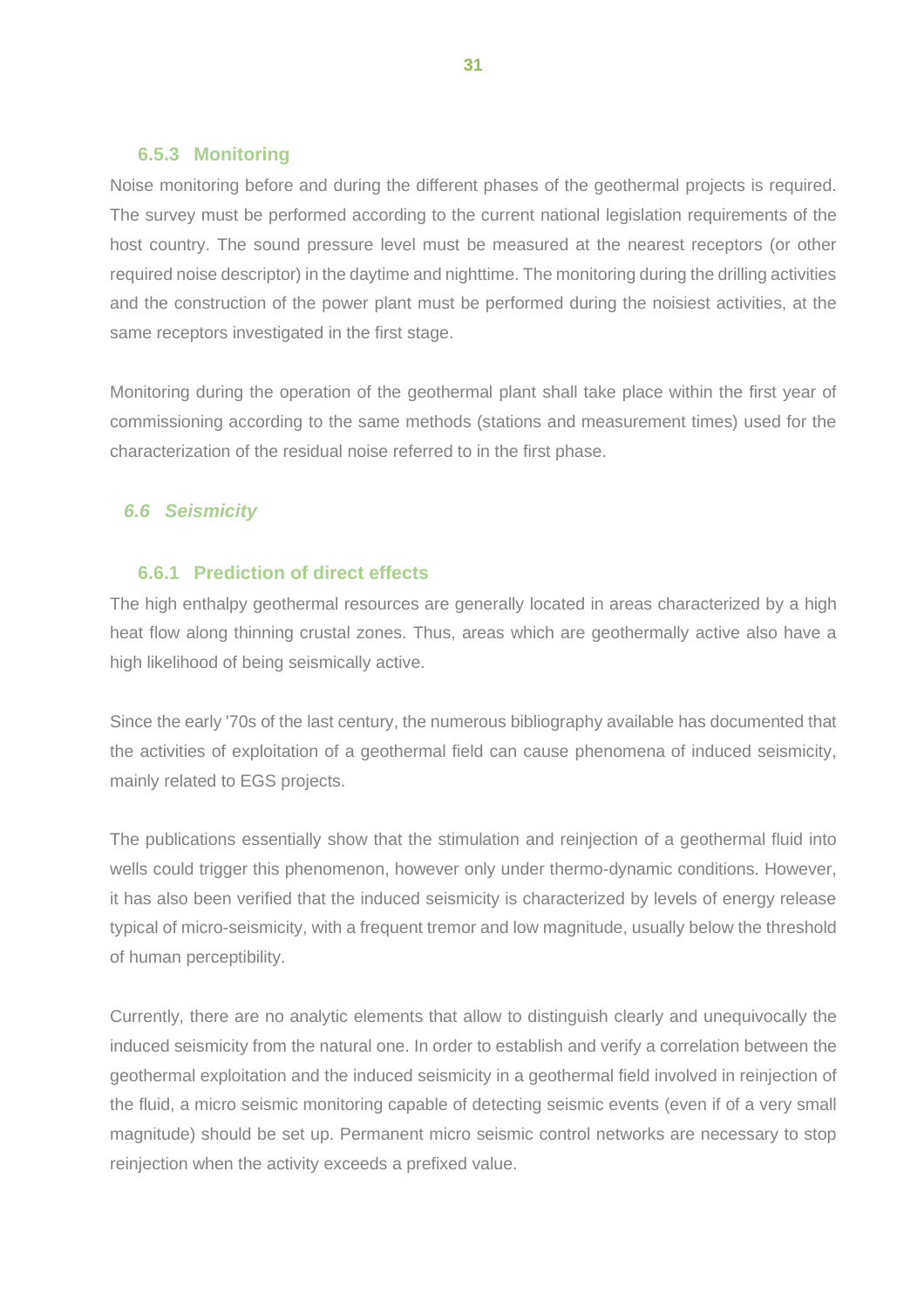Hence, the necessary instruments are studies on the seismological characteristics of the geothermal area to be exploited and preparation of an adequate local seismic monitoring system in order to evaluate the seismic phenomenology in the area. The recommended sequence of actions to well understand the possible triggering of an earthquake induced by reinjection are:

1) Geological mapping: development of detailed geological maps of the site area to assess specific hazards such as landslides, surface fault rupture, etc.

2) Conducting of a detailed subsurface exploration (sample collection) to determine potential hazards

3) Geophysical surveys to determine performance of the site material during an earthquake

4) Setting up a seismometric station close to the reinjection well during tests in order to identify the ipocentral coordinates of microseismic events and hence to spot the possible migration of seismic focuses and verify the possible correlation between reinjection and a seismic activity. 5) Seismic monitoring during operations

Currently there is no European legislation for a risk connected to induced seismicity.

## <span id="page-35-0"></span>**6.6.2 Mitigation and compensation measures**

In order to reduce the seismic hazard, the main recommended actions should be as follows:

- Conduct a seismic hazard and risk analysis. It can be done stepwise, starting with screening, followed by more in-depth studies in areas presenting a potential hazard;
- Adopt good practices for fluid injection or reinjection (flow rate, reservoir overpressure, reservoir temperature and geology, location etc.);
- Define a seismic velocity model for the project and the layout of a suitable monitoring network, install it. And control that it remains operative;
- Permanent micro seismic control networks are necessary to monitor and enable comparison of values of specific parameters (e.g. magnitude, peak ground velocity/acceleration, number of quakes per unit of time) with the ones for which thresholds are defined and used in the traffic light system. The parameters in the geothermal power plant such as the flow rate and the injection pressures can be adapted when one or more of the parameters exceed the prefixed values. In such cases, the plant operating parameters can be either gradually reduced or the plant can be temporarily shut down.

In case of seismic risk:

• Define contingency plans, accounting for local liability regulation;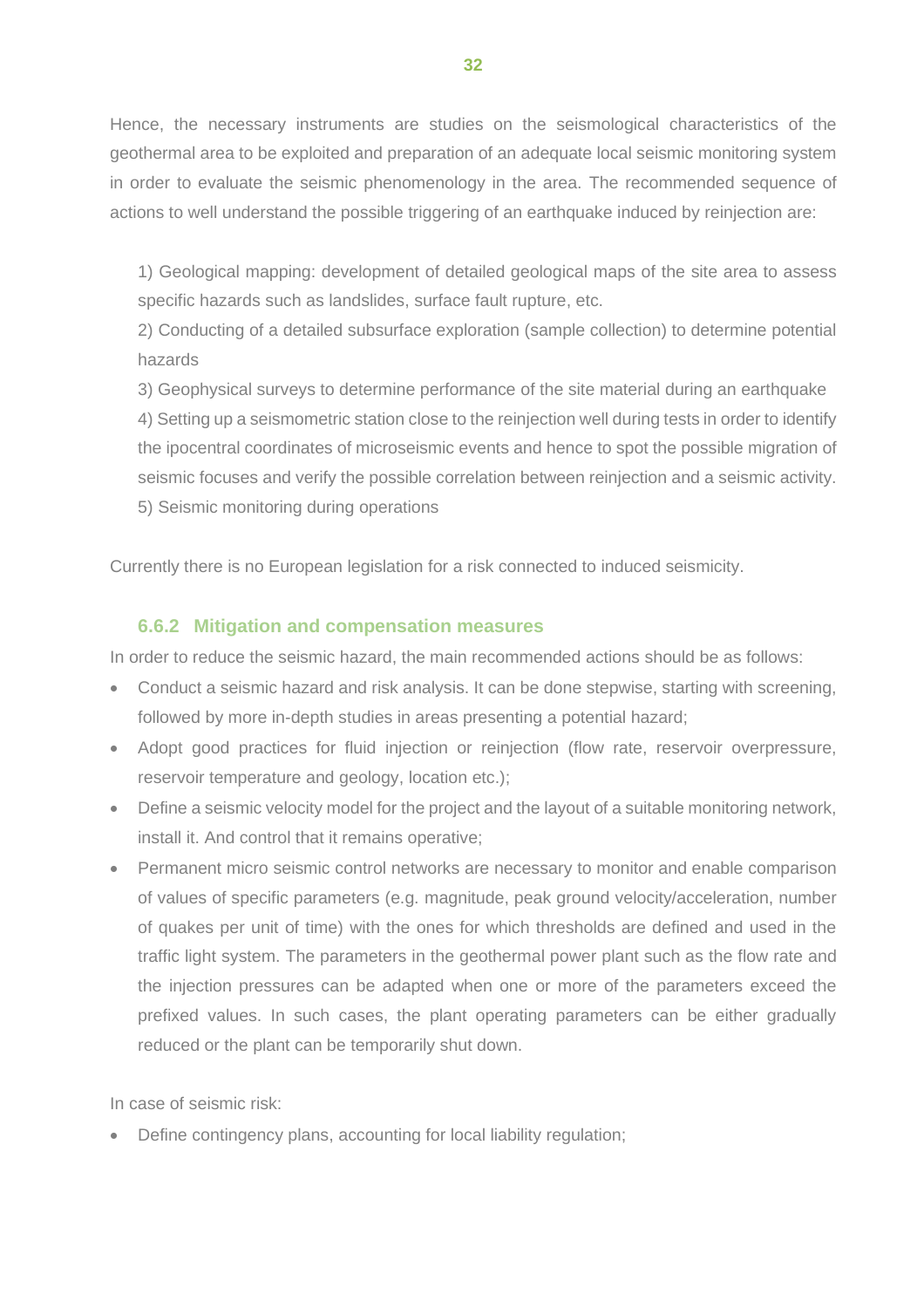- Conduct seismic baseline measurements for 6-12 month before drilling or stimulation or operation with the installed local network, and establish detection thresholds (minimum magnitude and/or peak ground velocity/acceleration); as an alternative, use data from an existing seismometer network to define the baseline;
- Define preliminary thresholds (magnitude and/or peak ground velocity/acceleration) for further actions (i.e., drilling, well testing…).

# **6.6.3 Monitoring**

<span id="page-36-0"></span>In order to understand the relationship between the seismicity and the cultivation activity, it is necessary to prepare an adequate monitoring system.

The monitoring could be organized in two different phases:

- Phase 1: should be initiated 12 months before the start of the activities in order to define the natural seismic background of the area;
- Phase 2: real-time monitoring starting with the drilling activities and finishing one year past the end of the exploitation period.

The seismic network should have the following characteristics:

- a 3-component seismometer per station;
- at least one accelerometer may be prescribed for the operation phases;
- data sampling frequency of at least 100 Hz (accelerometer) and 200 Hz (seismometer);
- at least 4 stations around the project.

The installation of the networks monitoring will be planned and installed after an accurate scouting to verify that:

- all stations must be located within a maximum distance of about 8 km from the production/reinjection area, with a station located near the reinjection poles;
- the configuration of the network ensured homogeneous coverage of the production-reinjection pole;
- each station must be covered by a good cellular telephones signal for data transmission and by a good GPS satellite signal necessary for the time synchronization of the individual data loggers;
- areas devoid of vegetation, due to the seismic noise generated by shaking of tall trees under the action of the wind;
- a traffic light system with green-orange-red will be foreseen.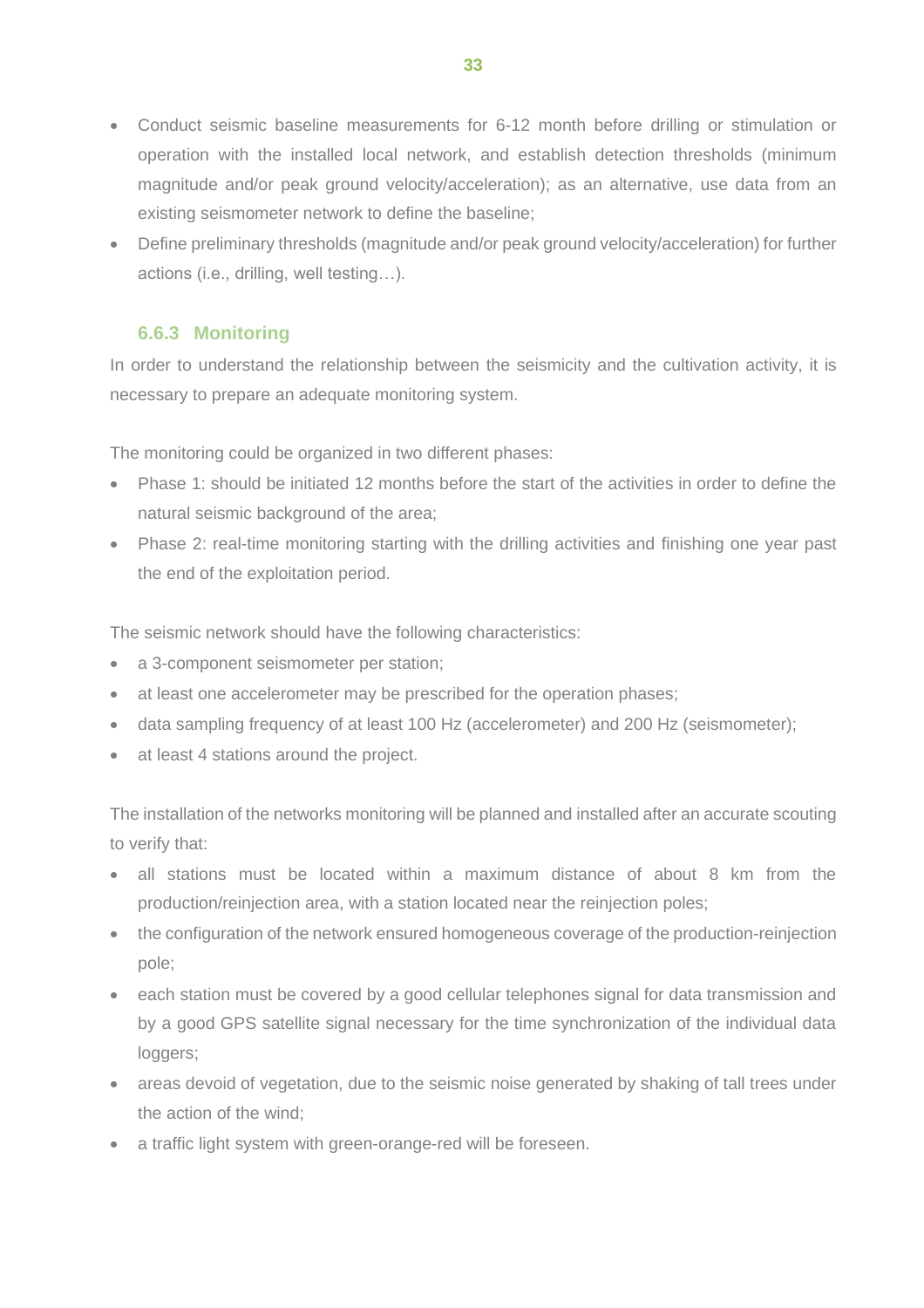The parameters of the traffic light system are site specific, they usually include the calculated magnitude of the earthquake and the peak ground velocity (PGV) / acceleration (PGA) measured by the seismometers in the monitoring network. In addition, they can include parameters such as the epicenter or the number of seismic events per unit of time.

In any case, the limit values are defined for each parameter of the traffic light system - a green, an orange and a red zone. If any one of the parameters is in the orange zone, the operating parameters in the geothermal power plant such as the flow rate and injection pressure are gradually reduced. If any one of the parameters is in the red zone, the plant is temporarily shut down.

#### <span id="page-37-0"></span>*6.7 Subsidence*

# <span id="page-37-1"></span>**6.7.1 Prediction of direct effects**

Geothermal development and operation may cause deformation of the ground surface that subsides (lowers) or uplifts, generally in response to pressure and/or temperature changes within the geothermal reservoir. Fluid extraction from the underground can lead to a decrease in both pressure and temperature within the geothermal reservoir, thereby causing subsidence. Conversely, re-injection of geothermal fluids can induce a pressure increase within the geothermal reservoir, resulting in a ground uplift. This latter may be partially counteracted by the rocks and sediments contraction as they cool down due to the temperature decrease.

#### <span id="page-37-2"></span>**6.7.2 Mitigation and compensation measures**

Prediction and monitoring are the main approaches to control and mitigate the effects of ground surface deformation in the geothermal fields. Information regarding the geothermal reservoir modifications can be inferred by a numerical modelling, which simulates the complex interactions between heat and mass transfer processes according to the reservoir properties (i.e., permeability and porosity), and the geomechanical characteristics of the rock.

Reinjection of fluids in the geothermal reservoir proved to be a very effective way to control and mitigate land subsidence in geothermal systems, since in many cases it compensates for mass deficit and pressure decline induced by fluid extraction. In case the prevention by reinjection is not enough and ground deformation appears, the best recovery measure is to reduce the rate of the geothermal fluid extraction or raise the re-injection temperature.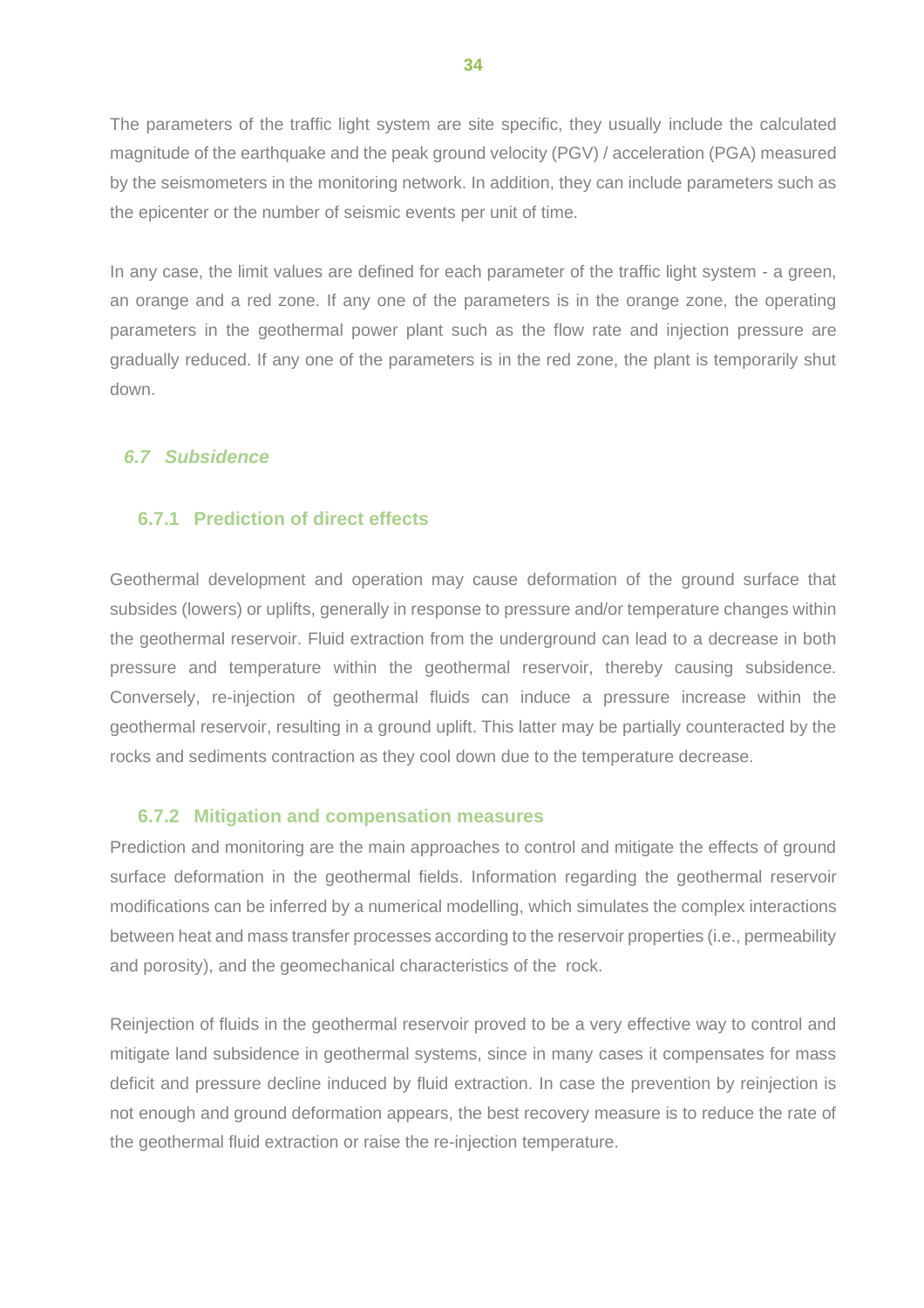#### <span id="page-38-0"></span>**6.7.3 Monitoring**

Spatial and temporal evolution of surface deformations is very slow and can be monitored using several geodetic techniques. Currently the SAR satellite interferometry (InSAR), global navigation satellite systems (GNSS), and levelling are the main techniques used. InSAR provides a good spatial coverage of geothermal fields and their surroundings thanks to different available SAR satellite platforms. InSAR is sensitive to snow and vegetation, which can limit the long-term monitoring of an area. However, it is possible to bypass this limitation by installing corner reflectors at specific points of interest.

A GNSS permanent station provides a continuous monitoring of the deformation in all directions (East, North, Up). Its limitation is that it measures only one specific point and it is expensive to run multiple stations within a geothermal field. Benchmarks can also be installed throughout the geothermal field and surveyed at regular interval using GNSS, levelling, or total stations. This allows to monitor specific points of interest than cannot be monitored by InSAR or permanent GNSS stations, at the cost of sending a team to the field to do measurements. A combination of all techniques is usually the best way to ensure a detailed monitoring of surface deformation within geothermal fields. Monitoring should start before geothermal development and continue through development of the resource with biannual frequency.

#### <span id="page-38-1"></span>*6.8 Effects on ecological resources*

# <span id="page-38-2"></span>*6.8.1* **Prediction** *of direct effects*

Potential environmental impacts on biota include:

- Direct loss of habitat and destruction of native plants communities as a result of land clearing for geothermal facilities. Setting up of roads and well sites during the exploration phase as well as transmission lines, power plant and other facilities during the later construction and operational phases should be examined to determine the quantity and quality of vegetal and animal species which will be disturbed.
- Invasion of cleared areas by weedy introduced species. Undisturbed sites such as unpaved road margins and open roadsides are prime sites for weed establishment. From such areas, the weedy species may move into small openings in the possible surrounding forests, occupying space once utilized by native species. Invasion by introduced plants may also reduce the habitat quality for native birds and invertebrates, thus affecting the distribution of these organisms.
- Long term effects on biota during the operational phase may be due to: air emissions, water spills, noise from day-to-day operations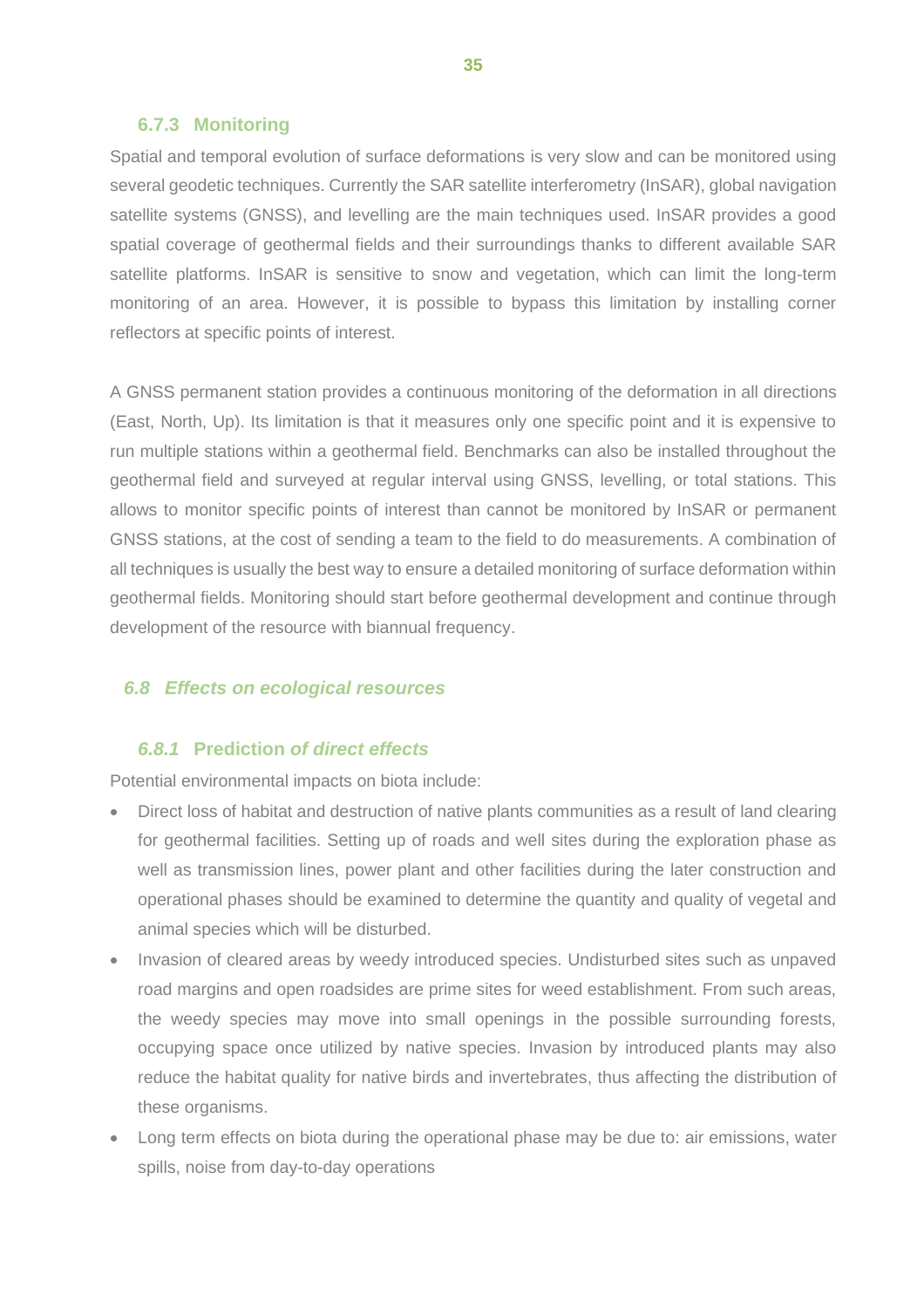- A small list of possible effects on flora and fauna of emitted substances were indicated in the previous paragraphs.
- The presence of endangered or rare species, forests and plantations living in the impacted area shall be investigated.

## <span id="page-39-0"></span>**6.8.2 Mitigation and compensation measures**

Mitigation measures are crucial in areas where geothermal facilities would impact forests or endangered species. Among the possible mitigation measures are:

- limiting vegetation removal to only absolutely necessary: directional drilling in a way to drill up to 5 wells in less than 1 ha; to construct all transmission lines along existing road corridors to minimize vegetation removal;
- revegetation with native material as soon as possible:
	- o quick revegetation of the disturbed areas, thus reducing weed population;
	- $\circ$  continual monitoring of developed areas for weeds and appropriate method of weed control.

## **6.8.3 Monitoring**

<span id="page-39-1"></span>Specific monitoring plan could be established case by case according to the Geothermal Authority

## <span id="page-39-2"></span>*6.9 Land use*

## <span id="page-39-3"></span>**6.9.1 Prediction of direct effect**

Land use during a geothermal development can be temporary (construction and drilling phase) and permanent (operational phase):

• temporary land take:

- o drilling site: generally involves an area of half a hectare per well which must be cleared and graded. Adjacent to the drill rig are mud pumps, mud tanks, generators, drill pipes racks, tool house, storage tanks, a collecting pit for production tests. In addition to all these land requirements, drilling presupposes access and therefore road construction. A figure of land requirement for drilling wells has to be provided, bearing in mind that land take for drilling work is temporary. At the same time a list of the vegetation species which will be destroyed has to be made as described above.
- $\circ$  Production tests may affect large areas around the collecting pit by provoking vegetation damages because of the heat delivery and entrained droplets deposition. As a rough figure an area of more or less 100 meters of radius may be affected during production tests. Also, this zone has to be accounted when land needs are calculated.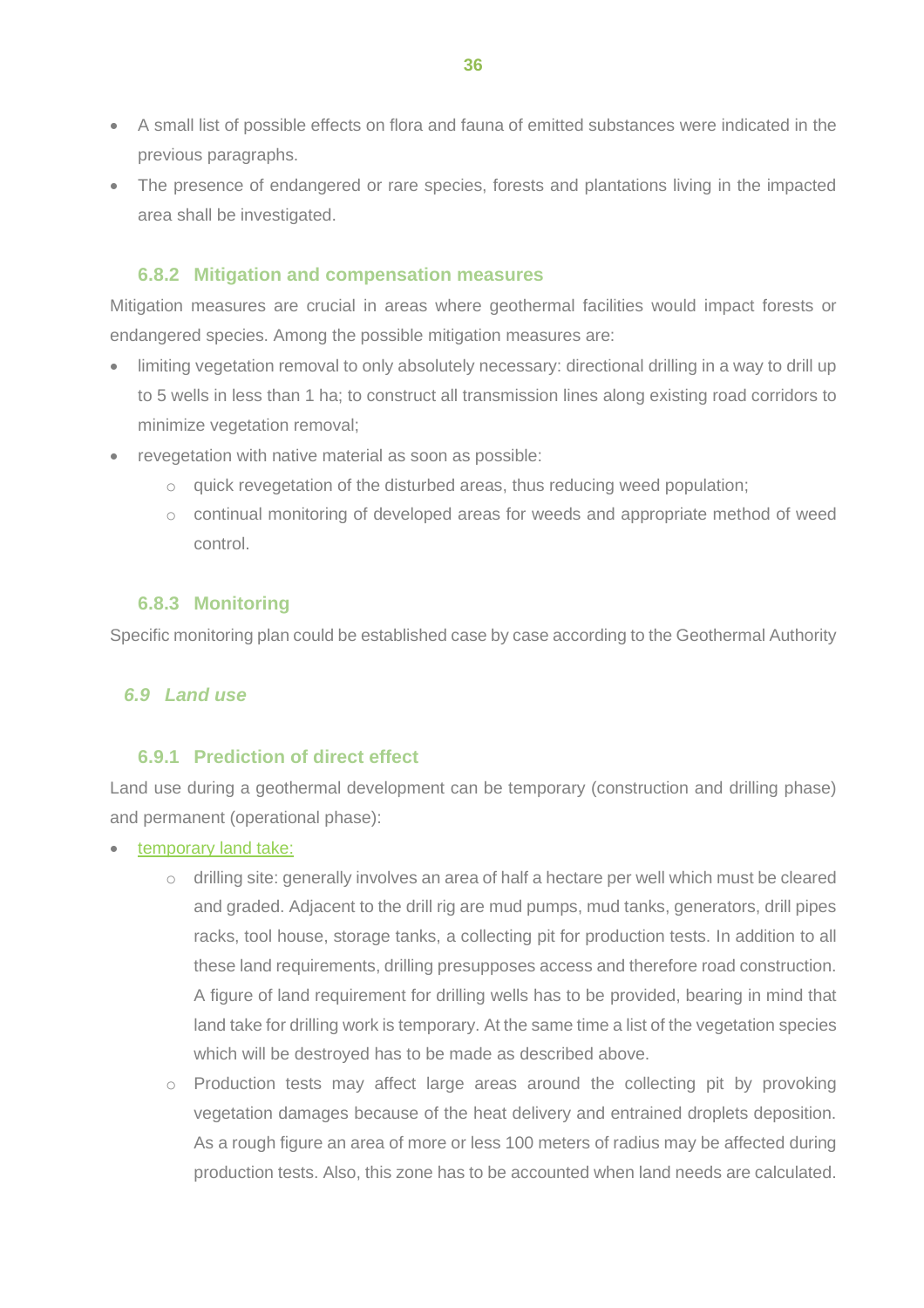• construction of a power plant and gathering system:

It is during this phase that land disruption is more noticeable and probably most significant. Pipes themselves are built at present on the surface, although there has been some consideration of underground pipes in some countries (USA, Italy). A figure of land requirements and cleared vegetation species has to be provided. As a rough figure, total land needs for a power plant located in a steam dominated reservoir can vary from 11 to 35 ha per drilled well. It is important also in this case to stress that once the wells are drilled and construction phase is completed the effects on land take begin to diminish.

#### • Permanent land take:

Permanent land needs must be considered: the access roads, power plant, cooling towers, and production and reinjection well equipment site. The existence of transmission pipes at geothermal sites does not influence appreciably land use. Farming, for example, can continue also among pipelines. In summary, a prediction of land take may be easily taken when feasibility study is completed, and a plant type and size and reservoir temperature are known.

The prediction of direct effects should be carried out taking into account present land use around the area of the future development.

#### **6.9.2 Mitigation and compensation measures**

<span id="page-40-0"></span>The main mitigation measure is the adoption of a project design solution which minimizes the of land use by:

- Utilizing of the directional drilling, which is the most used way to reduce land take. Up to 5 wells may be accommodated in an area only slightly larger than that previously needed for one wellhead. The additional cost which results from this type of drilling is partially offset by the lowering cost in pipelines and, of course, in land.
- Utilizing of the underground pipelines, which could in principle be used to reduce land take. At present, they are not utilized due both to the high cost and the difficulty in maintenance.

The compensation measures can be the economic reimbursement to the owners of the land used as well as the loss of income for the yields of products grown in the land used.

#### <span id="page-40-1"></span>**6.9.3 Monitoring**

No specific monitoring plan is required

**37**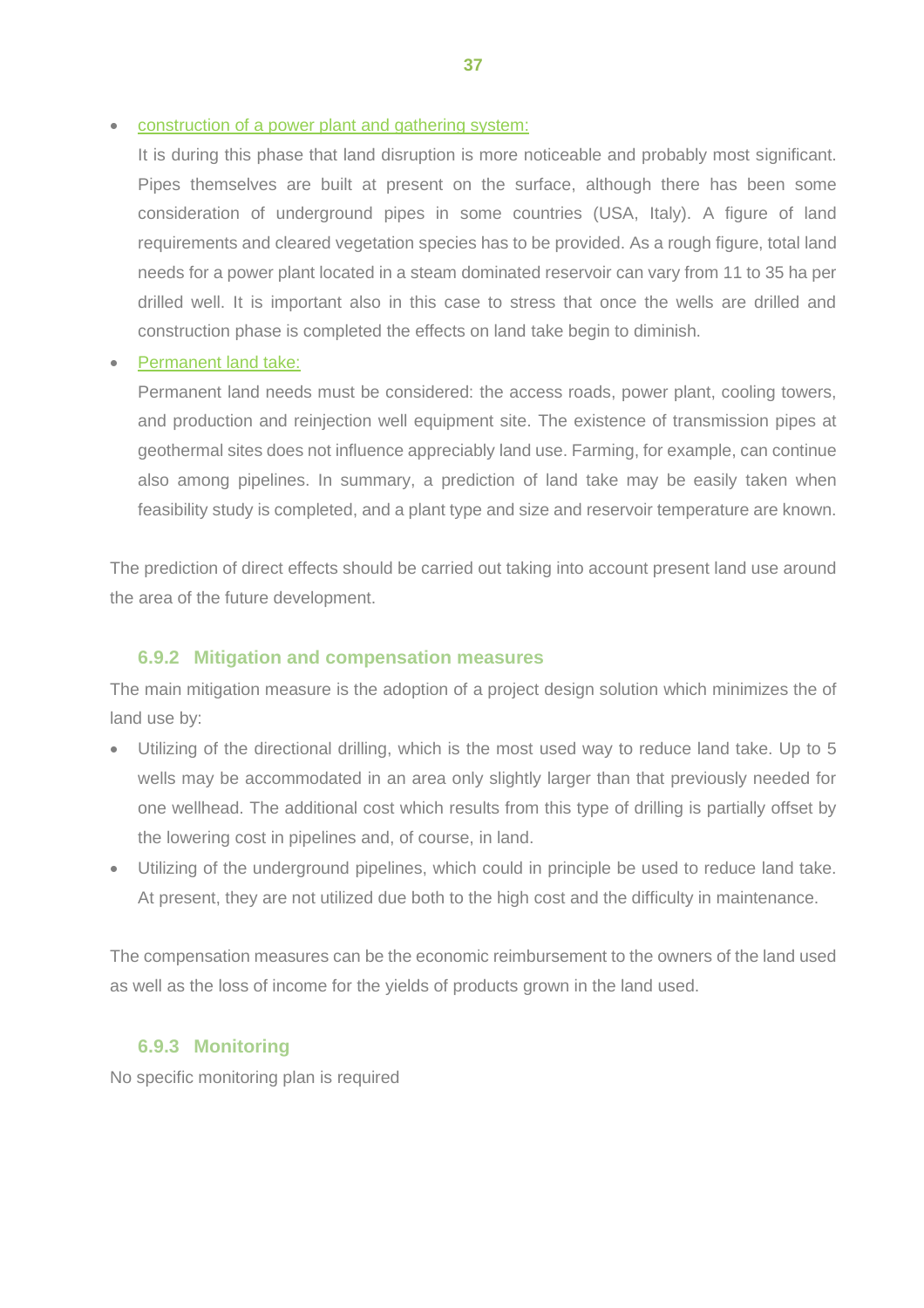## <span id="page-41-0"></span>*6.10 Impacts on socio-economics*

#### **6.10.1 Prediction of direct effect**

<span id="page-41-1"></span>Impacts on a socio-economic situation strongly depend on regional characteristics of the area to be developed and on the attitude of people towards a geothermal activity. As a general rule, an investigation on the economy of the area and opinion survey among people attitude towards geothermal development can provide a good tool for evaluation of the impact. Most of the direct effects are positive, including:

- Significant increase of jobs during the construction stages (> 100 unit-work-years) for 3-4 y;
- Moderate increase of jobs during the operation (>20 unit-work-years) for 20-30 y;
- Economic benefits expected on the territory:
	- o Direct: lease fees and royalties, land rights;
	- $\circ$  Indirect: increase of the income for hotels, restaurants and other commercial activities;
	- o Touristic attractiveness for visiting geothermal facilities.
- Increase in population according to the different phases of the project development.

Possible adverse effects could lead to minor decrease in agricultural activity due to a very limited land take of the project (1-2 ha).

## <span id="page-41-2"></span>**6.10.2 Mitigation and compensation measures**

Economic compensation shall be envisaged for losses in an agricultural activity.

#### <span id="page-41-3"></span>*6.11 Public Health and safety, emergency plans*

#### <span id="page-41-4"></span>**6.11.1 Prediction of direct effect**

General public health conditions in the development area should be described utilizing health statistics on endemic diseases and potential health problems, which may be enhanced by the proposed project.

No particular disease is reported to be accelerated in the area surrounding geothermal power plants, even in the case of air contaminants (generally H2S at the low concentration). Noise can be easily controlled by means of mitigation measures shortly described above. No hazards to the public safety during power plant operations are generally reported. Blow outs can very rarely occur, although the consequences do not put at risk the safety of the population living in the immediate surrounding of a well.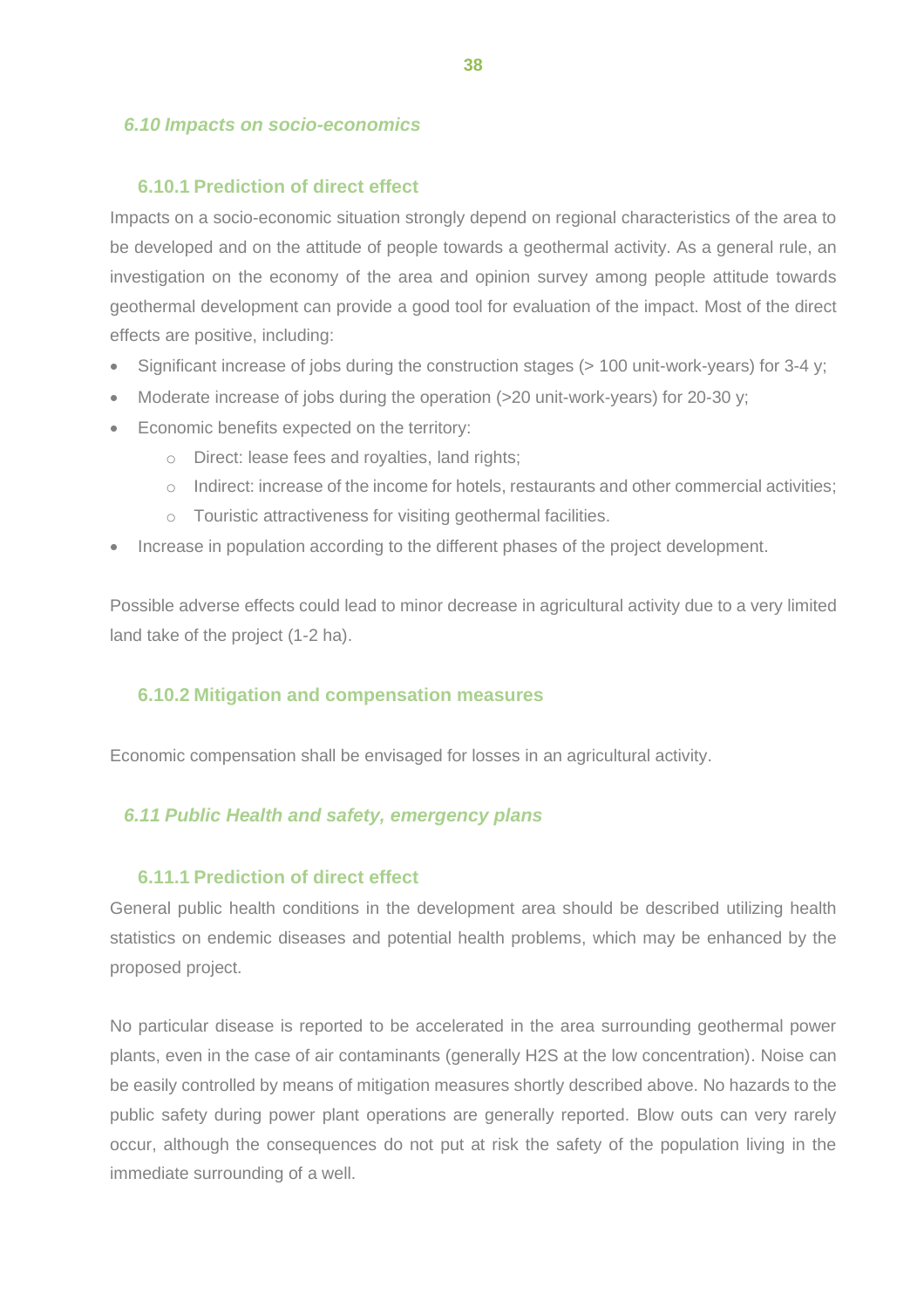#### <span id="page-42-0"></span>**6.11.2 Mitigation and compensation measures**

Wells and plants are not usually located at a short distance (< 1-2 km) of populated areas and no specific safety measures have to be taken. In some cases, wells and plants are erected very closely to a town (e.g. in France or Germany) to provide heat and power for industry facilities. However, an emergency plan should be foreseen in case of the well blow outs or negative atmospheric conditions. In this case, an evacuation plan for population shall be agreed with public authorities.

#### <span id="page-42-1"></span>*6.12 Visual impact*

#### <span id="page-42-2"></span>**6.12.1 Prediction of direct effect**

A visual impact analysis is required to show the effects of the proposed development on the surrounding landscape. In general, the physical characteristics of each subzone of the proposed development should be identified and evaluated and afterwards related to the characteristics of the proposed power plant and associated facilities. The worst case for a visual impact is generally considered the situation, when a power plant and associated facilities are completely visible from access roadways and from scenic roads.

#### <span id="page-42-3"></span>**6.12.2 Mitigation and compensation measures**

Mitigation measures such as vegetation screens should also be adopted as well as a site specific design of the plant to ensure the best integration into the landscape.

#### <span id="page-42-4"></span>*6.13 Radiation (ionizing and not ionizing)*

#### <span id="page-42-5"></span>**6.13.1 Identification and prediction**

The presence of the Naturally Occurring Radioactive Material (NORM) in the reservoir fluid pumped to the surface is one of the risks to be evaluated in the Environmental Impact Assessment.

Geothermal projects are added to the list of professional activities in which there is a risk of natural radiation. Such activities are obliged to have a NORM-file issued to the Federal Agency of Nuclear Control (FANC) concerning general regulations for the protection of the population, employees and the environment to the hazards of ionizing radiation (ARBIS). This regulation is not regional and is therefore not directly linked to the first two (regional) permitting systems.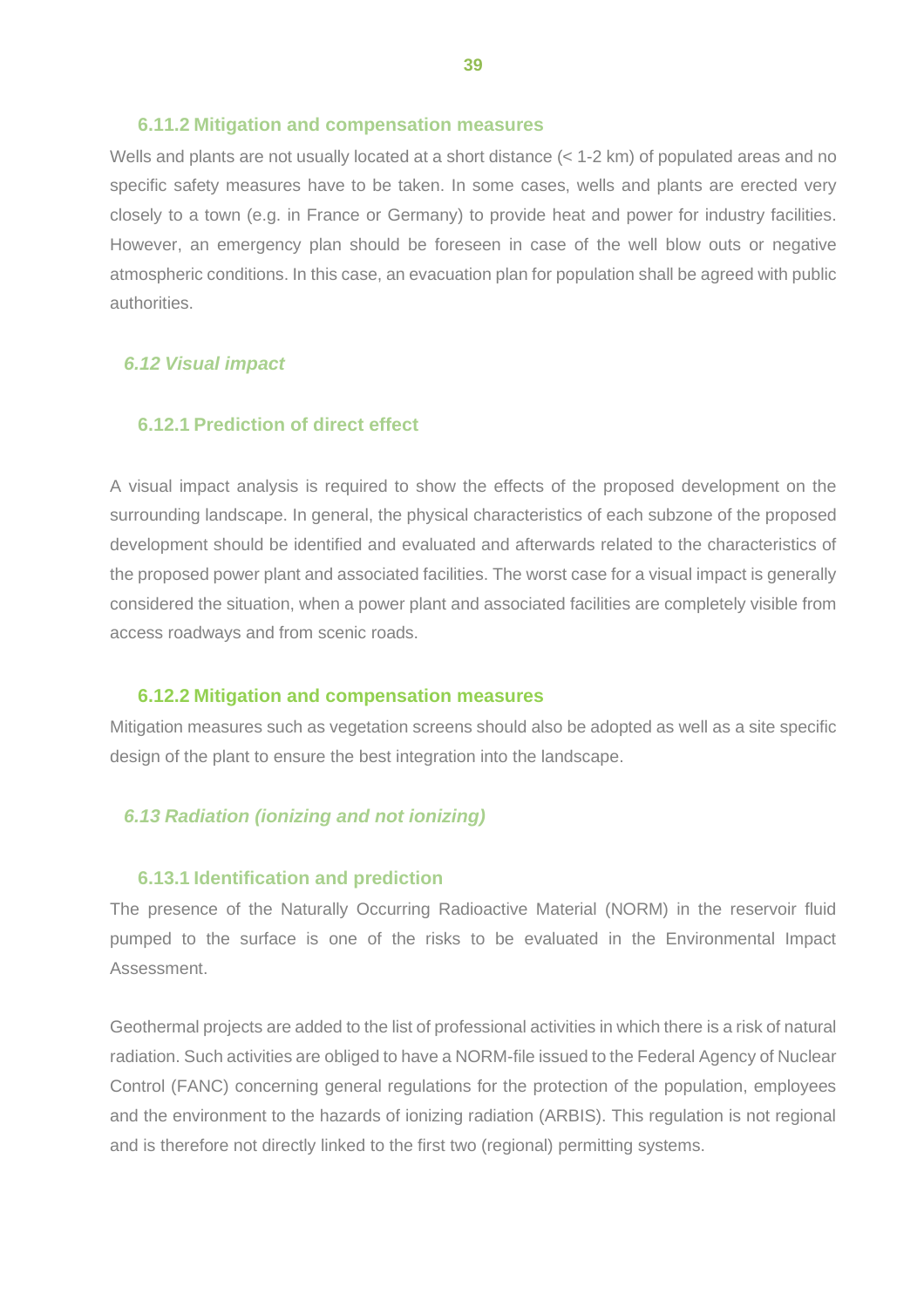The main sources of NORM are indicated below:

- possible enrichment of radionuclides in drilling mud;
- possible formation of scales caused by precipitation processes within the equipment used for the extraction and distribution of power systems;
- radon gas emissions, which can occur at any stage of the process.

The following table outlines values of concentration of NORM measure in the water of the geothermal energy production plants.

| <b>Radionuclides</b> | <b>Activity concentrations</b><br>(Bq/kg) |
|----------------------|-------------------------------------------|
| 228Th                | 930                                       |
| $^{228}$ Ra          | 3440                                      |
| $^{226}$ Ra          | 4880                                      |
| $^{210}Po$           | 3550                                      |
| 210P <sub>b</sub>    | 3550                                      |

*Table 5: Concentration of Norm in geothermal waste (ISPRA, 2014)*

Another source of radiation is represented by the electromagnetic field emitted by a power line and some components of the geothermal power plant.

The first and simplest way to evaluate the impact is to perform a comparison with the law, regulations and accepted standards. Thresholds for dynamic and cumulative radioactive doses are established at the European level by a European Directive 2013/59/Euratom (Safety standards and threshold for dynamic and cumulative radioactive doses for any planned, existing or emergency exposure situation with involves a risk from exposure to ionizing radiation).

#### <span id="page-43-0"></span>**6.13.2 Mitigation and compensation measures**

In case of an identified risk of NORM, a periodic dose measurement of the surface installation must be performed. A measurement plan and measurements frequency must be defined by the operator. The locations, where measurements will be performed, are marked on the installation. Measurements will be compared to the maximum radiation dose, but also relatively to the previous measurements. Monitoring of radionuclide in a drilling mud and other equipment during maintenance of the geothermal power plant should be performed. A respected area for an electromagnetic field should be identified.

Mitigation measures are described in the relevant paragraphs and are summarized here according to the recommendations given in the general EIA guidelines (Box 34). Compensation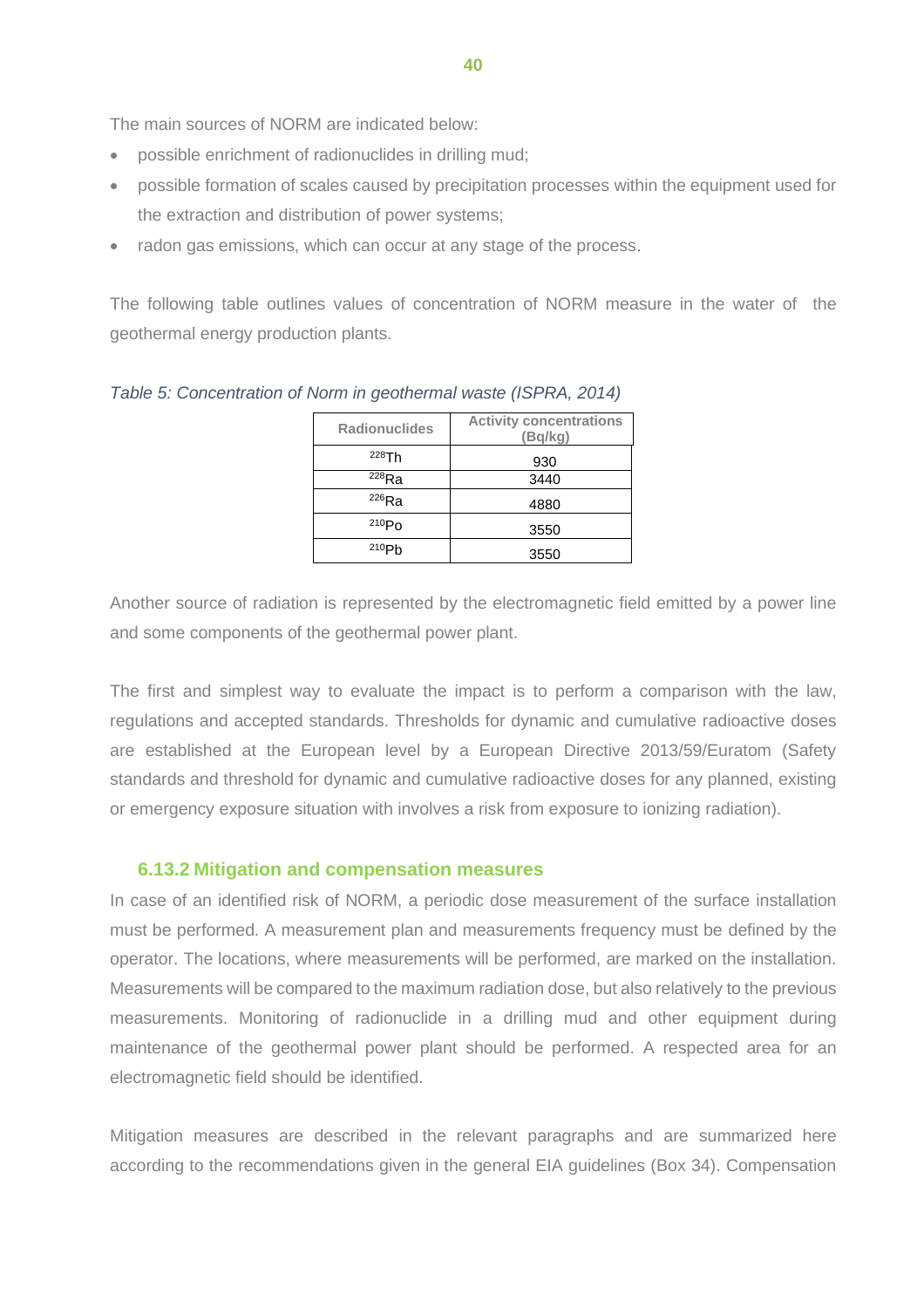measures must be described: generally, selling of energy at low price to the impacted population, plantation of trees and vegetation, creating cultural centers near the geothermal development etc.

#### <span id="page-44-0"></span>**6.13.3 Monitoring**

It is important that in order to dispose of waste and mud and during the maintenance of the power plant and the equipment, the radiological aspect is also taken into consideration, and a plan of management will be carried out to do a qualitative-quantitative analysis of the scale inside the pipes or in the waste. In this case, the waste must be treated as radioactive waste and a waste management plan is mandatory.

Thresholds for dynamic and cumulative radioactive doses are established at the European level by a European Directive that applies to any planned, existing or emergency exposure situation which involves a risk from exposure to ionizing radiation. Council Directive 2013/59/Euratom of 5 December 2013 laid down basic safety standards for protection against the dangers arising from exposure to ionising radiation, and repealed Directives 89/618/Euratom, 90/641/Euratom, 96/29/Euratom, 97/43/Euratom and 2003/122/Euratom. The European Directive is then translated into the national regulations. Depending on a country, the topic of radioactivity is often mentioned in the Public Health Code, the Labour Code, and the Environment Code and in some cases, in the Mining Code (as it is the case in France since 2018). In most European countries, the maximum cumulative dose for human exposure is fixed to 1 mSv (milli-Sievert) over 12 consecutive months. National recommendations on radioactivity may be a part of the Environmental Impact Assessment procedure for permission to operate a geothermal plant, and necessary provisions are established. They are usually based on the worst-case scenario. At the plants' level, recommendations and obligations regarding the management of radioactivity may be expressed in the local (region, county, and municipality) authorizations for utilization.